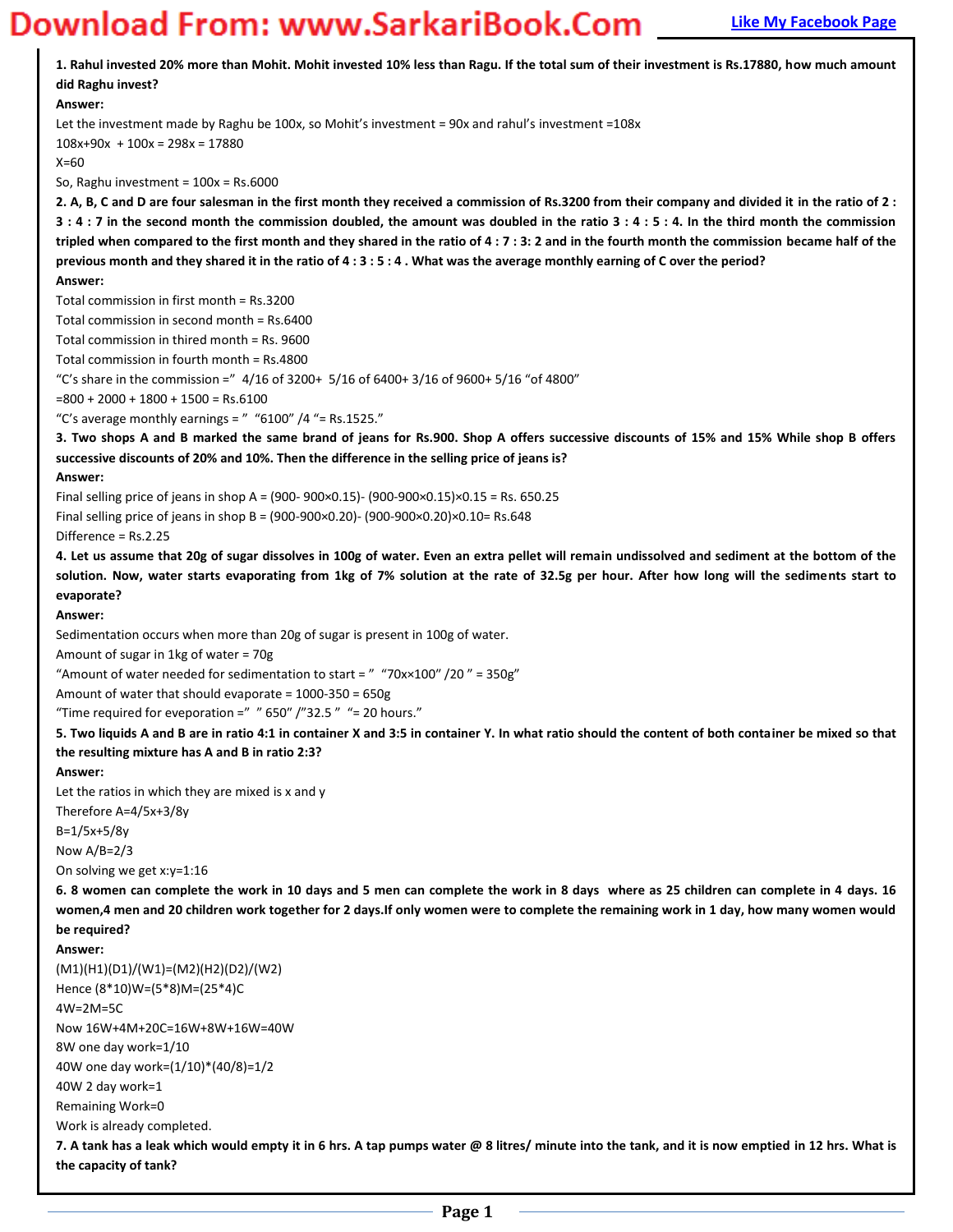### **Magnus Bank Example 20 You Bank Apple 2011 Magnus 2013 Apple 2013 Page Digital Page 10 You Bage 2013 Page 10 You Bage 2013 Page 2013 Page 2013 Page 2014 Page 2014 Page 2014 Page 2014 Page 2014 Page 2014 Page 2014 Page 201**

#### **Answer:**

In the absence of leak time taken by tap to fill tank=12\*6/12-6=12hour

Water filled in 1 hour=8\*60=480L

Therefore water filled in 12 hour=12\*480=5760L

**8. A man borrows Rs. 25,000 at 20% compound interest. At the end of every year he pays Rs. 5000 as part of repayment. How much does he still owe after three such installments?** 

#### **Answer:**

C.I of 20000 in 3 years =25000\*(1+20/100)^3=43200Rs

But as we are paying 2000Rs at the end of every year hence that should should be subtracted at the end of every year and the CI on remaining amount must be calculated.

Therefore CI of 2000Rs that is paid at the end of 1st year=5000 $*(1+10/100)^2$ =7200

CI of 2000Rs that is paid at the end of 2nd year=5000\*(1+10/100)^1=6000

Hence due amount after 3rd payment=43200-(7200+6000+5000)=25000

**9. In a triangle, two sides of right angle triangle are 8 cm and 6 cm. If the triangle is revolved along the 8 cm side, the curved surface area of the cone so formed will be** 

#### **Answer:**

Radius of cone =8cm

Slant height=10cm

Curved surface area=πrl=22/7\*6\*10=188.4 cubic cm

**10. Anil and Ruhi started a business by investing Rs 2000 and Rs 2800 respectively. After 8 months, Anil added Rs 600 and Ruhi added Rs 400. At the same time Teena joined them with Rs 4200. Find the share of Teena if they get a profit of Rs 34,300 after a year.**

#### **Answer:**

Share of Anil : Share of Ruhi : Share of Teena is

2000×8 + 2600×4 : 2800×8 + 3200×4 : 4200×4

33 : 44 : 21

so share of Teena = 21/(33+44+21) × 34300 = Rs 7350

**11. A sum of Rs 7000 is deposited in two schemes. One part is deposited in Scheme A which offers 8% rate of interest. Remaining part is invested in Scheme B which offers 10% rate of interest compounded annually. If interest obtained in scheme A after 4 years is Rs 226 more than the interest obtained in scheme B after 2 years, find the part deposited in scheme B.** 

#### **Answer:**

 $(7000-x)*8*4/100 = x [(1 + 10/100)2 - 1] + 226$ 70\*8\*4 – 32x/100 = 21x/100 + 226  $2240 - 226 = 53x/100$  $2014 = 53x/100$ So,  $x = Rs 3800$ 

**12. A work which is completed by 20 men in 8 days can be completed by 25 women 12 days. 16 men and 10 women start doing the work. After 3 days, they leave. If the remaining work is to be completed in 6 days by x number of men, find x.** 

#### **Answer:**

20 men in 8 days so 16 men in 20  $\times$  8/16 = 10 days and 25 women in 12 days so 10 women in  $25 \times 12/10 = 30$  days So in 3 days, they complete  $(1/10 + 1/30) \times 3 = 2/5$ So remaining work =  $1 - 2/5 = 3/5$ 20 m 1 work in 8 days and x men 3/5 work in 6 days

### So  $20 \times 8 \times 3/5 = x \times 6 \times 1$

So, x = 16 men

**13. There are 140 tickets (numbered 1 to 140) in a bowl. Find the probability of choosing a ticket which bears multiple of either 3 or 7.** 

**Answer:** 

Number of multiples of 3 in  $140 = 140/3 = 46$ 

Number of multiples of 7 in  $140 = 140/7 = 20$ 

Number of multiples of  $3 \times 7 = 21$  in  $140 = 140/21 = 6$ 

So required probability =  $(46+20-6)/140 = 60/140 = 3/7$ 

**14. A 48 litres solution contains liquids water and milk in the ratio 3 : 5. How much amount of milk is to be added so that amount of milk is 70% of the new solution?** 

#### **Answer:**

Water present in solution =  $3/8 * 48 = 18$  l Milk present in solution = 5/8 \* 48 = 30 l Let x litres of milk to be added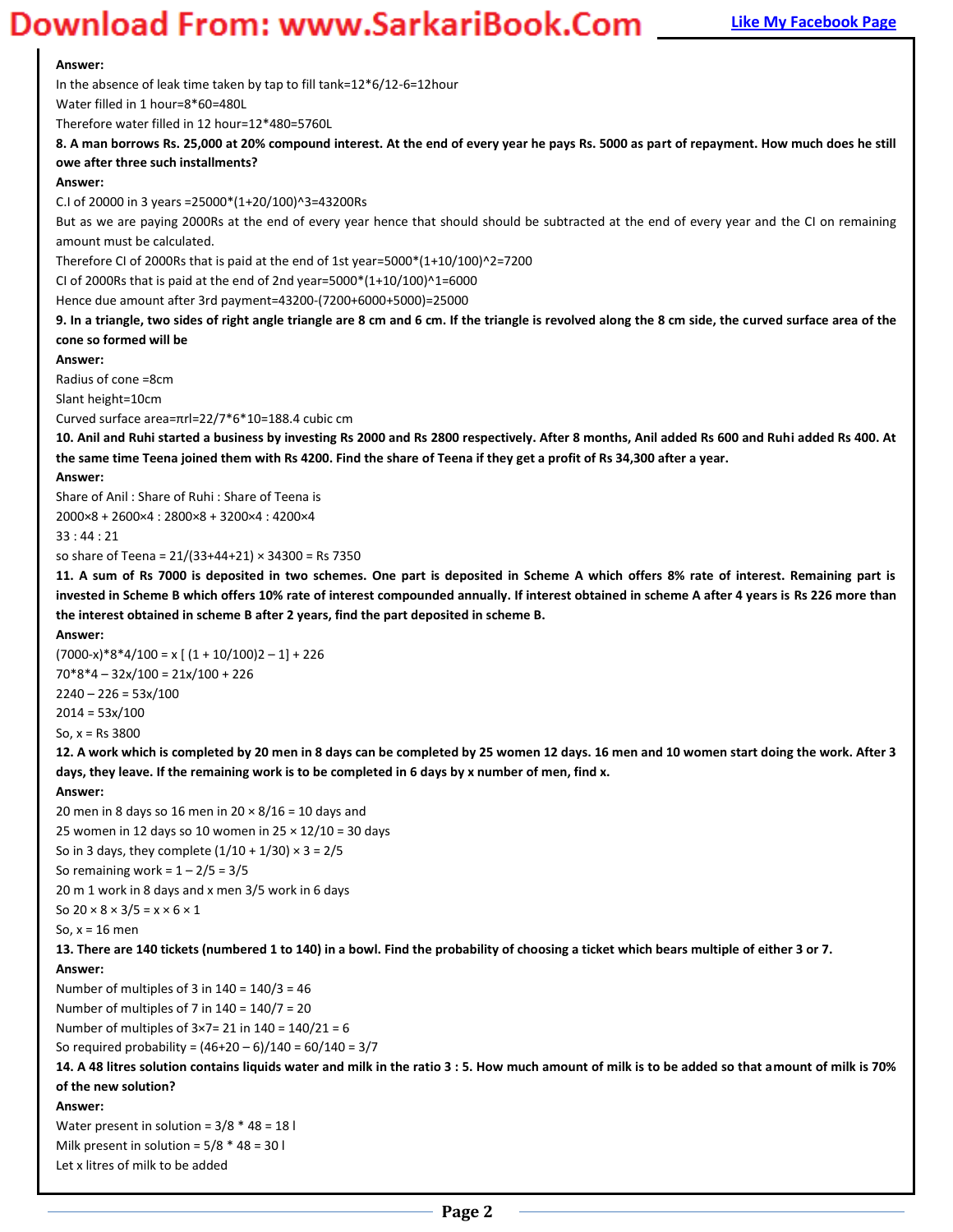### **Magnus Bank Example 20 You Bank Apple 2011 Magnus 2015 2016 Page Diggs Page Bank Page 10 You Bank Page 10 You Bank Page**

Milk is to be 70% of new solution, so water is to be 30% of new solution. So 30/100 of new solution = Water present in new solution  $30/100 * (48+x) = 18$ So,  $x = 12$  litres OR 70/100 of new solution = Milk present in new solution  $70/100 * (48+x) = 30+x$ So,  $x = 12$  litres **15. In a class, average age of 30 students is 18 years. If the age of 2 more students is taken into consideration, then the average of all students gets increase by 1. Find the average of the ages of those 2 students. Answer:**  30 students – 18 32 students – 19 So total age of those 2 students =  $30 \times 1 + 19 \times 2 = 68$ So average =  $68/2 = 34$ 16. The ratio of A's age 3 years ago and B's age 5 years hence is 3 : 4. The average of the ages of A and C is 20 years. Also C's age after 10 years **will be 2 more than twice the age present age of B. Find the age of C. Answer:**   $(A-3)/(B+5) = \frac{3}{4}$  => 4A - 12 = 3B + 15 => 4A - 3B = 27 --------> (1)  $(A + C)/2 = 20 \Rightarrow A + C = 40$  ------> (2)  $C + 10 = 2B + 2 \Rightarrow B = (C + 8)/2$  --------> (3) From (1) and (2)  $(27 + 3B)/4 + C = 40$  -------> (4) From (3) and (4) (27 + 3 (C + 8)/2) + 4C = 160 => C = 22 **17. The circumference of a circle having radius equal to 35 cm is equal to the perimeter of a rectangle. If the area of rectangle is 2400 cm2, find the length of rectangle. Answer:**   $2 \times 22/7 \times 35 = 2 (1 + b)$ so  $(l + b) = 110$ also given, lb = 2400 So (l + 2400/l) = 110 So  $12 - 110 + 2400 = 0$ So,  $I = 80$  or 30. **18. The market price of an item is 20% more than its cost price. If after selling the item, the profit percent obtained is 10%, find the discount given. Answer:**  Use MP = (100+p%)/(100-d%) \* CP So  $120/100 * CP = (100+10)/(100-d%) * CP$ Solve, d% is 25/3% Let  $CP = Rs 100$ , so  $MP = Rs 120$ , and  $SP = Rs 110$ So when discount % = (120-110)/120 \* 100 = 25/3%, discount = Rs 10 **19. A, B and C divide Rs 3900 among them in the ratio 4 : 4 : 5 respectively. Now if each of them got Rs 300 more, what will be the respective new ratio of dividing the total money among them? Answer:** A got = [4/(4+4+5)] \* 3900 = 1200, B got = [4/(4+4+5)] \* 3900 = 1200, C got = [5/(4+4+5)] \* 3900 = 1500 When 300 is added to their shares, A gets=1200+300 = 1500, B = 1500, C =1800 So new ratio is 1500 : 1500 : 1800 = 5 : 5 : 6 **20. Mohan distributed his assets to his wife , four sons, three daughters and six grand children in such a way that each grand child got onesixteenth of each son and one-tenth of each daughter. His wife got 60% of the total share of his sons and daughter together. If each daughter receives assets of worth Rs.1.25 lakh, what is the share of his wife? Answer:**  "Share of 1 grand child =  $1/10\times1.25$ lakh=0.125 lakhs Share of 1 son =  $16 \times 0.125$  lakh = 2 lakhs Share of 4 sons= 4× 2lakhs= 8 lakhs Share of 3 daughters =  $3 \times 1.25$  lakhs = 3.75 lakhs Total share of sons and daughters =  $(8+3.75)$ lakhs=11.75 lakhs 6/10×11.75 lakhs=Rs.705000.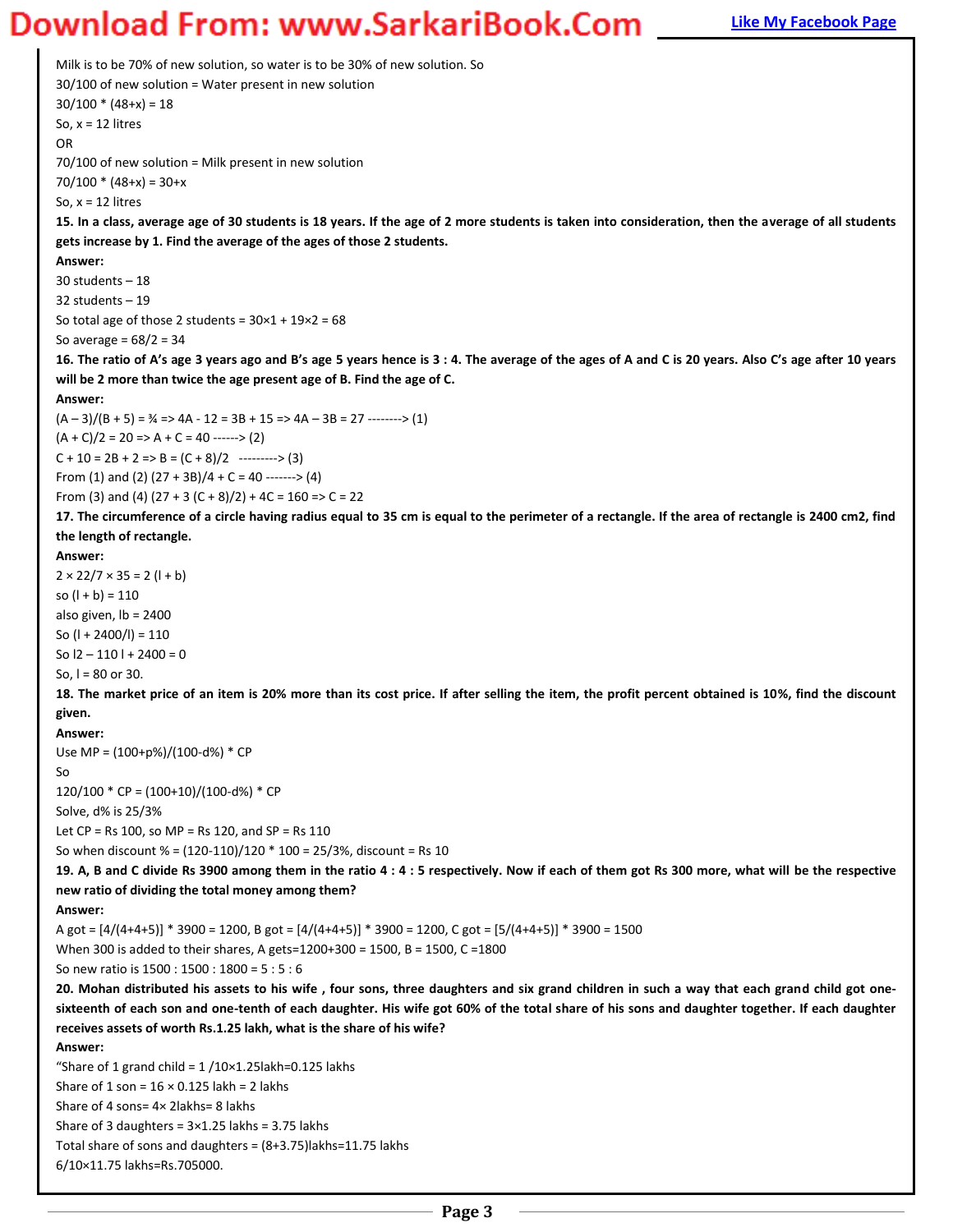**21. There are 3 inlet pipes X, Y and Z connected to a tank. If only one pipe is opened at a time, then it takes 50, 40 and 25 minutes for pipes X, Y and Z respectively to fill the tank. Find the time taken to fill 99% of the tank if it is known that in every 5 minutes for the first 2 minutes pipe Y is opened and then closed for 3 minutes. The remaining pipes are always kept open.** 

### **Answer:**

Part of the tank filled per minute by pipes X and Z respectively = 2% and 4%

Pipe Y fills 5% of the tank for every 2 minutes it operates.

In 5 minutes, the tank filled by X and  $Z = 30\%$  and by pipe Y = 5%

So, in 5 minutes , % of tank filled =30+5=35%

In 10 minutes, the tank is filled 70%

For next 2 minutes part of tank filled =  $5+12 = 17%$ 

The remaining 12% is filled in time = 2 minutes

Total time taken = 10+2+2 =14minutes

**22. A certain number of people get together to contribute in the construction of a charity hospital. But every month four people step out of this plan. Due to this the task is completed in half more year instead of one year. Then how many people were originally involved in this plan? Answer:** 

### Let the total number of people  $= x$

Then,

 $12x = (x+(x-4)+(x-8)+(x-12)+(x-16)+(x-20)+...$  18 times)  $12x= 18x-4(1+2+3+...17)$ 

6x=(4×17×18)/2

#### x=102

**23. Find the percentage by which the volume of the circular cylinder change assuming that the radius and the height of the circular cylinder decreases by 20%?** 

#### **Answer:**

Volume =  $\pi r^2$  h Let the radius and height = 10 cm So area =  $\pi$ ×10×10×10 = 1000  $\pi$  cm<sup>2</sup> After decrease New radius =  $10-20 \times 10 / 100 = 8$  cm New height = 10-20× 10 /100 = 8 cm New volume =  $\pi \times 8 \times 8 \times 8 = 512 \pi \text{ cm}^2$ Decresed volume =  $488 \pi \text{ cm}^2$ 

Percentage decrease =  $488π × 100 / 1000π$  = 48.8%

**24. A cyclist, cycling on a road, passes a man who was walking at the rate of 4 km/hr in the same direction. The man could see the cycle for 12 min and it was visible to him up to a distance of 1.2 km. What was the speed of the cycle?** 

#### **Answer:**

Let the speed of cycle be x km/h. Speed of man = 4 km/h Relative speed =  $(x-4)$  km/h Therefore, (x-4)×12/60= 1.2  $x - 4 = 6$ 

 $x = 10$  km/h

25. A man can walk up a moving "UP" escalator in 20sec and walk down this moving "UP" escalator in 60sec.Walking speed is same in case of **both upwards and downwords.How much time will he take to walk up the escalator,when the escalrtor is stationary?** 

#### **Answer:**

Assume speed of escalator=x Speed of man=y Assume length of escalator=120 Then y+x=120/20=6 y-x=120/60=2 on solving y=4 ,x=2 Time taken by man when escaltor is stationary=120/4=30sec **26. If a 5 digit number is formed with digits 1,2,3,4 and 5.What is the probability that the number is divisible by 10,if repetition is not allowed. Answer:**  Total numbers=5!=120

For any number to be divisible by 10 the last digit has be zero,which is not in any case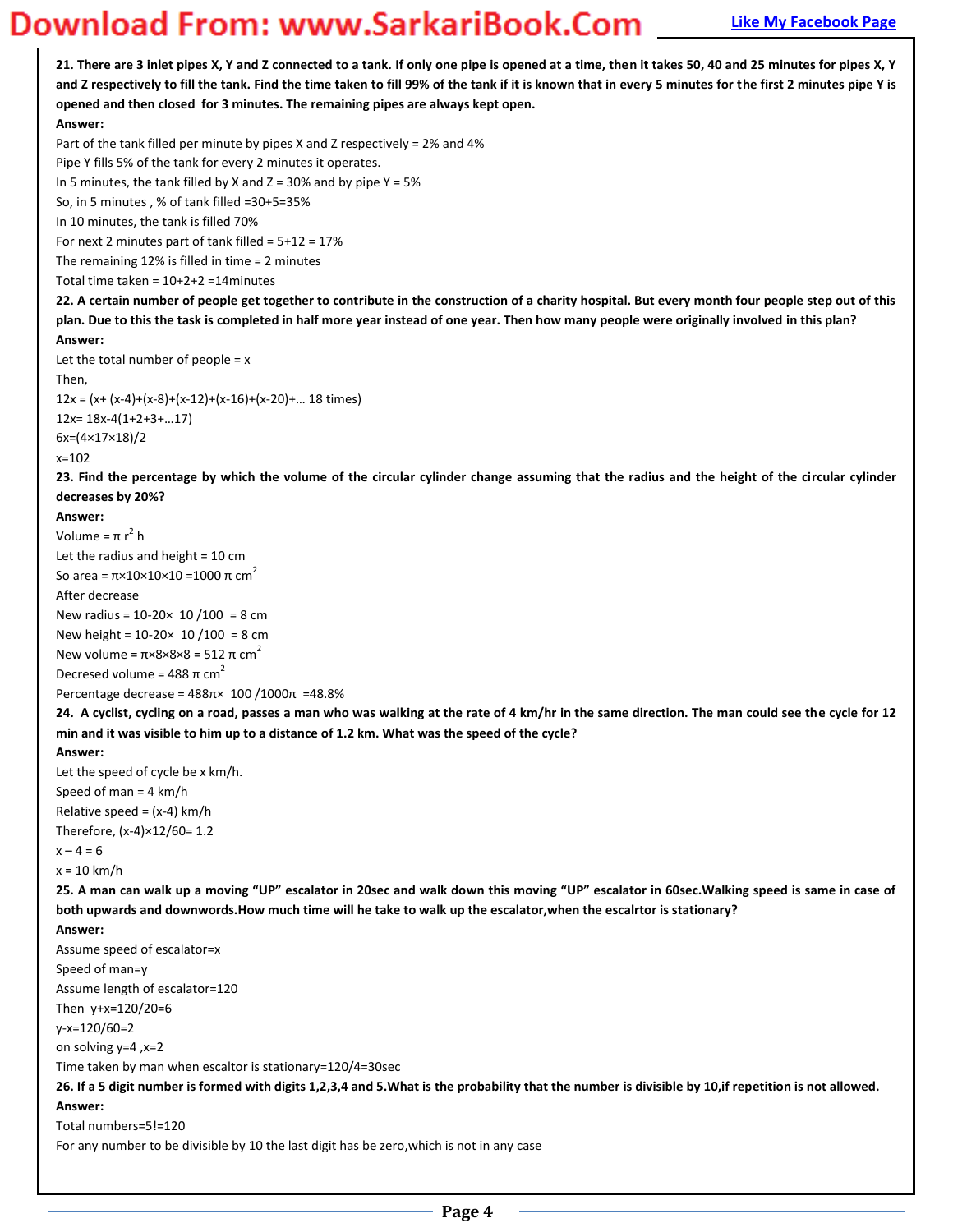**[Mentor for Bank Exams](http://www.mentorforbankexams.com/) QUANTITATIVE APTITUDE – 250 WORD PROBLEMS [Like My Facebook Page](http://www.facebook.com/munipallisairam) 27. In an election survey,30% people promised to vote candidate A and remaining promised to vote for candidate B. If on the day of election x% percent of people who promised to vote for A, voted for B and 40% of people who promised to vote B voted against him and in the end B lost by 10 votes.What is value of x,if total 250 votes were casted? Answer:**  A=75-20%of (75)+40% of (175)=130 B=175+20% of (75)-40% of (175)=120 **28. If instead of normal weighing scale a shopkeeper uses forged scale.The shopkeeper uses 1.2Kg scale while buying and 800g scale while selling and in the end he offers 10 percent discount,what is his overall profit percentage(approx.)? Answer:**  let's say the price of 1000g of good=1000Rs Now he gets 1200g of good at 1000Rs. Hence CP of shopkeeper for 1g=1000/1200=5/6Rs Cp of shopkeeper for 800gram=5/6\*800=666.66Rs Now instead of selling 1000g he sells 800 gram for 900Rs(10% discount) Profit=900-666.66/666.66\*100=35%(APPROX) **29. A merchant has 560 kg of wheat which he sells at 10% profit and rest at 18%,overall he gains 15%.The quantity sold at 10% profit is? Answer:**   $10$ ...........................18 ………..15………… ϯ…………………..ϱ 3/8\*560=210 **30. When Anil will become as old as his father is now, he will be four times the present age of his son and then his son will be nine years older**  than what Anil is now. If the sum of his father's age and his age is 80 years old, then how old is Anil now? **Answer:**  Let present age of Anil = x years So age of his father  $=$  (80-x) years Age of Anil's son =  $(80-x)/4$ When Anil will be as old as his father i.e. (80-x) years So age of Anil's son =  $(80-x)/4 + (80-x-x)$ Now  $(80-x)/4 + (80-2x) = x + 9$ This gives age of Anil,  $x = 28$ **31. After selling an article, it is found that profit is 20% more than the cost price of article. If the cost price is increased by 10% keeping the selling price same, then what percent of selling price is profit? Answer:**  Let CP = Rs 100, then profit =  $20/100 \times 100$  = Rs 20, and SP = Rs 120 Now New CP = 110/100 × 100 = Rs 110, SP = Rs 120, so profit = 120-110 = Rs 10 Required % =  $10/120 \times 100 = 25/3$  % **32. Two trains which are 150 m long each are moving in opposite directions. They cross each other in 12 seconds. If one train is moving two and a half times as fast the other train, then find the speed of the faster train. Answer:**  Let speed of slower train =  $x$  m/s, then speed of faster train = 2.5 $x$  m/s Their relative speed becomes =  $x+2.5x = 3.5x$  m/s So  $(150+150)/12 = 3.5x$ After solving, speed of slower train,  $x = 50/7$  m/s So speed of faster train = 2.5 × 50/7 = 125/7 m/s = 125/7 × 18/5 km/hr **33. Rohit borrowed Rs. 6000 at 5% p.a. simple interest for 2 years. After that he invests it in a scheme which offers 7 ¼% p.a for 2 years. Find the profit of Rohit in the transaction per year. Answer:**  Profit in 2 years =  $[6000 \times 29/4 \times 2/100 - 6000 \times 5 \times 2/100] = 870 - 600 =$  Rs 270 So profit per year =  $270/2$  = Rs 135 **34. A man can row at 15 km/hr in still water. If the velocity of current is 9 km/hr and it takes him 3 hours to row to a place and come back, how far is the place? Answer:**  Distance = time  $\times$   $\frac{B^2 - R^2}{2 \times B} = 3 \times \frac{[15^2 - 9^2]}{2 \times 15} = 14.4$  km **35. Twenty women can complete a work in 12 days and Twenty-four children can complete the same work in 15 days. How many days will thirty women and eighteen children take to complete the work?**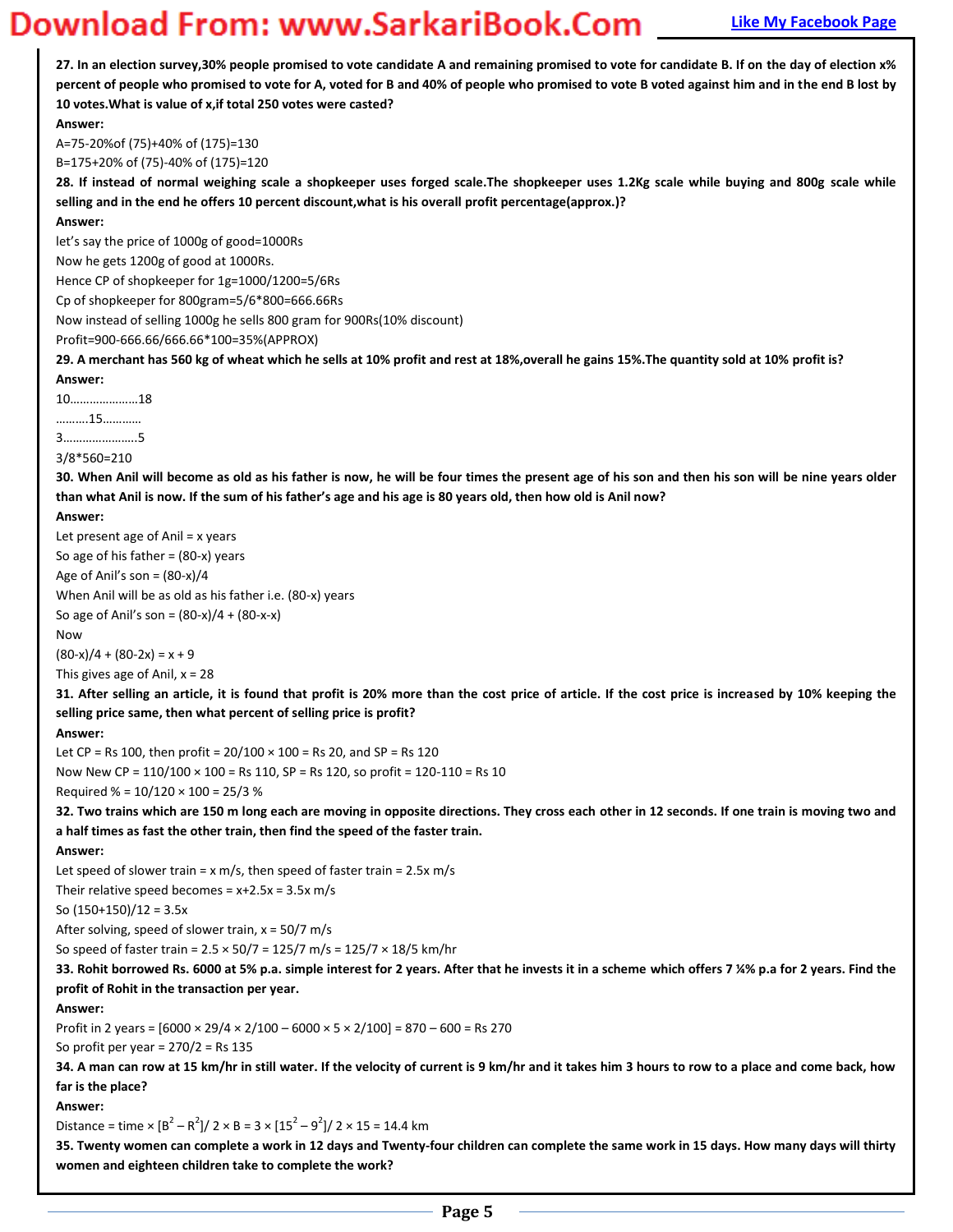**Answer:**  20 w in 12 days, so 30 w in 20×12/30 = 8 days 24 c in 15 days, so 18 c in 24×15/18 = 20 days So they will complete the work in 20×8/[20+8] = 40/7 days **36. Can A contains 20% water and rest milk. Can B contains 40% water. How much milk should be taken from both the cans and mix in can C to get 15 litres of milk such that the ratio of water to milk in can C is 3 : 7? Answer:**  Milk in can A is 80% or 80/100 = 4/5 Milk in can B is 60% or 60/100 = 3/5 Milk in final can  $C = 7/(3+7) = 7/10$ So by Alligation method 4/5 3/5 . 7/10 1/10 1/10 which gives  $1:1$ so milk from can A is  $1/2 \times 15 = 7.5$  l **37. The curved surface area of a cylindrical pillar is 616 m<sup>2</sup> and its volume is 2156 m<sup>3</sup> . Find the ratio of its diameter to its height. Answer:**  πr $^2$ h/2πrh = 2156/616 So, radius,  $r = 7$  m  $2 \times 22/7 \times 7 \times h = 616$ So, height  $h = 14$ Ratio: 2r/h = 14/14 = 1/1 **38. The average age of 10 men increases by 1.5 years when a new person comes in place of one of them whose age is 34 years. What is the age of the new person? Answer:**  Total age increased =  $10 \times 1.5 = 15$  years So age of new person =  $34 + 15 = 49$  years **39. In a box, there are 6 black, 4 blue and 2 red marbles. One marble is picked up randomly. What is the probability that it is neither black nor red? Answer:**  Neither black nor red means the ball should be blue So probability =  ${}^4C_1/{}^{12}C_1$  = 4/12 = 1/3 **40. The average age of Abhilasha and Aadhira is 35 years. If Aaloka replaces Abhilasha, the average age is 31 years, if Aaloka replaces Aadhira average age is 36 years. If the average age of Aditi and Aashirya is half of average age of Abhilasha, Aadhira and Aaloka. then average age of all the five people is Answer:**  Abhilasha, Aadhira, Aaloka, Aditi, Aashirya – X, Y, Z, P, Q  $X + Y = 35 * 2 = 70$  –(1)  $Z + Y = 31 * 2 = 62 - (2)$  $X + Z = 36 * 2 = 72$  –(3) From (1) (2) and (3)  $X = 40$ ;  $y = 30$ ;  $Z = 32$ Average age of P and Q =  $1/2$  \* [( X + Y + Z)/3] =  $102/6$  = 17 Sum of the age of P and  $Q = 34$ Average age of all the five people =  $(34 + 102)/5 = 27.2$ **41. A bag contains 6 red balls, 11 yellow balls and 5 pink balls. If two balls are drawn at random from the bag, one after another, what is the probability that the first ball is red and the second ball is yellow? Answer:**  Total of balls =  $6 + 11 + 5 = 22$  $n(S) = {}^{22}C_2 = (21x22) / 2 = 231$ Now,  $n(E) = {^{6}}C_1 \times {^{11}}C_1 = 6 \times 11 = 66$  $P(E) = n(E)/n(S) = 66/231 = 6/21 = 2/7$ **42. The sum of the radius and the height of a cylinder is 19m. The total surface area bf the cylinder is 1672 m2, what is the volume of the cylinder? (in m3) Answer:**  Let the radius of the cylinder be r and height be h.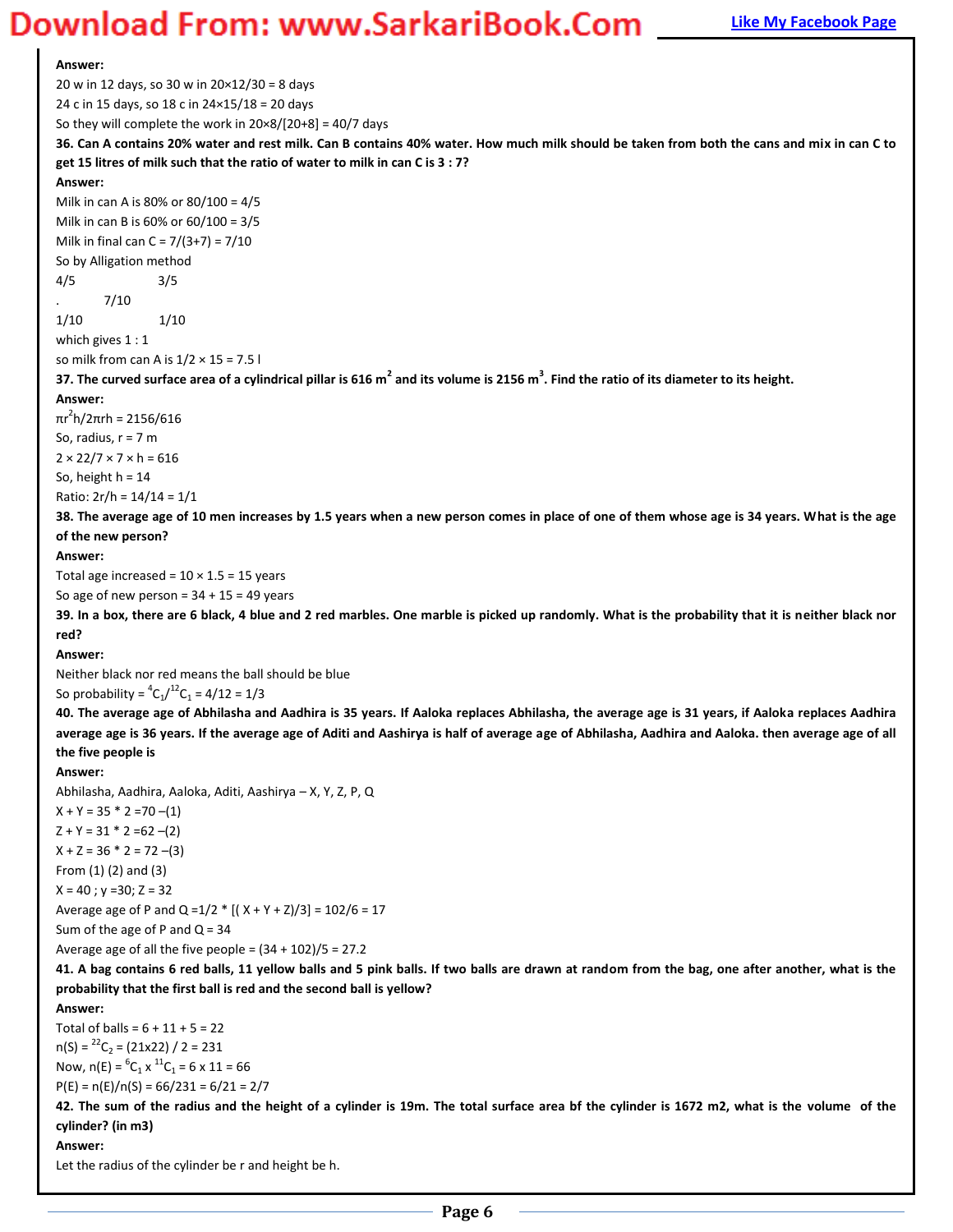### **Magnus Bank Example 20 You Bank Example 20 You Download From: WWW.SarkariBook.Com False Apple Page**

Then,  $r + h = 19$  …..(i) Again, total surface area of cylinder = (2πrh + 2πr<sup>2</sup>) Now, 2πr(h + r) = 1672 or, 2πr x 19 = 1672 or,  $38\pi r = 1672$ ,  $\pi r = (1672/38) = 44$ m,  $r = (44 \times 7) / 22 = 14$ Height = 19 - 14 = 5m Volume of cylinder =  $\text{πr}^2$ h = (22/7) x 14 x 14 x 5 =14m = 22  $\times$  2  $\times$  14  $\times$  5 = 3080m $^3$ **43. The ratio of the speed of the boat upstream to the speed of the boat downstream is 2 : 3. What is the speed of the boat in still water if it covers 42 km downstream in 2 hours 20 minutes? (in km/h) Answer:**  Let the speed of the boat in still water be x and that of the current be y. Then, downstream speed =  $x + y$  and upstream speed =  $x - y$ Now, downstream speed = 42 / [2 20/60] =  $(42 \times 3)$  / 7 = 18 km x+y=18 Again, 3 : 18, 2 : 12 (As ratio of downstream to upstream is 2 : 3)  $x - y = 12$  Solving (i) and (ii), we get  $(x+y=18) + (x - y = 12) = 2x = 30$  $x = 15$  kmph Hence speed of the boat 15 kmph **44. 35 men complete a piece of work in 16 days and 20 women complete the same piece of work in 30 days. What is the ratio of the amount of work done by 40 men in 1 day to the amount of work done by 15 women in 1 day? Answer:**  35 men complete the work in 16 days. 1 man completes the work in 16 x 35 days, 32 men complete the work in (16x35)/40 = 14 days. Again, 20 women complete the same piece of work in 30 days. 1 woman completes the same piece of work in 20  $\times$  30 days. 15 women can complete the work in  $(20x30)/15 = 40$  days. Ratio =  $1/14$  :  $1/40$  =  $40$  :  $14$  =  $20$  : 7 **45. A man sold an article for Rs. 6800 and incurred a loss. Had he sold the article for Rs.7850, his gain would have been equal to half of the amount of loss that he incurred. At what price should he sell the article to have 20% profit? Answer:**  Let the cost price be x. Then,  $loss = (x - 6800)$ Again, profit = (7850 - x) Now,  $(7850 - x) = (x - 6800)/2$  or,  $15700 - 2x = x - 6800$ or,  $3x = 15700 + 6800 = 22500 \Rightarrow x = 22500/3 = 7500$ Selling price = (7500x120)/100 = Rs. 9000 **46. A bought a certain quantity of bananas at a total cost of Rs. 1500. He sold 1/3 of these bananas at 25% loss. If he earns an overall profit of 10%, at what percentage profit did A sell the rest of the bananas? Answer:**  Total  $CP = 1500$ Total SP = 1500 + 10% of 1500 = 1500 + 150 = 1650 CP of 1/3 of bananas = 1500/3 = Rs.500 SP of 1/3 of bananas at 25% loss  $= 500 - [ (500 x25 / 100) ] = 500 - 125 = 375$ SP of the rest of bananas = 1650 - 375 = 1275 Now, CP of the test of bananas =  $1500 - 500 = 1000$ Profit on the rest of bananas = 1275 -1000 = 275 % of profit on the rest of bananas =  $(275/1000) \times 100 = 27.5\%$ **47. A tank has two inlets: P and Q. P alone takes 6 hours and Q alone takes 8 hours to fill the empty tank completely when there is no leakage. A**  leakage was caused which would empty the full tank completely in 'X' hours when no inlet is open. Now, when only inlet P was opened, it took **15 hours to fill the empty tank completely. How much time will Q alone take to fill the empty tank completely? (in hours) Answer:**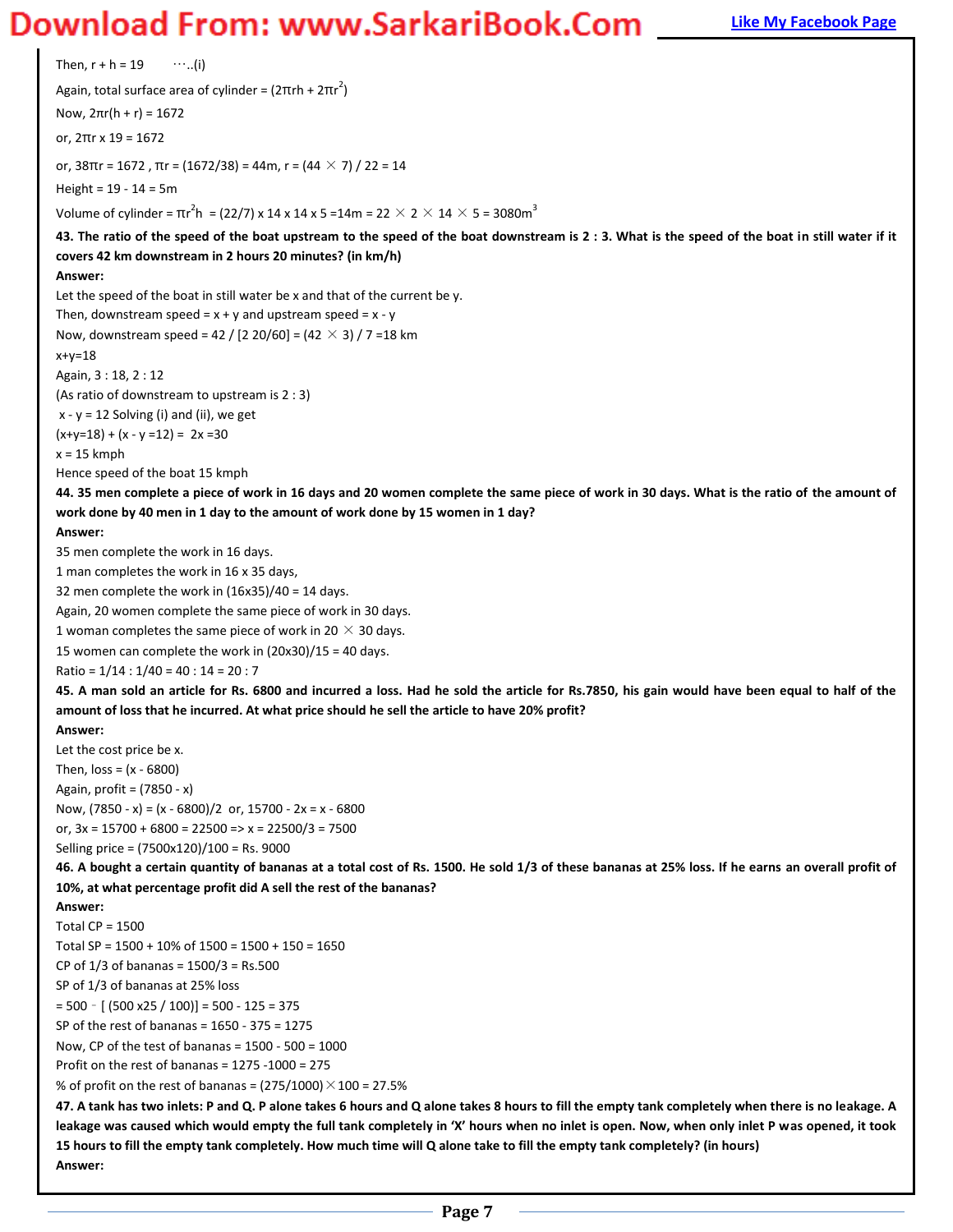### **Magnus Bank Example 20 You Bank Example 20 You Download From: WWW.SarkariBook.Com Find Bank Page**

 $(1/P) - (1/X) = (1/15)$ Or,  $(1/6) - (1/X) = (1/15)$  (P = 6 hours) Or,  $(1/X) = (1/6) - (1/15) = (10-4)/60 = 1/10$  $x = 10$  hours Now,  $(1/Q) - (1/10) = (1/8) - (1/10) = (5-4)/40 = 1/40$ Hence, Q fills the tank in 40 hours. **48. At present, the ratio of the ages of A to B is 3 : 8; and that of A to C is 1 : 4. Three years ago, the sum of the ages of A, B and C was 83 years. What is the present age (in years) of C? Answer:**  According to the question,  $A : B = 3 : 8$  $A : C = 1 : 4$  $B : A = 8 : 3$  $A : C = 1 : 4$ 8 : 3 : 12  $Sum = 8x + 3x 12x = 23x$ Now, 23x = 92  $x = 4$ Hence the present age of  $C = 12x = 12 \times 4 = 48$  years **49. The sum invested in Scheme B is thrice the sum invested in Scheme A. The investment in Scheme A is made for 4 years at 8% p.a. simple interest and in Scheme B for 2 years at 13% p.a. simple interest. The total interest earned from both the schemes is Rs.1320. How much amount was invested? Answer:**  Let the amount invested in scheme A be Rs.x and that in B be Rs. 3x. Then,  $[(x \times 4 \times 8)/100]$   $[(3x \times 2 \times 13)/100] = 1320$ Or, (32x/100) + (78x/100) = 1320 110x/100 = 1320  $x = (1320 \times 100) / 110 =$ Rs. 1200 **50. Kim and Om are travelling from point A to B, Which are 400 km apart. Travelling at a certain speed Kim takes one hour more than Om to reach point B. If Kim doubles her speed she will take 1 hour 30 mins less than Om to reach point B. At what speed was Kim Driving from point A to B? (in kmph) Answer:**  Let the speed of Kim be x and that of Om be y. Then,  $(400/x) - (400/y) = 1$ Let  $1/x = u$  and  $1/y = v$  $400u - 400v = 1$  ...(i) Again, (400/y) – (400/2y) = 3/2  $400v - 200u = (3/2)$ Or,  $800v - 400u = 3$  ...(ii) Solving (i) and (ii), we get  $(400u - 400v = 1) + (-400u + 800v) = 400v = 4$  $v = (4/400) = (1/100)$  km y = 100 km now,  $(400/x) - (400/100) = 1$ or,  $(400/x) = 5$  $x = 80$  kmph **51. Find the number of words formed with the letters of the word 'BOOKS' beginning with B and ending with S. Answer:**  We have to arrange 3 letters (O, O and K) out of which 'O' occurs two times. So, regd no. = 3! / 2! = 3 ways **52. A box contains 5 Sony, 6 Samsung and 4 Sandisk pen drives. 3 pen drives are drawn at random. What is the probability that they are not of the same company? Answer:**  The total number of pen drives =  $5 + 6 + 4 = 15$  $n(S) = 15C3 = (15x14x13) / (3x2) = 455$ Now, 3 pen drives out of 15 pen drives can be drawn in 455 ways. If all 3 pen drives are of the same company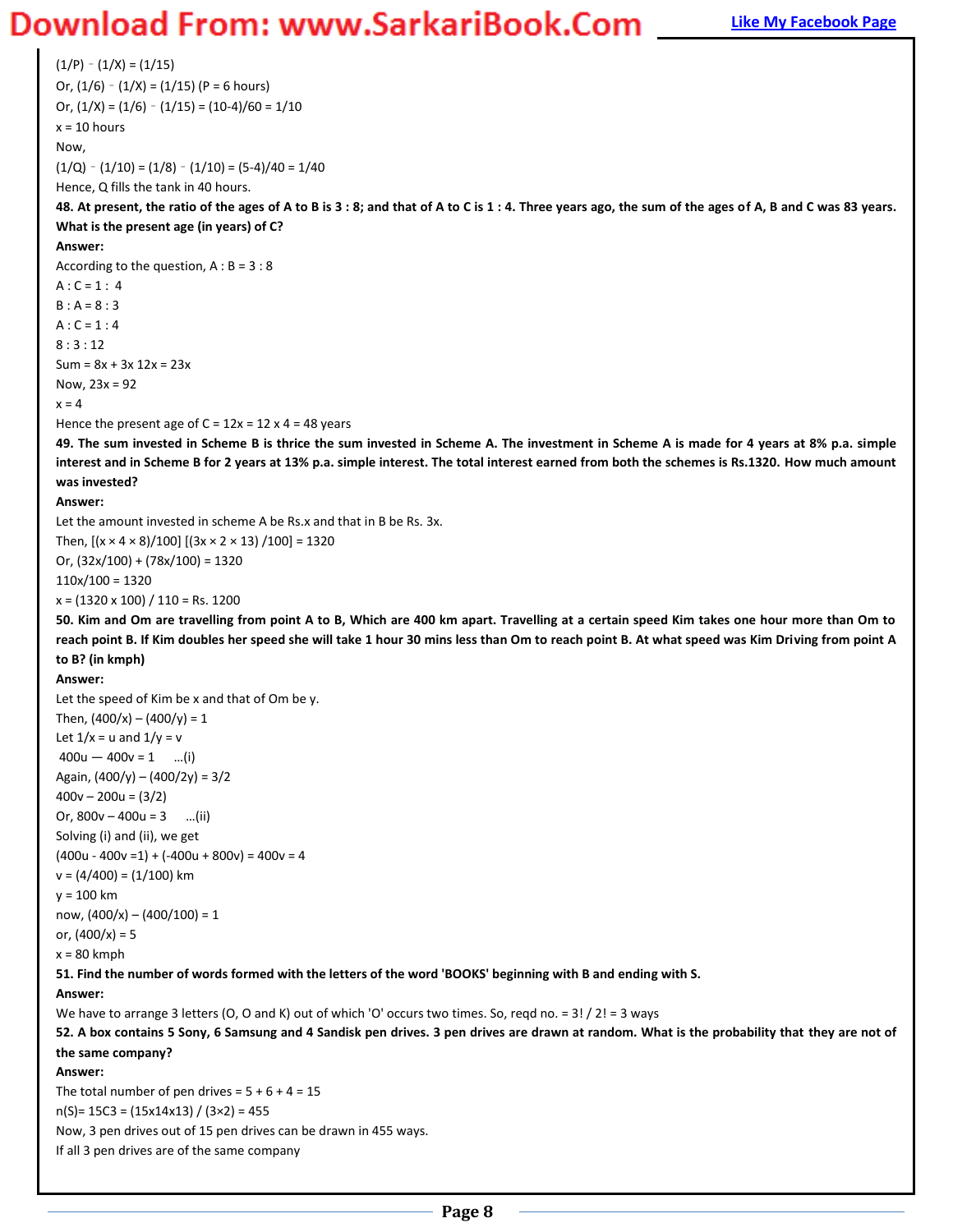### **Magnum** Bank Bank The My Facebook Page 10 Work 2013 **[Like My Facebook Page](http://www.facebook.com/munipallisairam)**

It Can be done in  $5C3 + 6C3 + 4C3 = 10 + 20 + 4 = 34$  ways

Probability that all 3 pen drives are not of the same company =  $1 - (34/455) = (421/455)$ 

**53. The base of a triangular field is 660 metres and height 440 metres. If the charges for watering the field are at the rate of Rs.26.5 per sq hectometre, find the total cost to water the triangular field.** 

### **Answer:**

Area of the field = (Base x Height) / 2 = (660 x 440)/2 sq metre = (660 x 440)/( 2x100x100) sq metre = 14.52 sq hectmetres

Cost of watering 1 sq hectometre = Rs.26.5

Cost of watering the field =  $26.5 \times 14.52 =$  Rs.384.78

**54. In a mixture of milk and water the proportion of milk by weight was 70%. If in a 250-gm mixture 100 gm water was added, what would be the percentage of water?** 

#### **Answer:**

Proportion of milk in the mixture =250 x (70/100) = 175gm

Water = 75 gm

After 100 gm water added in mixture the percentage of water = (75 +100) / (250+100) x 100 = (175/350) x 100 = 50%

**55. Two pipes can fill a tank in 28 and 24 minutes respectively and a waste pipe can empty 5 gallons per minute. All three pipes working together can fill the tank in 16 minutes. How much time is taken by the waste pipe to empty the full tank?** 

#### **Answer:**

Let the capacity of the tank be 336 litres

LMC of (28, 24 and 16 = 336)

Waste pipe empties the tank in  $(12 + 14 - 21)$  5 litres per minute

Waste pipe empties the tank in (336/5) = 67.2 minutes

**56. The average score of a cricket player after 24 innings is 25 and in the 25th innings the player scores 25 runs. In the 26th innings what minimum number of runs will be required to increase his average score by 2 than it was before the 26th innings?** 

#### **Answer:**

The average score of a cricket player after 25th Innings =  $(24 * 25 + 25) / 25 = 25$ 

Required Run = X

 $(625 + X)/26 = 27$  $X = 26 * 27 - 625 = 77$ 

**57. There are two vessels P and Q filled with cooking oil with different prices and with volumes 160 and 40 liters respectively. Equal quantities are drawn from both P and Q in such a manner that the cooking oil drawn from P is poured in into Q and oil drawn from Q is poured into P. If the price per liter becomes equal in both vessels. What is the (equal) quantity that was drawn from both P and Q?** 

```
Answer: 
Vessel (P) Vessel (Q) 
Quantity= 160 l Quantity= 40 l
rate - p rate – q
Let quantity taken out from both = a litres 
'a' litres removed from p and 'a' litres added from q
So rate of vessel P after removal and then addition = [(160-a)p + aq]/160Similarly rate of vessel Q after removal and then addition = [(40-a)q + ap]/40Now equate these equations 
[(160-a)p + aq]/160 = [(40-a)q + ap]/40Solving, we get a = 32 l 
58. A book seller sold a book at Rs. 56 in such a way that his percentage profit is same as the cost price of the book. If he sells it at twice the
percentage profit of its previous percentage profit then new selling price will be? 
Answer: 
CP = xSP = x + (x * x)/100 = 56x2 + 100x - 5600 = 0x = 40SP = 40 + (40 * 80)/100 = Rs. 7259. A circular road runs round a circular playground. If the difference between the circumferences of the outer circle and the inner circle is 132 
metres, then what is the width of the road? 
Answer: 
Width of the Road = R - r2\pi R - 2\pi r = 132R - r = 132 * (7/44) = 21 m
```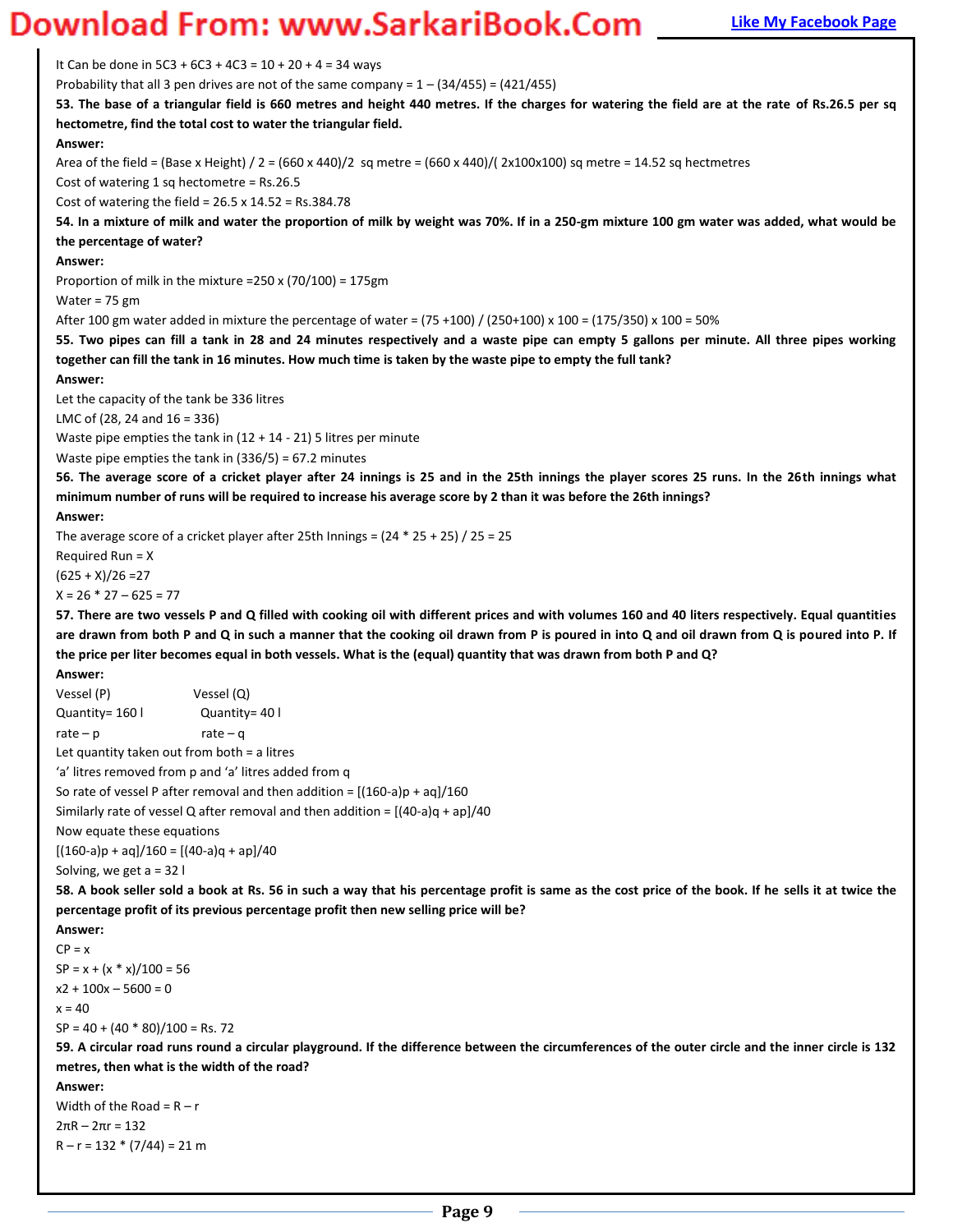**60. There are two concentric circles whose areas are in the ratio of 16:25 and the difference between their diameters is 8 m. Find out the area of the inner circle? Answer:**   $r^2/R^2 = 25/16 \Rightarrow r/R = 5/4$  $5x - 4x = 4$  $x = 4$ Inner Radius = 16m Area of Inner Circle = Π (16 \* 16) = 256 $\pi$ m<sup>2</sup> **61. Two-thirds of a commodity was sold at a profit of 5% and the remainder at a loss of 2%. If the total profit was Rs.400, what was the cost of the commodity? Answer:**  Iet the cost of commodity be Rs.x Then,  $(2x/3) \times 1.05 + (1x/3) \times 0.98 = x + 400$ Or,  $(1/3) \times (3.08) = x + 400$ Or,  $0.8 x = 400 \times 3$ Or,  $(1200 / 0.08) = (120000 / 8)$  $x = Rs.15000$ **62. A car covers a distance between A and B in 45 minutes. If the speed of the car is reduced by 8 km per hour then the same distance is covered in 49.5 minutes. What is the distance between A and B? Answer:**  Let the distance between A and B be d km Then.  $\lceil d/(45/60) \rceil - \lceil d/(49.5/60) \rceil = 8$ Or,  $4d/3 - 120d / 99 = 8$ Or,  $(132d - 120d)$  / 99 = 8  $D = (8 \times 99) / 12 = 66$  km **63. If the difference between the simple interest and the compound interest earned on a certain amount @ 12% at the end of 3 years is Rs.336.96, then what is the amount? Answer:**  D = Rs. 336.96  $T = 3$  years R= 12% P = Difference  $\times$  (100) $^3$  / r $^2$  (300 + r) = (336 .96  $\times$  1000000) / [144(300+12) = 336960000/44928 = Rs. 7500 **64. A race track is in the form of a ring whose inner circumference is 396m and outer circumference is 418m. Find the width of the track. Answer:**  Circumference of outer track 418 2πR = 418  $R = (418 \times 7) / 44 = 66.5$ Circumference of inner track = 396 2πr = 396  $r = (396 \times 7) / 44 = 63$ width of the track =  $66.5 - 63 = 3.5$ m Note: instead of calculating in two parts perform a single calculation like Width = R - r = 7/44 (418 - 396) = (7/44)  $\times$  22 = 3.5m **65. The average age of Ram, Shyam and Ghanshyam is 26years. 3 year ago, average age of Ram and Shyam was 21yrs. 4 years hence the average age of Shyam and Ghanshyam will be 28 years. Find the present age of Shyam? Answer:**  average age of all three = 26 ∴ total age of all three= 26×3 = 78 3yrs ago, average age of Ram and Shyam = 21 3yrs ago, total age of Ram and Shyam =21\*2= 42 ∴ present total age of Ram and Shyam = 42+6=48 ∴ present age of Ghanshyam=78-48=30 Similarly present age of Ram=30 hence,Present age of shyam is =78-30-30=18 years **66. If another guy Danpat joins in who is 2 year younger than Esha and the average of Esha and Raman was 27,two years ago.Also it is given that average of Raman and Ram 4 year hence will be 25.So what is average of present age of Danpat,Raman and Esha? Answer:**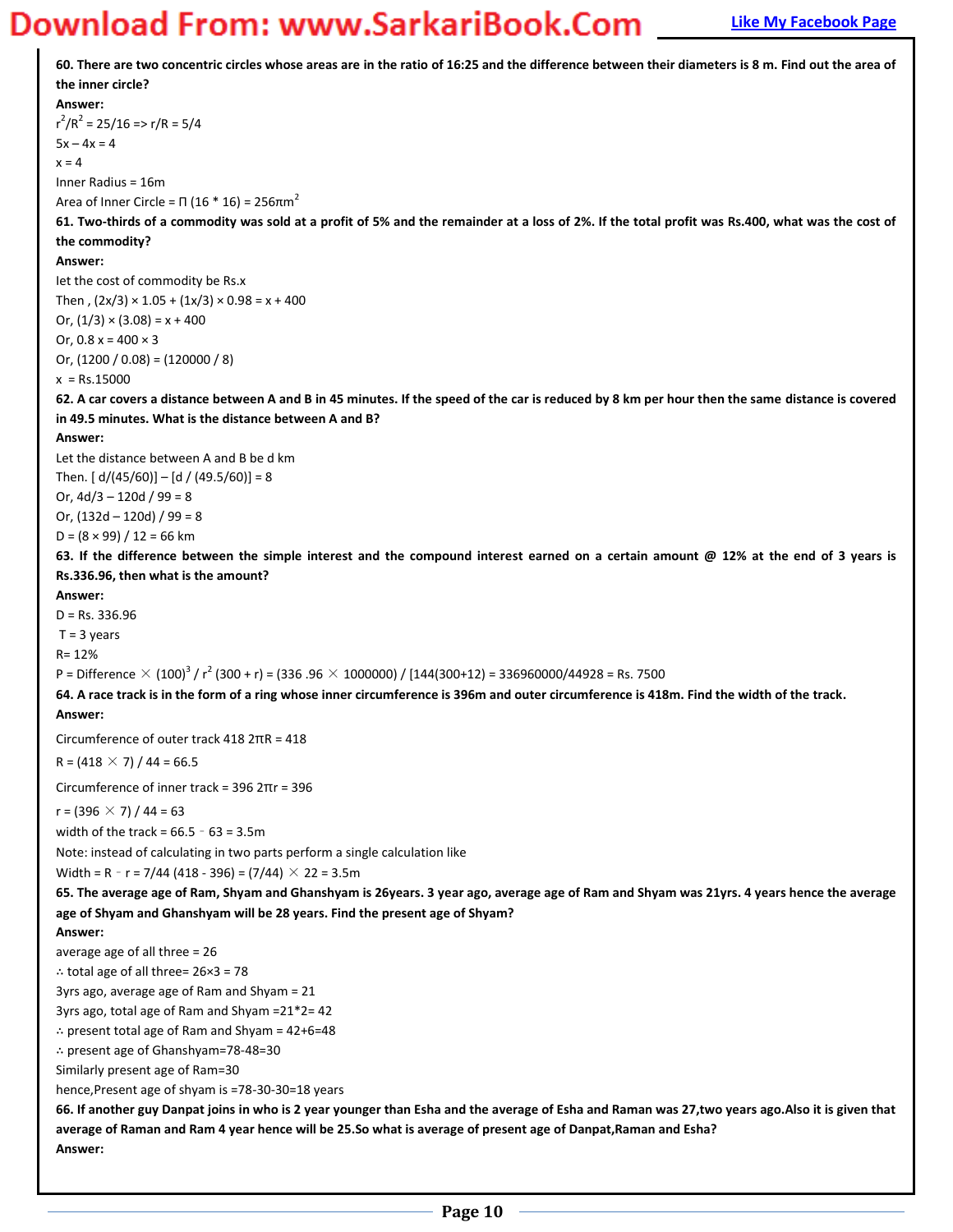### **Magnum** Bank Bank Theory and Book Bank Bank Com **[Like My Facebook Page](http://www.facebook.com/munipallisairam)**

Ram age 4 year hence will be 34 Average of Ram and Raman 4 year hence=25 Total age of Ram and Raman 4 year hence=50 Therefore Raman age 4 year hence will be=16 Raman present age=12 Raman age 2 year ago=10 Therefore esha age 2 year ago was=54-10=44 Esha current age=46 Danpat current age=44 Average of all three=(46+44+12)/3=34 **67. 36 women can do a work in X days and 30 men can do the same work in (X -4 ) days. The ratio of work done by 10 men and 12 women in the same time is 2:1. What is the value of X? Answer:**  M1D1T1/W1=M2D2T2/W2 [men1\*day1\*time1/work1= men2\*day2\*time2/work2] 10M/2=12W/1 5M=12W....................(i) Also 36W\*X=30M\*(X-4) From (i) 15M\*X=30M\*(X-4)  $X=8$ **68. A boat travelling at a speed of 60 kmph started at 3 p.m. when there was no current from point X for point Y which is 240 km apart. After some amount of time current started which delayed the entire journey by 15 minutes.Find the time at which current started if the speed of boat is 6 times to the speed of current? Answer:**  As time is increased boat will be travelling against the current t1+t2=17/4 [t1=time till no current,t2=time after current] 60t1+50t2=240 On solving t1=11/4 hour Hence current started at 3+11/4=5:45 p.m **69. A boat takes 58 hours for travelling downstream from Point X to point Y and coming back to point Z midway between X and Y. If the speed of the stream is 4 kmph and speed of the boat in still water is 11 kmph, then what is the distance between X and Y? Answer:**  Speed downstream =  $11 + 4 = 15$  kmph. Speed upstream =  $11 - 4 = 7$  kmph. Let distance between P and Q be  $'x'$  km, then,  $x/15 + (x/2)/7 = 58$ . i.e.,  $x/15 + x/14 = 58$ . Solving we get,  $x = 420$  km. **70. A boat takes 4 hours more while going back in upstream than in downstream when the distance between two places is 32 km and the speed of boat in still water is 6kmph. What must be the speed of boat in still water so that it can row downstream, 32km in 4 hours? Answer:**   $32/(6-R) - 32/(6+R) = 4$ R = 2kmph  $(B + 2) = 32/4$ Speed of boat in still water = 6kmph **71. A milkman mixes 20 lites of water with 80 litres of milk. After selling one-fourth of this mixture, he adds water to replenish the quantity that he has sold. What is the current proportion of water to milk ? Answer:**  1/4th of the mixture is sold 1/4th of milk and 1/4th of water is sold. = 3/4th of milk = (3/4)x80 = 60 litres of milk is remaining and rest part 100 - 60 = 40 litres is water (as water is a added in place of milk) Reqd ratio = 40 : 60 2 : 3 **72. Ajay and Bala invest Rs. 4000 and Rs. 5000 in a business. Ajay receives Rs. 20 per month out of the profit as remuneration for running the business and the rest of profit is divided in proportion to the investment. In a year Ajay totally receives Rs. 672. What does Bala receives? Answer:** 

Annual profit = x

Ratio of profit share between Ajay and Bala = 4 : 5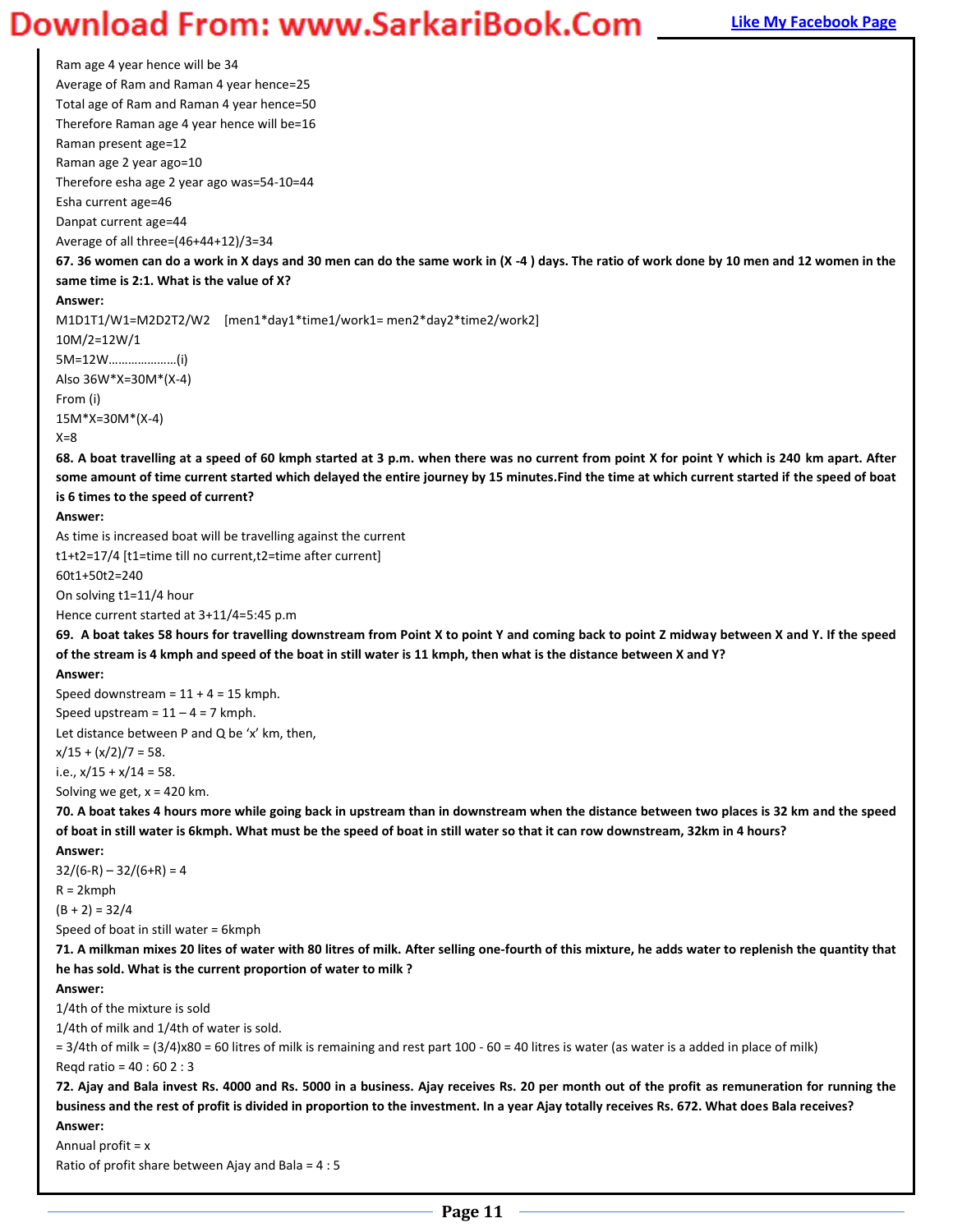Ajay gets:  $20 * 12 + 4/9 * x = 672$ Solving, we get,  $x = 108*9$ 

So Bala gets = 5/9 \* x = 5/9 \* 108\*9 = Rs 540

**73. Angel, Beaula and Catherine entered into a partnership in a business. Angel got 5/7 of the profit. Beaula and Catherine distributed the remaining profit equally. If Catherine got Rs.500 less than Angel, then the total profit was?**

### **Answer:**

Total Profit =  $x$ Angel's Share =  $(5x/7)$ Remaining Profit =  $x - (5x/7) = (2x/7)$ Beaula and Catherine distributed the remaining profit equally- x/7 , x/7 (5x/7) -(1x/7)= 500  $(4x/7) = 500$  $x = 500 * (7/4) = 875$ 

**74. A shopkeeper buys an article at a discount of 20% on the listed price from a wholesaler. The shopkeeper marks up the price by 15% on the listed price. A buyer pays Rs.3795 to get it after paying sales tax at the rate of 10% on the price asked for. Find the profit percentage of the shopkeeper.** 

### **Answer:**

Let the listed price = Rs. 100 CP of shopkeeper =  $100 - 20$  = Rs. 80 Marked price by shop keeper =  $100 + 15$  = Rs. 115 Now, 115 = 3795 x (100/110) = 3450  $80 = (3450/115) \times 80 =$  Rs. 2400 CP of shopkeeper = Rs. 2400 Profit = 3450 - 3400 = 1050 Profit % = (1050 / 2400) x100 = 43.75%

### **75. A sum amounts to Rs.10580 in 2 years and to Rs.12167 in 3 years compounded annually. Find the sum and the rate of interest per annum. Answer:**

 $12167 = 10580$   $[1 + (r/100)]<sup>1</sup>$ Or,  $(12167/10580) = 1+(r/100)$ Or,  $(1587/10580) = r/100$  $r = (1587 \times 100) / 10580 = 15%$ sum =  $(10580x100x100) / (115 \times 115)$  = Rs. 8000 Sum = Rs. 8000, Rate = 15%

**76. Mohit travels 972 km in 10.5 hours in two stages. In the first part of the journey, he travels by bus at the speed of 78 km, per hour. In the second part of the journey, he travels by train at the speed of112 km/hr. How much distance does the travel by train? Answer:** 

### We use only alligation on speed (km/hr) to get ratio of time spent in bus and train. overall speed = (972/10.5) = (1944/21) = 648/7



136/7 : 102/7 à 136 : 102

Or 4 : 3

Time spent in train =  $10.5$  (3/7) = 4.5 hours

Distance travelled by train = 112 x 4.5 hours = 504 km

**77. A contractor undertook to do a certain work in 75 days and employed 48 men to do it. After 55 days he found that only (2/3) of the work was done. How many more men must be employed so that the work may finished in time?** 

**Answer:** 

Apply M1D2 / W2 = M2D2 / W2 Or,  $(48x55) / (2/3) = (Mx20) / (1/3)$ M = 66 men Reqd more men = 66 - 48 = 18 men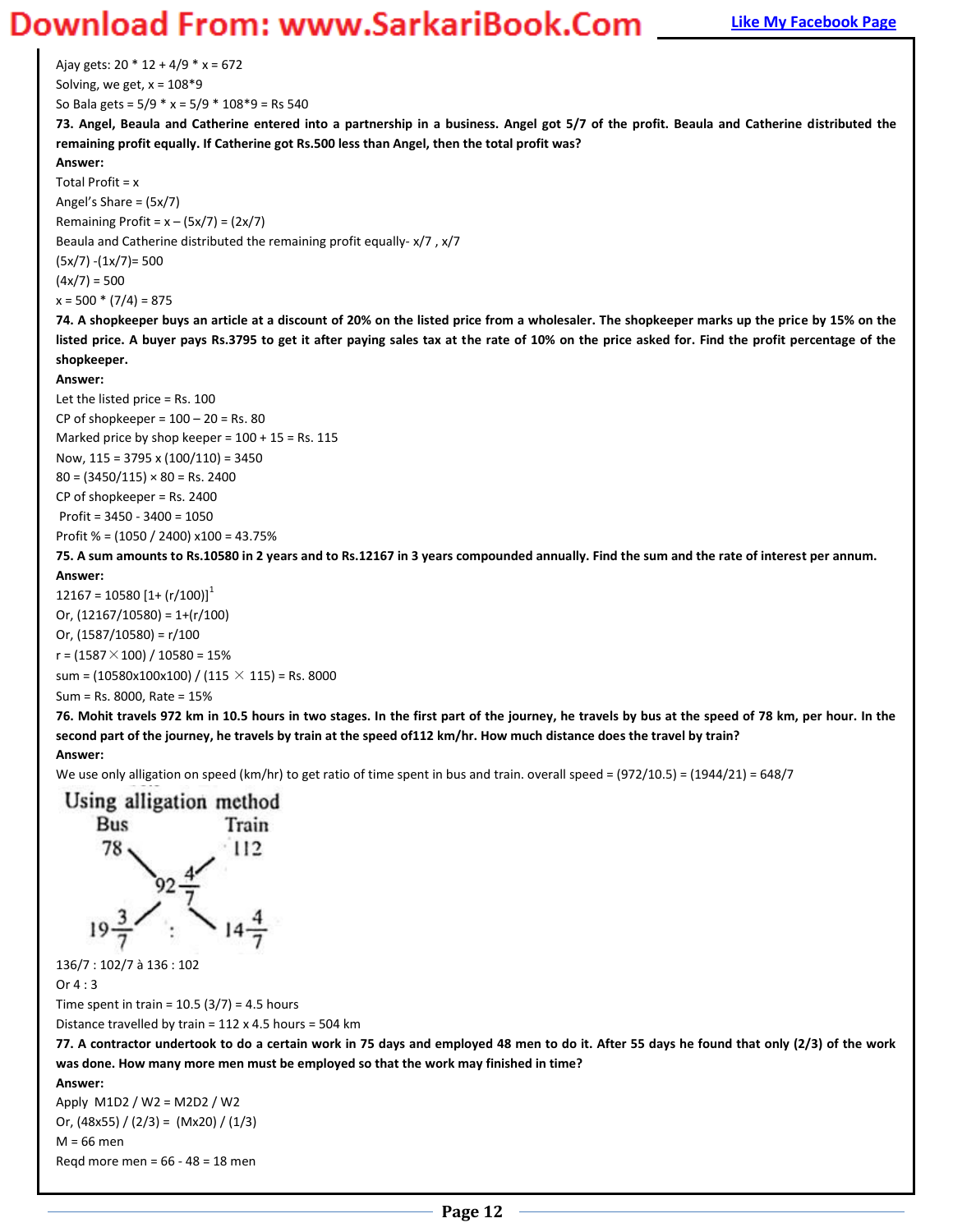

**Page 13**

C's one day work=80% of  $1/80=80/100\times1/80=1/100$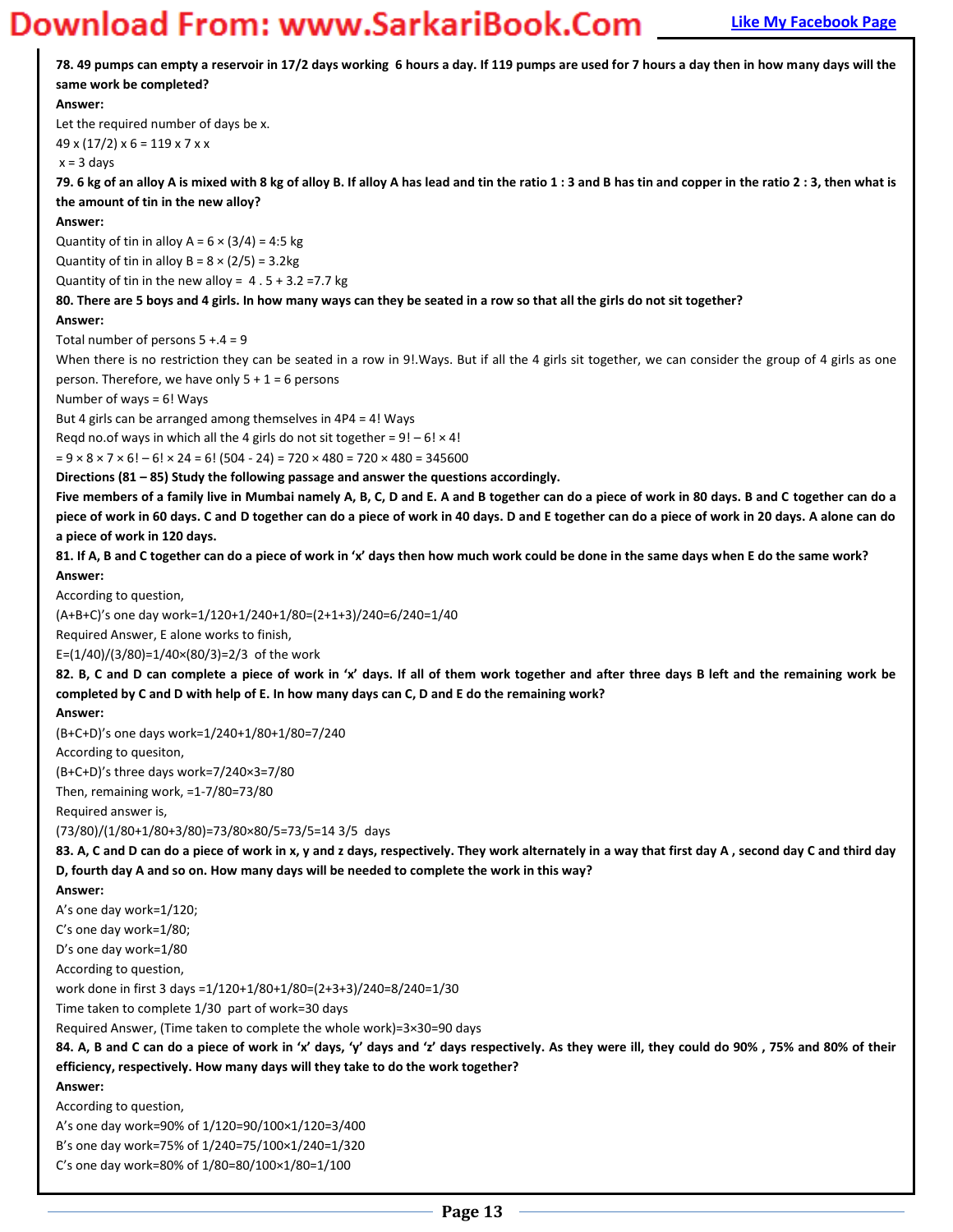$(A+B+C)'s$  one day's work=3/400+1/320+1/100=(12+5+16)/1600=33/1600

Hence, time taken by them to complete the work=1600/33=48 16/33

**85. C can do 1/4 of a work in 80 days, D can do 40% of the same work in 80 days and E can do 1/3 of a work in 800/3 days. Who will complete the work first?** 

**Answer:** 

Time taken to complete the work by C=80×4=320 days

Time taken to complete the work by

D=80×100/40=200 days

Time taken to complete the work by E=800/3×3=800 days

**86. A box contains 6 black and 14 white balls, out of which 3 black and 5 white balls are defective. If we choose two balls at random, what is the probability that either both are white or both are non-defective?** 

#### **Answer:**

Required probability- ${}^{14}C_2/{}^{20}C_2 + {}^{12}C_2/{}^{20}C_2 - {}^{9}C_2/{}^{20}C_2 = 121/190$ 

**87. In a class, the average age of some boys is 16 years, and average age of 16 teachers is 56 years. If the average age of the combined group of all the teachers and boys is 20, then the number of students is** 

#### **Answer:**

Use allegation method

| number of boys 'x' |    | number of teacher'16' |
|--------------------|----|-----------------------|
| -16<br>$\sim$      |    | 56                    |
|                    | 20 |                       |
| $(56-20)=36$       |    | $(20-16)=4$           |

So  $36/4 = 9/1$ 

Now, x/16= 9/1, x=144

**88. If the CI on a certain sum for 2 yrs at 10% per annum is Rs. 3150, what would be the SI on same rate for same time?** 

#### **Answer:**

Let principal  $=$  Rs  $x$ 

CI for 2years in % = 21% (using successive method)

 $21\%$  of x = 3150

x = 15000

S.I = 15000\*2\*10/100 = Rs.3000

**89. A started a business with initial investment of rs.12000, after 3 month B invest rs.15000 in this business. After 8 month from starting A withdrew one-fourth of his investment and B further invest 1/15 part of his investment. If at the end of one year the difference between the**  shares of profit of both is 700, what is the B's profit share?

**Answer:** 

 $(12000*8+9000*4):(15000*5+16000*4)$ 132 : 139 Difference in profit sharing ration is=  $139x - 132x = 7x$ Given 7x = 700, So x = 100 B's profit share =  $139x = 13900$ 

**90. There are three taps A, B, and C. A takes thrice as much time as B and C together to fill the tank. B takes twice as much time as A and C to fill the tank. In how much time can the Tap C fill the tank individually, if they would require 10 hours to fill the tank, when opened simultaneously? Answer:** 

Let A, B, C fills a, b, c units per hour. Total units =  $10*(a+b+C)$ Now,  $3a = b + c$  and  $2b = a + c$ Solving both,  $b = 4c/5$  and  $a = 3c/5$ total units of work =  $10c*(4/5 + 3/5 + 1) = 24c$ done by C in  $24c/c = 24$  hours

**91. Mano prepares a budget to visit London. However, he spends 12% of his budget on the first 10% days of his travel when he stays in the city. He knows that he has to spend another 35% of days in city itself, after which he would travel to the country side. What should be the minimum decrease in spending in country side as a percentage of his spending in city so as to complete his travel on the initial budget itself? Answer:**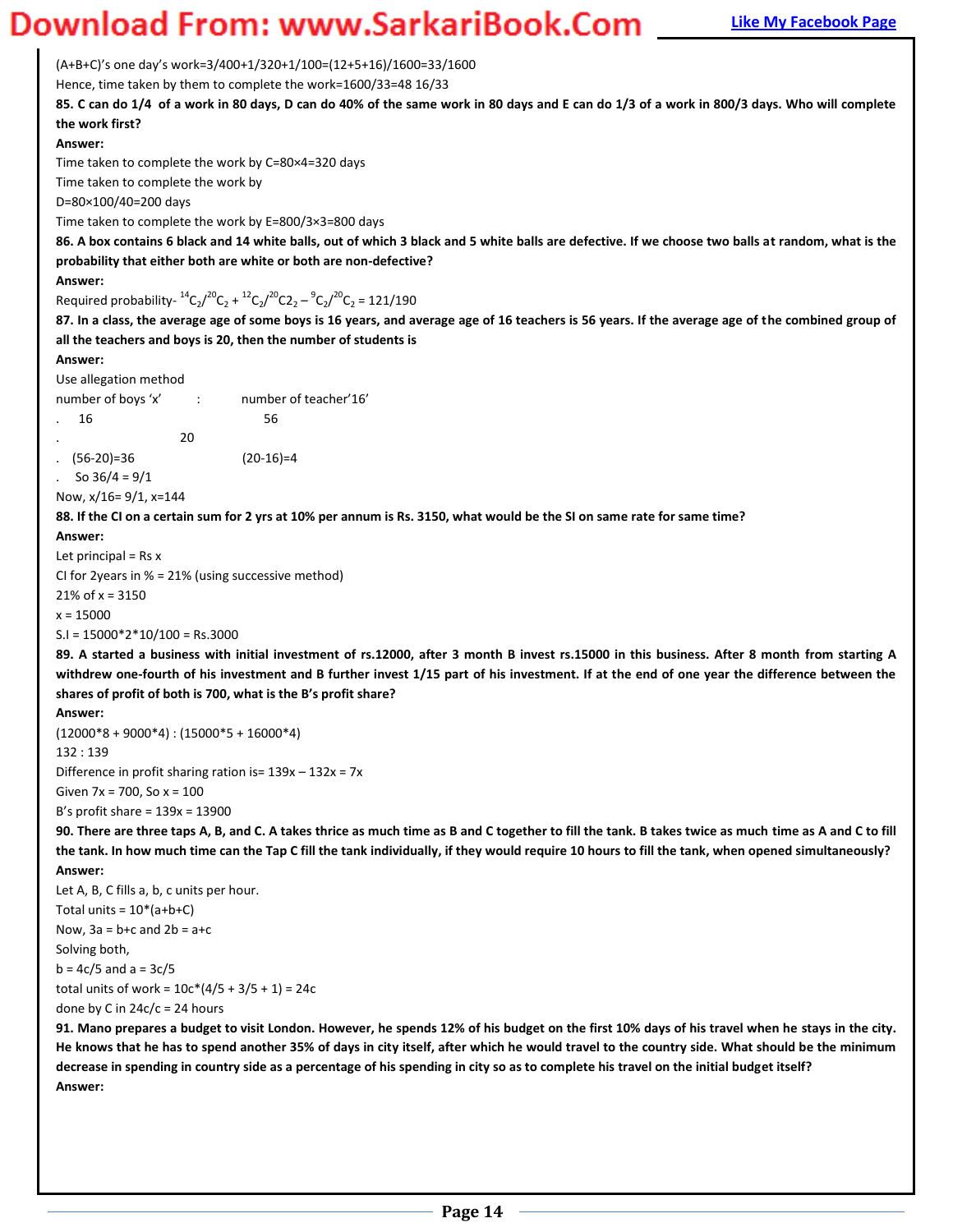Budget spends on  $10\%$  of days =  $12\%$ so, in 1% of days =  $\frac{12}{10}$ 35% remaining days in city =  $\frac{12}{10} \times 35 = 42\%$ Overall budget spent on 45% of days in city =  $\frac{12}{10} \times 45 = 54\%$ Days remaining = 55%, Budget remaining =  $46\%$ In 1% of day remaining, he can spend =  $\frac{46}{55}$  of budget  $\label{eq:10} Therefore, \% \, decrease \, required = \frac{\frac{12}{10} - \frac{46}{55}}{12} \times 100 = 30.3\%$ 

**92. A merchant can buy goods at the rate of Rs.20 per good. The particular good is part of an overall collection and the value is linked to the**  number of items that are already on the market. So, the merchant sells the first good for Rs.2, second one for Rs.4, third for Rs.6... and so on. If **he wants to make an overall profit of at least 40%, what is the minimum number of goods he should sell?** 

**Answer:** 

Let us assume he buys n goods.

 $Total CP = 20n$ 

 $Total SP = 2 + 4 + 6 + \dots n$  terms

Total SP should be at least 40% more than total CP

 $2 + 4 + 6 + 8 + \cdots$ n terms  $\geq 1.4 \times 20n$ 

 $2(1 + 2 + 3 + \cdots n \text{ terms}) \ge 28n$ 

 $n(n+1) \ge 28n$ 

 $n^2 - n \ge 28n$ 

 $n^2 - 27n > 0$ 

 $n \geq 27$ 

**Answer:** 

He should sell a minimum of 27 goods.

**93. A train meets with a minor accident after travelling 100 km from starting point A and then proceeding at a reduced speed of three-fourth of original speed arrives at its destination B 90 minutes late. Had the accident occurred 60 kms further on, the train would have reached the destination 15 minutes earlier. The original speed of the train and distance AB are.** 

Original speed is,

 $\frac{60}{\frac{3}{4} \times S} = \frac{60}{S} + \frac{15}{60}$  $\frac{80}{S} - \frac{60}{S} = \frac{1}{4}$  $S = 80$  km per hr Total distance is,  $\frac{x}{60} - \frac{x}{80} = \frac{90}{60}$  $x\left(\frac{1}{3}-\frac{1}{4}\right)=30$ 

 $x\left(\frac{1}{12}\right) = 30$ 

 $x = 360$ 

Total distance  $AB = 100 + 360 = 460$  km

**94. Pratap borrowed a sum of money from Arun at simple interest, at the rate of 12% per annum for the first three years, 16% per annum for the next five years and 20% per annum for the period beyond eight years. If at the end of 11 years, the total interest is Rs.6080 more than the sum, the sum borrowed was:** 

**Answer:**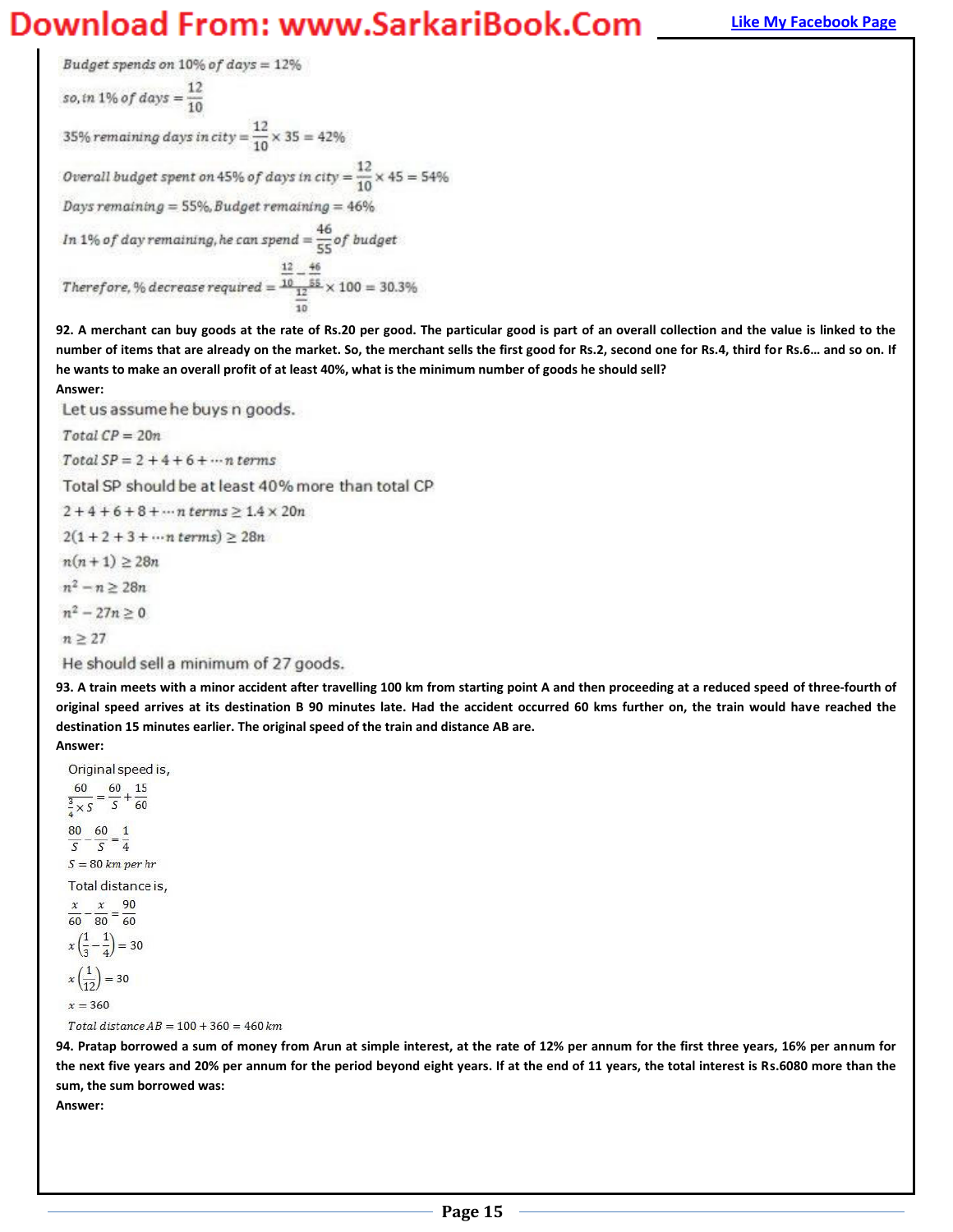### **Magnus Bank Example 20 You Bank Example 20 You Download From: WWW.SarkariBook.Com**

Let the sum be borrowed =  $Rs.100$ Then total interest =  $12 \times 3 + 16 \times 5 + 20 \times (11 - 8)$  $=$  36 + 80 + 60 =  $Rs.176$  $Difference = 176 - 100 = 76$ ∴ Principal =  $\frac{100}{76}$  × 6080 = Rs.8000

**95. A man buys a scooter on making cash down payment of Rs.16224 and promises to pay two more yearly installments of equivalent amounts at the end of first year and second year. If the rate of interest is 4% per annum, compounded annually, the cash value of the scooter is: Answer:** 

Cash down payment =  $Rs.16224$  $1 + \frac{r}{100} = 1 + \frac{4}{100} = \frac{26}{25}$  $\therefore \textit{Principal of the 1st} \textit{instant} = \frac{16224}{26}$ =  $16224 \times \frac{25}{26}$  = Rs. 15600 16224  $\therefore$  Principal of the second instalment =  $= 15600 \times \frac{25}{26} = 15000$ 

:. Principal of the scooter =  $Rs. (16224 + 15600 + 15000) = Rs.46824$ 

**96. A student scored 23% of maximum marks and failed by 23 marks. But if he scores 43% of the marks in the same exam, he passes by 17 marks. What is the maximum marks of the exam?** 

**Answer:** 

Let, maximum marks = x  $(43-23)$ % of x =  $(23+17)$ 20% of  $x = 40$ 

Solving we get, x= 200

**97. If the price of sugar is increased by 20%, its expenditure gets decreased by 25%. What is the net effect on the total sale?**

**Answer:** 

Use successive method  $20 + (-25) + (20)(-25)/100 = -10$ 

**98. A invested Rs.50000 for starting a venture and B joined his business with a capital of 65000 after 4 months. A get Rs.350 in every 2 monthS**  for his extra work. Find B's profit if A receives a total of Rs.62100 as his share.

**Answer:** 

```
(50000*12) : (65000*8) 
15 : 13
Now, (62100 - 350*6) = 60000B's profit = 60000*13/15 = 52000OR
Let after cutting 350*6 from A's profit, remaining amount is x. So
15/28 * x + 350*6 = 62100So total x = 112000 
So B's profit = 13/28 * 112000 = 52000
```
**99. Two trains having equal speed take 10 seconds and 15 seconds respectively to cross a 250 meter long bridge. If the length of second train is 150 meters more than the first train, then find the speed of the trains?** 

**Answer:** 

Let, length of first train  $= x$  $(x + 250)/10 = (x + 150 + 250)/15$ Solving, we get x=50 Speed = 300/10 or 450/15 = 30m/s Convert this speed into km/h, 30\*18/5 = 108km/h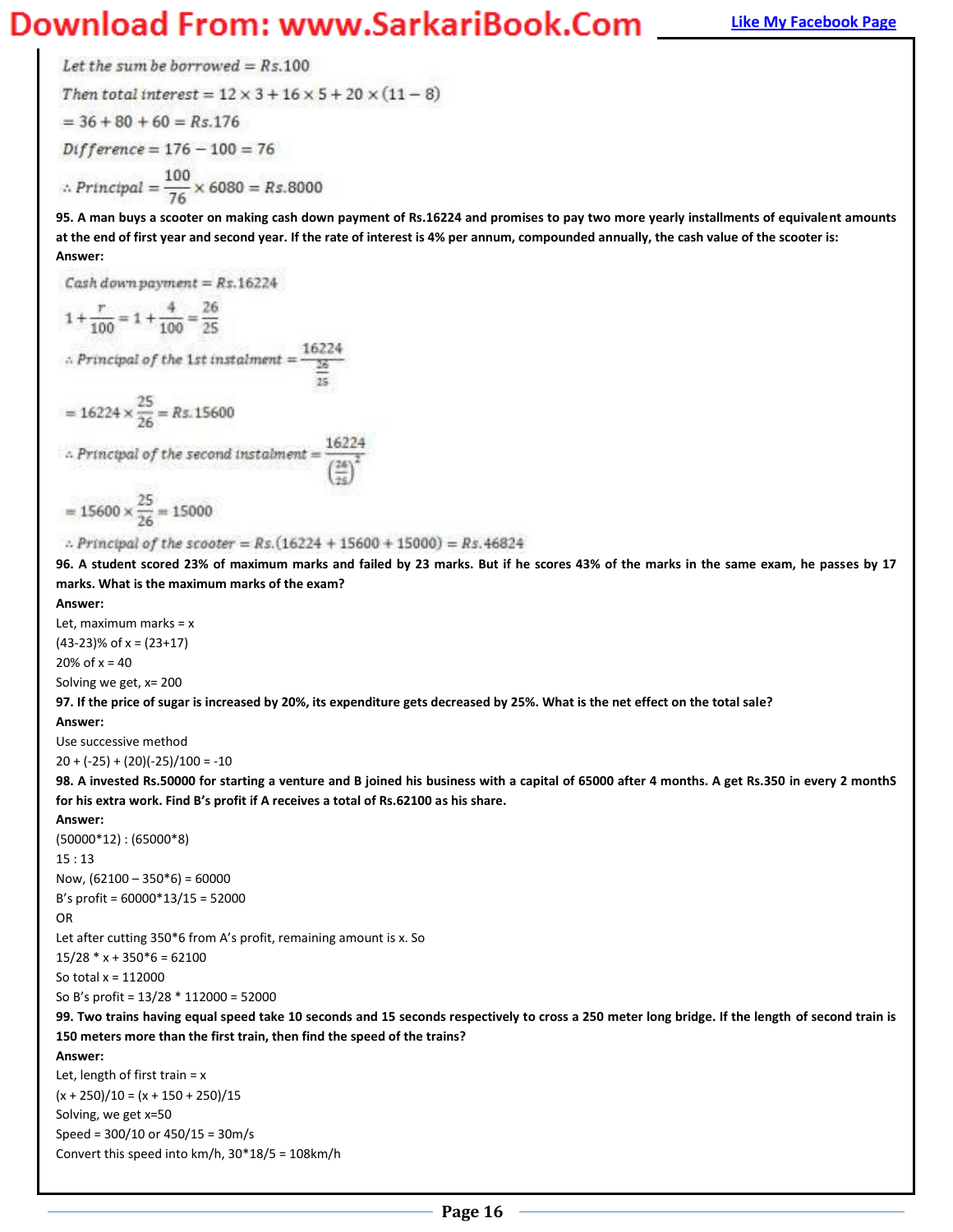**100. Thirteen litres are drawn from a cask full of water and then it is filled with milk. Now thirteen litres of mixture are drawn and the cask is again filled with milk. The ratio of quantity of water now left in the cask to that of the milk in it is 16 : 9. How much does the cask hold? Answer:** 

Water = 16 Total mixture =  $16+9 = 25$  $V(16/25) = 4/5$ Difference in ratio= 1 And this 1 is equal to 13. So total mixture is 13\*5= 65 OR Let x litres is total capacity of cask Using formula, amount of water left in cask =  $x [1 - 13/x]$ 2  $[1 - 13/x]2/x = 16/(16+9)$ Solving we get,  $x = 65$  l

**101. Raman Publishers buys a machine for Rs.50000. The rate of depreciation is 10%. Find the depreciated value of the machine after 4 years. What is the average rate of depreciation?** 

**Answer:** 

Hence machine value after 4 years =  $P\left(1-\frac{R}{100}\right)^4$ 

$$
\lambda 50000 \left(1 - \frac{10}{100}\right)^4 = 50000 \times \frac{90}{100} \times \frac{90}{100} \times \frac{90}{100} \times \frac{90}{100} = 32805
$$

Amount of depreciation  $\in$  four years = Rs.  $[50000 - 32805] = 17195$ 

Average rate of depreciation  $\in$  four years,

$$
\dot{c} \frac{17195}{50000} \times \frac{100}{4} = 8.59 \quad 8.6
$$

**102. A bank offers 10% interest rate compounded annually. A person deposits Rs.20,000 every year in his account. If he does not withdraw any amount, then how much balance will his account show after four years? Answer:** 

According  $\ddot{\phi}$  the question,

20000 after 1 st year = 20000  $\left(1+\frac{10}{100}\right)$  = 20000  $\times \frac{11}{10}$  = 22000

20000 after 2nd year = 20000  $\left(1+\frac{10}{100}\right)^2$  = 20000  $\times \frac{11}{10} \times \frac{11}{10}$  = 24200

20000 after 3rd year = 20000  $\left(1+\frac{10}{100}\right)^3$  = 20000  $\times \frac{11}{10} \times \frac{11}{10} \times \frac{11}{10}$  = 26620

20000 after 4 th year = 20000  $\left(1+\frac{10}{100}\right)^4$  = 20000  $\times \frac{11}{10} \times \frac{11}{10} \times \frac{11}{10} \times \frac{11}{10}$  = 29282

Total amount after 4 years=22000+24200+26620+29282=102102

103. David invests Rs.7956 in the bank X and Y, so that X's amount at the end of 5 years is equal to Y's amount at the end of 7 years at 10 **percent compounded annually. Find the amount invested by David in bank Y. Answer:**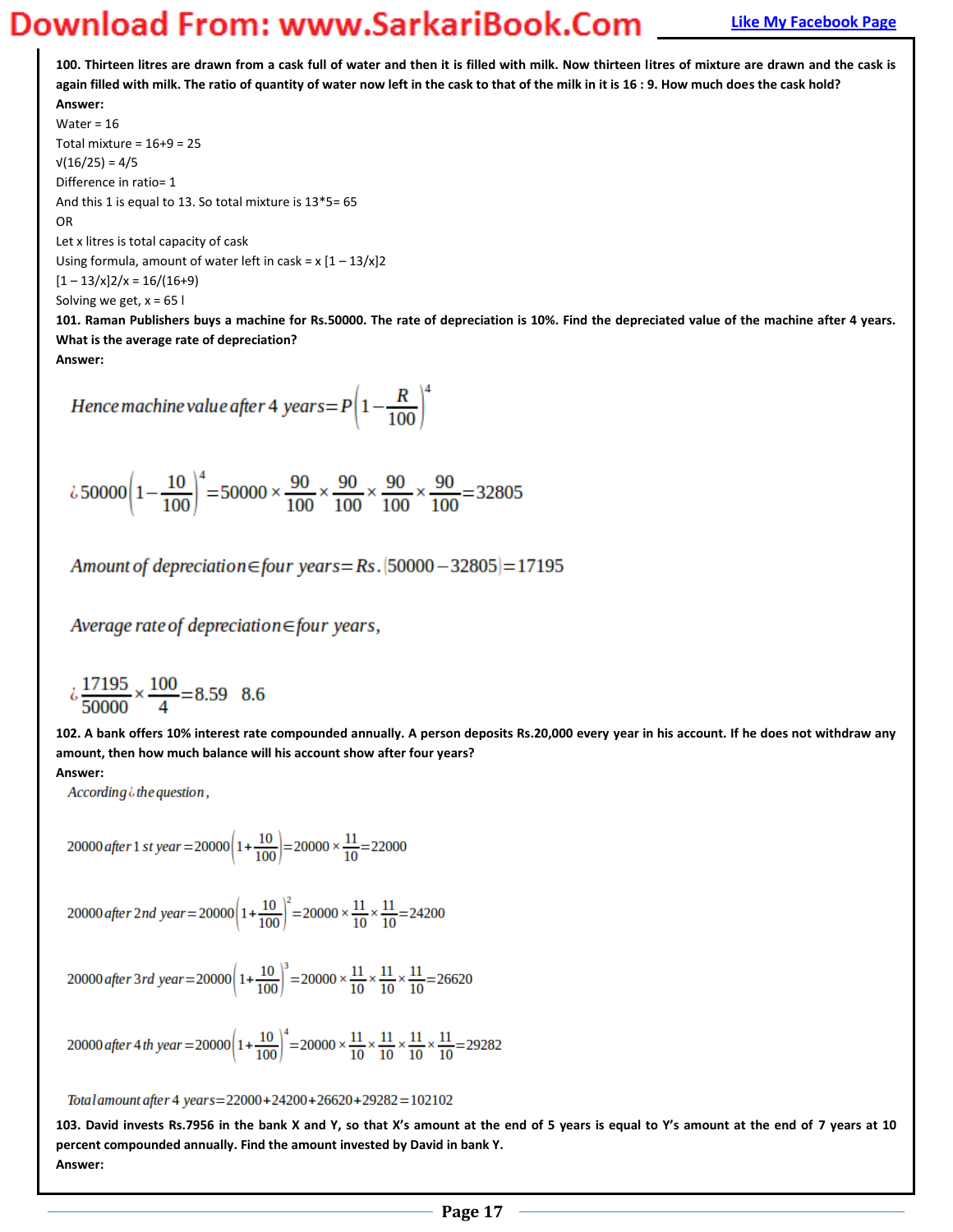### **Magnum Bank Bank Example 20 WORD** *Download* **From: WWW.SarkariBook.Com <u>[Like My Facebook Page](http://www.facebook.com/munipallisairam)</u>**

 $X$ 's amount after 5 years =  $Y$ 's amount after 7 years

$$
P_{1}\left(1+\frac{10}{100}\right)^{5} = P_{2}\left(1+\frac{10}{100}\right)^{7}
$$
  

$$
\frac{P_{1}}{P_{2}} = \frac{\left(1+\frac{10}{100}\right)^{7}}{\left(1+\frac{10}{100}\right)^{5}} = \left(1+\frac{10}{100}\right)^{7-5} = \left(1+\frac{10}{100}\right)^{2} = \frac{121}{100}
$$
Amount invested by David EbankY = 7956 ×  $\left(\frac{100}{121+100}\right) = Rs.3600$ 

**104. Messy borrows a certain sum from David at a certain rate of SI for 3 years. She lends this sum to Malar at the same rate of interest but compounded annually for the same period, that is 3 years. At the end of 3 years, she receives Rs.3300 as compound interest, but paid Rs.3000 as simple interest. What is the rate of interest? (Approximately)** 

**Answer:** 

According  $\ddot{\theta}$  the question,

Rate of interest 
$$
=
$$
  $\frac{3300-3000}{3000} \times 100 \times 2$ 

$$
\frac{100 \times 100 \times 2}{3000} = 20
$$

Answer =  $c \lambda$  20

**105. The simple interest on a certain sum of money for 4 years at 10% per annum is half the compound interest on Rs.24000 for 2 years at 25% per annum. The sum placed on simple interest is** 

**Answer:** 

$$
CI = \left[24000\left(1 + \frac{25}{100}\right)^2 - 24000\right] = 24000 \times \frac{5}{4} \times \frac{5}{4} - 24000 = 37500 - 24000 = Rs.13500
$$
  

$$
\sum \frac{\left(Rs.\left(\frac{13500}{2}\right) \times 100\right)}{10 \times 4} = Rs.16875
$$

#### Answer =  $d\lambda$  16875

**106. If compound interest on a sum for 4 years at 12% per annum is Rs.448062, then simple interest on the same sum at the same rate of interest and for the same period of time is? Answer:** 

Let the  $\sum$  be Rs. P.

$$
\left[ P \left( 1 + \frac{12}{100} \right)^4 - P \right] = 448062
$$

$$
P\left[\left(\frac{28}{25}\right)^4 - 1\right] = 448062
$$

 $P[614656 - 390625] = [390625 \times 448062]$ 

$$
P = \frac{390625 \times 448062}{224301} = 780310
$$

 $SI = \frac{780310 \times 12 \times 4}{100} = Rs.374549$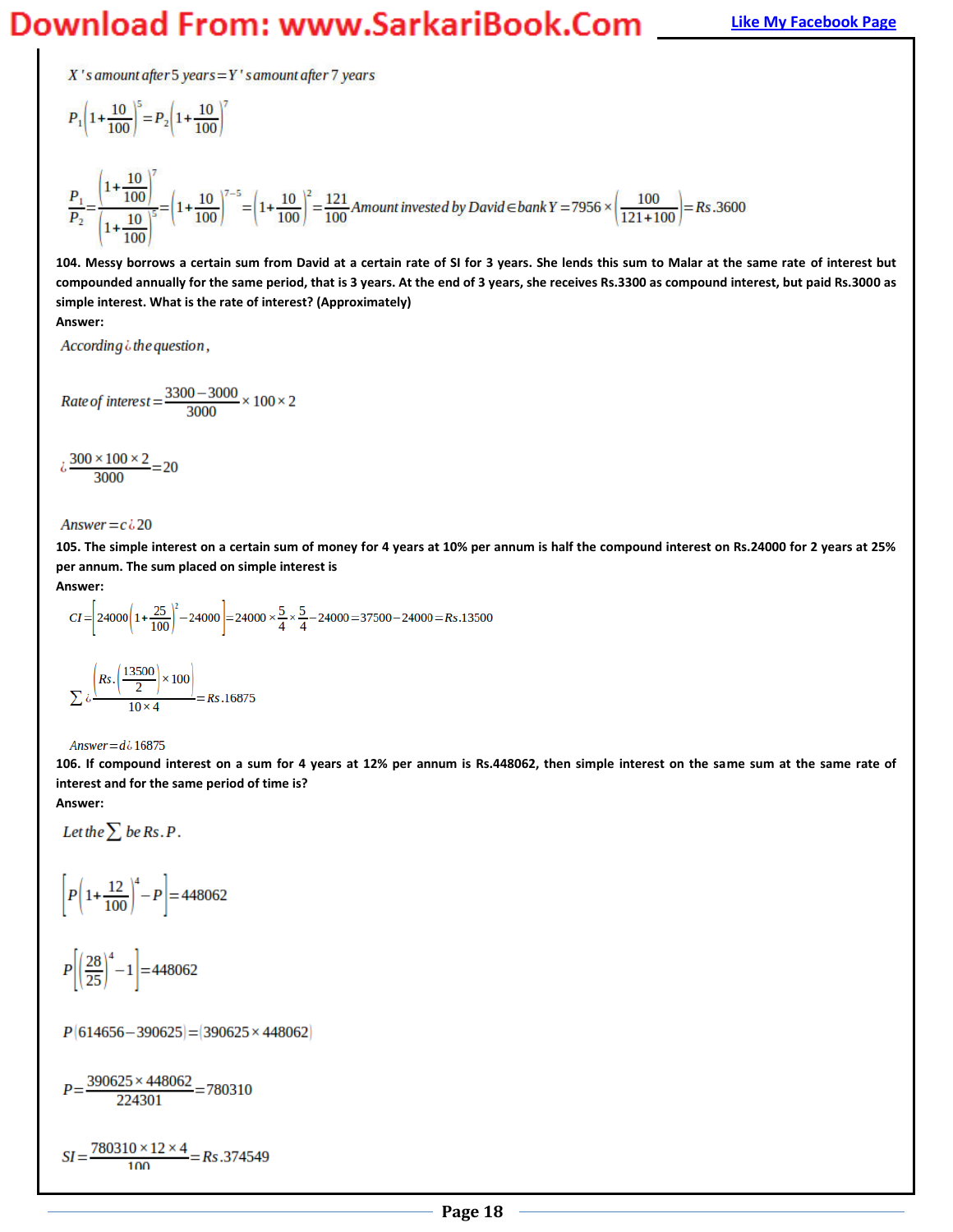**107. What is the difference between compound interests on Rs.20,000 for 1.5 years at 10% per annum compounded yearly and half-yearly? Answer:** 

The interest  $\in$  compounted yearly

$$
CI = \left[ 20000 \times \left( 1 + \frac{10}{100} \right) \times \left( 1 + \frac{\left( \frac{1}{2} \times 10 \right)}{100} \right) \right]
$$

 $\lambda \left( 20000 \times \frac{110}{100} \times \frac{105}{100} \right) = 23100$ 

When interest is compounded half  $-$  yearly,

$$
CI = \left[ 20000 \times \left( 1 + \frac{10}{2} \right)^3 \right]
$$

 $\frac{1}{6}$  20000 ×  $\frac{105}{100}$  ×  $\frac{105}{100}$  ×  $\frac{105}{100}$  = 23152.5

Difference = Rs. (23152.5 - 23100) = 52.5

#### Answer =  $c \lambda$  Rs.52.5

**108. What annual payment will discharge a debt of Rs.7308 due in 3 years at the rate of 40% compound interest? Answer:** 

Let each instalment be Rs. x.

$$
\left(\frac{x}{1+\frac{40}{100}}\right)^{+\frac{x}{\left(1+\frac{40}{100}\right)^{2}}} + \frac{x}{\left(1+\frac{40}{100}\right)^{3}} = 7308
$$

 $\lambda > \frac{5x}{7} + \frac{25x}{49} + \frac{125x}{343} = 7308$ 

 $x=\frac{7308\times343}{545}=4599.346=Rs.4600$ 545

**109. A man borrowed Rs.30000 at 15% per annum simple interest and immediately lent the whole sum at 15% per annum compound interest. What does he gain at the end of 3 years?** 

#### **Answer:**

$$
CI = \left[30000 \times \left(1 + \frac{15}{100}\right)^3 - 30000\right]
$$

 $\lambda\left(30000\times\frac{23}{20}\times\frac{23}{20}\times\frac{23}{20}\right)-30000=45626.25-30000=15626.25$ 

 $SI = \frac{30000 \times 15 \times 3}{100} = 13500$ 

 $Gain = CI - SI = 15626.25 - 13500 = 2126.25$ 

Answer =  $b \dot{\textit{i}}$  Rs.2126.25

**110. The principal amounts to Rs.27000 in 4 years at 20% per annum in compound interest. Then find the principle? Answer:** 

According to the formula P =  $[A/(1 + r/100)^T]$  = 27000/(1 + 20/100)<sup>4</sup> = 27000 × 5/6 × 5/6 × 5/6 × 5/6 = 13020.83 Therefore, Principal = 13020.83

**111. A box contains 5 Sony, 6 Samsung and 4 Sandisk pen drives. 3 pen drives are drawn at random. What is the probability that they are not of the same company?** 

#### **Answer:**

The total number of pen drives =  $5 + 6 + 4 = 15$  $n(S) = {}^{15}C_3 = (15x14x13) / (3 \times 2) = 455$ 

Now, 3 pen drives out of 15 pen drives can be drawn in 455 ways.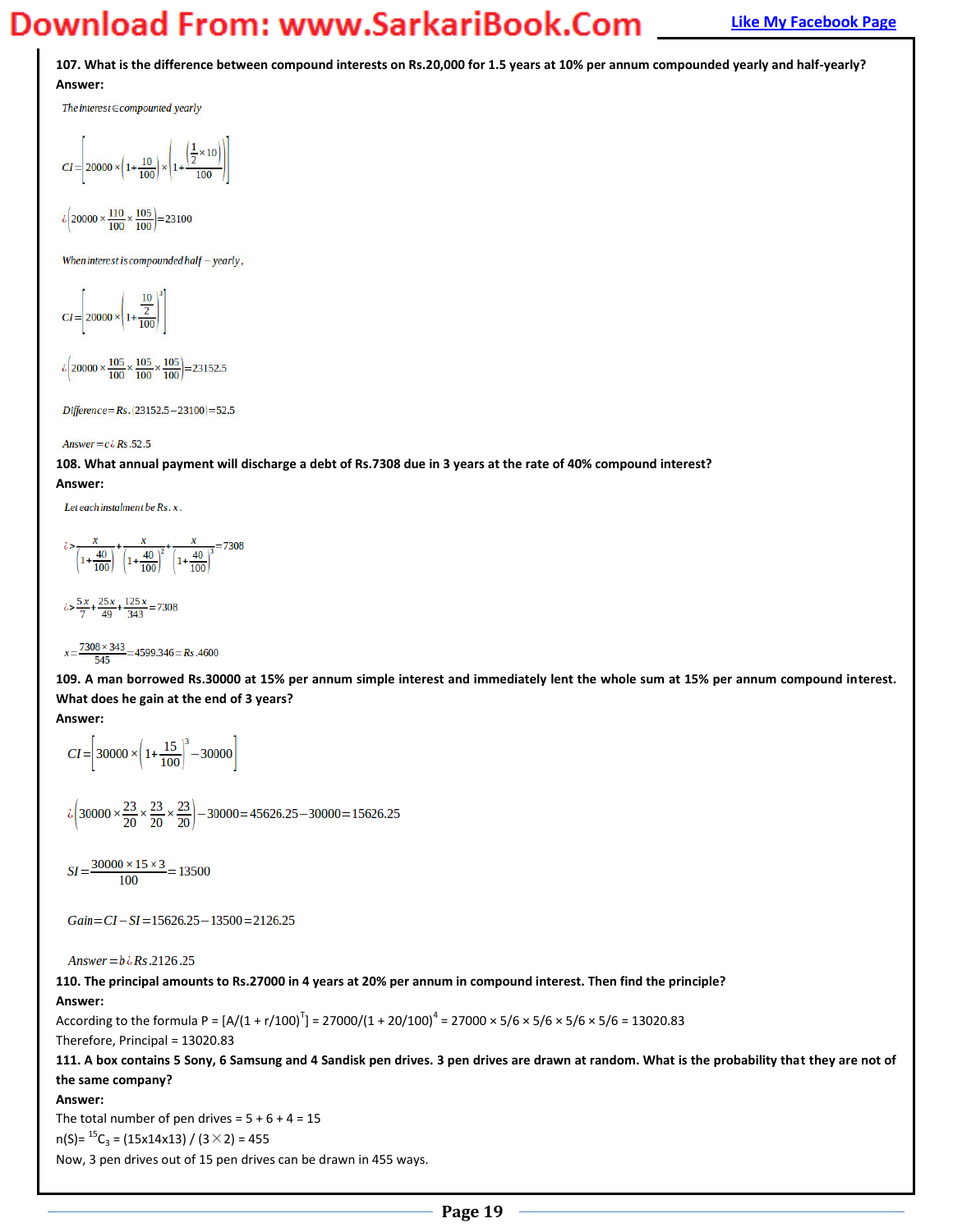### **Magnum Bank Bank Apple 2011 Mentor Comet Apple Apple Apple Apple Apple Apple Apple Apple Apple Apple Apple Bank Page**

If all 3 pen drives are of the same company It Can be done in  ${}^5C_3 + {}^6C_3 + {}^4C_3 = 10 + 20 + 4 = 34$  ways Probability that all 3 pen drives are not of the same company =  $1 - (34/455) = (421/455)$ **112. The base of a triangular field is 660 metres and height 440 metres. If the charges for watering the field are at the rate of Rs.26.5 per sq hectometre, find the total cost to water the triangular field. Answer:**  Area of the field = (Base x Height) /  $2 = (660 \times 440)/2$  sq metre =  $(660 \times 440)/$  ( $2 \times 100 \times 100$ ) sq metre = 14.52 sq hectmetres Cost of watering 1 sq hectometre = Rs.26.5 Cost of watering the field = 26.5 x 14.52 = Rs.384.78 **113. In a mixture of milk and water the proportion of milk by weight was 70%. If in a 250-gm mixture 100 gm water was added, what would be the percentage of water? Answer:**  Proportion of milk in the mixture =250 x (70/100) = 175gm Water = 75 gm After 100 gm water added in mixture the percentage of water = (75 +100) / (250+100) x 100 = (175/350) x 100 = 50% **114. Two pipes can fill a tank in 28 and 24 minutes respectively and a waste pipe can empty 5 gallons per minute. All three pipes working together can fill the tank in 16 minutes. How much time is taken by the waste pipe to empty the full tank? Answer:**  Let the capacity of the tank be 336 litres LMC of (28, 24 and 16 = 336) Waste pipe empties the tank in (12 + 14 - 21) 5 litres per minute Waste pipe empties the tank in (336/5) = 67.2 minutes **115. A box contains 6 black and 14 white balls, out of which 3 black and 5 white balls are defective. If we choose two balls at random, what is the probability that either both are white or both are non-defective? Answer:**  Required probability- ${}^{14}C_2/{}^{20}C_2 + {}^{12}C_2/{}^{20}C_2 - {}^{9}C_2/{}^{20}C_2 = 121/190$ **116. In a class, the average age of some boys is 16 years, and average age of 16 teachers is 56 years. If the average age of the combined group of all the teachers and boys is 20, then the number of students is Answer:**  Use allegation method number of boys 'x' : ^ ^ number of teacher'16'  $16$  56 . 20 . (56-20)=36 (20-16)=4 . So  $36/4 = 9/1$ Now, x/16= 9/1, x=144 **117. A started a business with initial investment of rs.12000, after 3 month B invest rs.15000 in this business. After 8 month from starting A withdrew one-fourth of his investment and B further invest 1/15 part of his investment. If at the end of one year the difference between the**  shares of profit of both is 700, what is the B's profit share? **Answer:**   $(12000*8+9000*4):(15000*5+16000*4)$ 132 : 139 Difference in profit sharing ration is=  $139x - 132x = 7x$ Given 7x = 700, So x = 100 B's profit share =  $139x = 13900$ **118. There are three taps A, B, and C. A takes thrice as much time as B and C together to fill the tank. B takes twice as much time as A and C to fill the tank. In how much time can the Tap C fill the tank individually, if they would require 10 hours to fill the tank, when opened simultaneously? Answer:**  Let A, B, C fills a, b, c units per hour.

Total units =  $10*(a+b+C)$ Now,  $3a = b + c$  and  $2b = a + c$ Solving both,  $b = 4c/5$  and  $a = 3c/5$ total units of work =  $10c*(4/5 + 3/5 + 1) = 24c$ done by C in  $24c/c = 24$  hours

**119. The probability that a number selected at random from the first 52 natural numbers is a composite number is**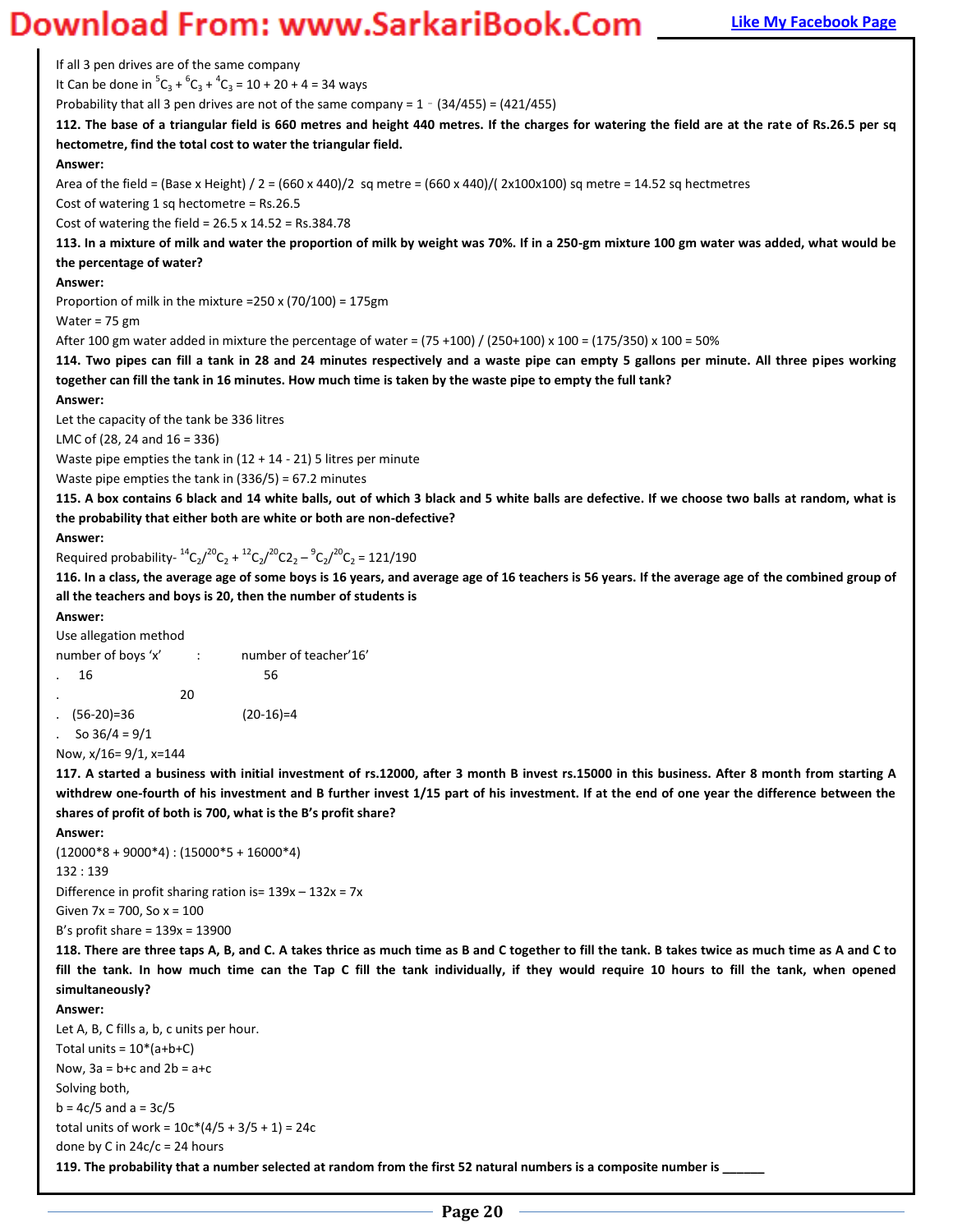### **Magnum** Bank Bank Example **2.1 Aprox 2015 Concern Apple Apropries Page Concern Apple 2016 Concern Apple 2016 Concern Apple 2016 Concern Apple 2016 Concern Apple 2016 Concern Apple 2016 Concern Apple 2016**

#### **Answer:**

15 prime, 36 composite and '1' is neither prime nor composite

**120. A and B together can do a piece of work in 15 days, while B and C together can do in 24days. After A worked alone for 5 days and B alone for 11 days, C finished it in 21 days. In how many days can C alone finish the entire work?** 

**Answer:**  a+b=1/15 b+c=1/24 5a+11b+21c=1 5a+5b+6b+6c+15c=1 5(a+b)+6(b+c)+15c=1  $C = 1/36$ **121. Karan decided to donate x% OF HIS SALARY TO charity but on the day of donation he changed his mind and instead donated Rs 3500 which was 58% of what he decided earlier. If Karan's salary is 38000 then find x. Answer:**  (x/100)\*(58/100)\*38000=3500 **122. X speaks the truth in 40 percent of the cases and Y in 60 percent of the cases. Each of them is asked a series of questions, for which the answer can be only yes or no. What is the probability that they will contradict each other in answering a particular question? Answer:**  P(X)=40/100=2/5 P(Y)=60/100=3/5  $P(X \cap \bar{y}) + P(\bar{x} \cap y) = P(x) * P(\bar{y}) + P(y) * P(\bar{x}) = 2/5 * 2/5 + 3/5 * 3/5 = 13/25$ **123. I bought 3pen,4pencil and 7 eraser that costed me Rs 83,then I bought 2pen,1 pencil and 3 eraser nd that costed me Rs 17.If I have to buy 2 pen,2 pencil and 4 eraser how much do I need to pay? Answer:**  3pen+4Pencil+7eraser=83 2pen+1pencil+3eraser=17 On adding 5pen+5pencil+10 eraser=100 Pen+pencil+2eraser=20 **124. The sum of age A and B is 53.After 5 years the ratio of their age will be 2:1.What is the difference between their age? Answer:**   $A + h = 53$ A+5/b+5=2:1 On solving a=37,b=16 **125. If a five digit number is formed with digits 1,2,3,4 and 5.What is the probability that it will be divisible by 25,if repetition is not allowed? Answer:**  Last two digits must be 25 Therefore first three digits can be arranged in 3! Ways and total number =5! Hence=3!/5!=1/20 **126. A boat travelling at a speed of 50 kmph started at 1 p.m. when there was no current from point A for point B which is X km apart. At 3:15p.m current started which fastened the entire journey by certain minutes.The speed of boat is 5 times to the speed of current and If the total time taken is 5hour,find X? Answer:**  Speed of boat=50 Speed of current=10 Speed of boat in current=60 Time taken=5hour 50\*9/4+60\*11/4=112.5+165=277.5 **127. A,B and C started business with a total investment of 63000.A invested 6000 more than B and C invested 15000 less than B.If A͛s pƌofit at the end of year is 30000.What is total profit made by B and C? Answer:**  A+B+C=63000 A-b=6000 B-C=15000 On solving A=30000,B=24000,C=9000 **128. Neeru and Siva invested Rs. 1600 and Rs. 1200 respectively. After 3 months, Neeru withdrew Rs. 500 while Siva invested Rs. 500 more. After 3 more months Shivani joins the business with a capital of Rs. 2100. The share of Siva exceeds that of Shivani, out of a total profit of Rs. 2640 after one year by**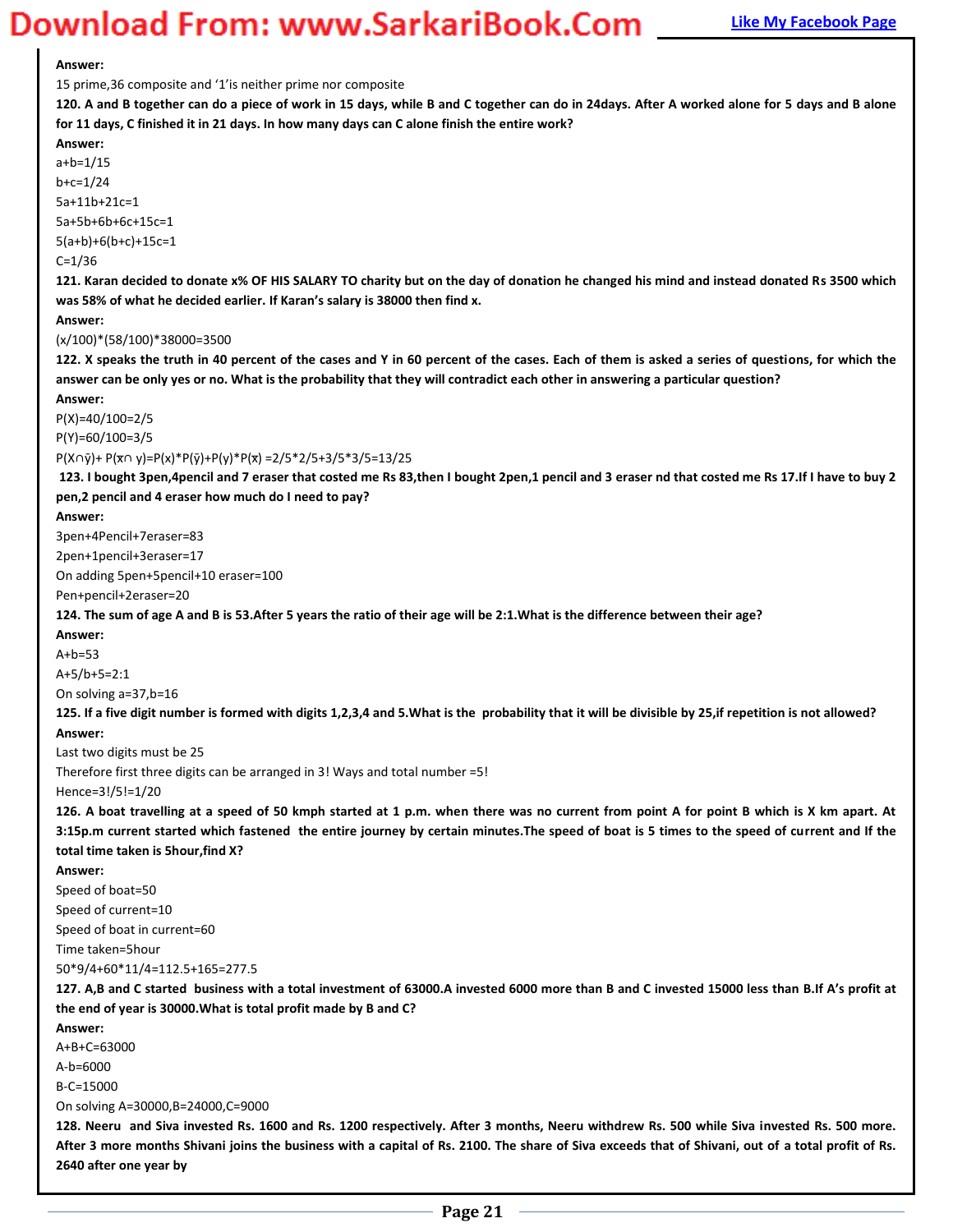#### **Answer:**

Neeru:Siva: Shivani= (1600\*3 + 1100\*9):(1200\*3 + 1700\*9):(2100\*6 ) = 147:189:126 = 7:9:6

Difference of Siva and Shivani shares = Rs.  $[2640 * (9/22) - 2640 * (6/22)] =$  Rs. 360

**129. Find the area of trapezium whose parallel sides are 12 cm and 17 cm long, and the distance between them is 13** 

**Answer:** 

Area=1/2\*(12+17)\*13

**130. Three vessels containing sugar solutions the concentrations of sugar as 0.5, 0.25 and 0.75 respectively. Six litres from the first, fourlitres from the second and 12litres from the third are mixed. What is the ratio of water and sugar in the resultant mixture?** 

**Answer:** 

According to the question,

6\*0.5+4\*0.75+12\*0.25/6\*0.5+4\*0.25+12\*0.75=9/13

**131. A and B together can complete a task in 9 days. B and C together can complete the same task in 16 days. A and C together can complete the same task in 6 days. If A worked alone for 2 days, then B worked alone for 14 days, and then C worked alone for 4 days, what percentage of the task remains to be completed?** 

**Answer:** 

Let the work be taken as 144 units [LCM  $(9, 166) = 144$ ] (A+B)'s one day's work =  $\frac{144}{0}$  = 16 units. (B+C)'s one day's work =  $\frac{144}{16}$  = 9 units. (C+A)'s one day's work =  $\frac{144}{6}$  = 24 units.  $2 (A + B + C)'s$  one day's work = 49 (A+B+C)'s one day's work =  $\frac{49}{2}$  units. Now, A's one day's work =  $\frac{49}{2}$  - 9 =  $\frac{31}{2}$  units. B's one day's work =  $\frac{49}{2}$  - 24 =  $\frac{1}{2}$  units C's one day work =  $\frac{49}{2}$  - 16 =  $\frac{17}{2}$ Total work done by A, B, C each doing alone  $=\left(2 \times \frac{31}{2} + 14 \times \frac{1}{2} + 4 \times \frac{17}{2}\right)$  $=$  31 +7 +34 = 72 units. Required work yet be completed  $=\left(\frac{144-72}{144}\right)\times 100 = 50\%$ 

132. If 15:13 is the ratio of present age of Riya and Siva respectively and 17:11 is the ratio between Riya's age 4 years hence and Siva's age 4 years ago. Then what will be the ratio of Riya's age 4 years ago and Siva's age 4 years hence ?

**Answer:** 

Let the present age of Riya and Siva be 15X and 13X respectively. Given, Riya's age 4 years hence and Siva's age 4 years ago in the ratio 17:11 That is,  $15X + 4 / 13X - 4 = 17/11$  $11(15X + 4) = 17(13X - 4)$  $165X + 44 = 221X - 68$  $56X = 112$  $X = 2$ Therefore Riya=30 Siva=26 Ratio=30-4/26+4=13/15 **133. A man rows 4 km upstream in 2 hours and 8 km downstream in 3 hours then how long(approx) will he take to cover 16 km in still water? Answer:**  Distance covered in downstream = 8 km Time taken in downstream = 3 hours. Rate of downstream = distance / time = 8km / 3 hours = 8/3 km/hr. Distance covered in upstream =4 km Time taken in upstream = 2 hours. Rate of upstream = distance / time = 4 km / 2 hours = 2 km/hr. Speed in still water = (upstream +downstream)/2 =  $(1/2)(8/3 + 2) = (1/2)(14/3) = 7/3$  km/hr. Time Taken to cover 16 km in still water = distance / speed =  $16 \times 3/7 = 48 / 7 = 7$  hours (approximately.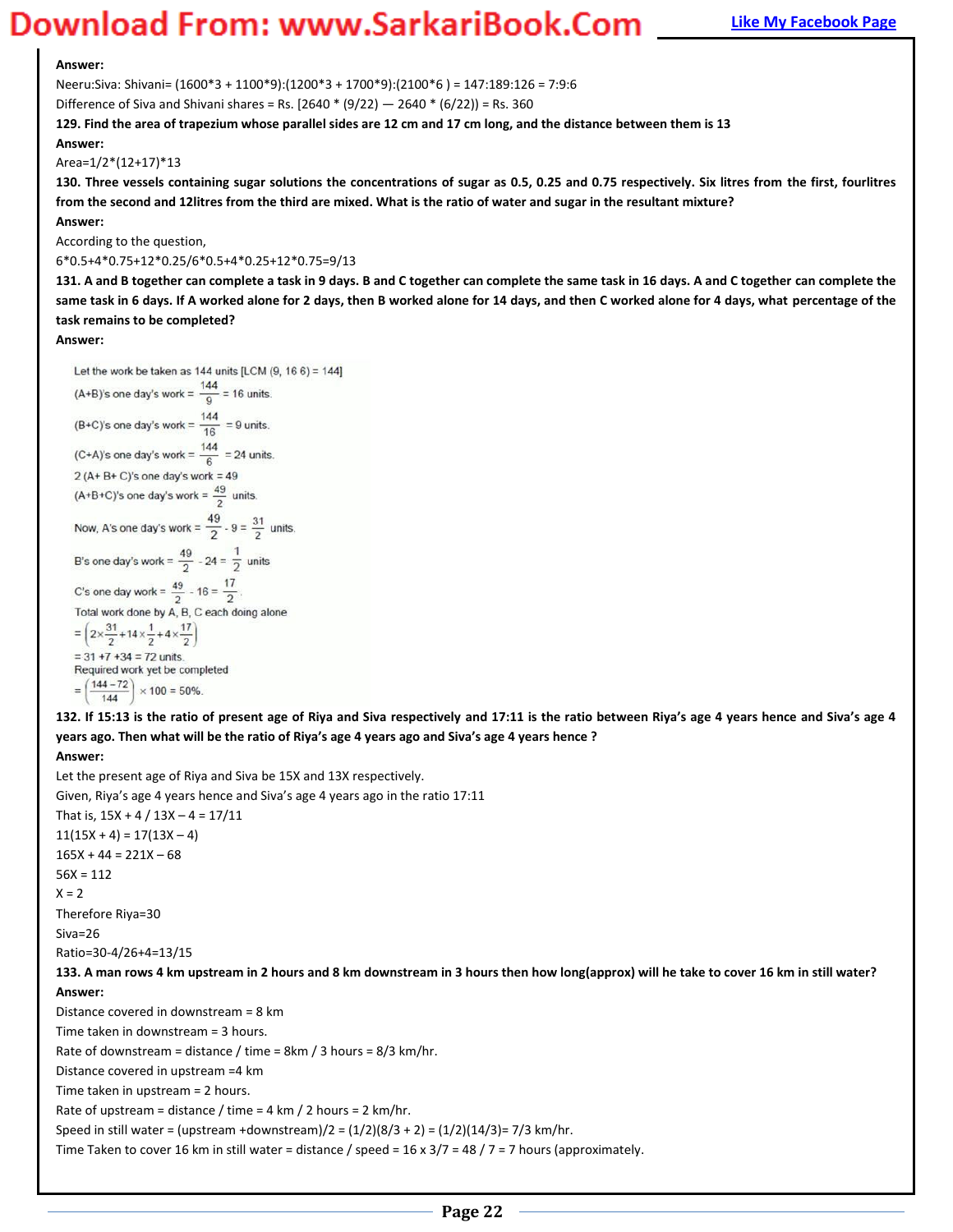# **Magnum Bank Bank Example 20 Works Apple 2011 Magnum 2013 Tagger Apple 2013 Tagger Apple 2013 Tagger Apple 2013 Tagger Apple 2013 Tagger Apple 2013 Tagger Apple 2014 Tagger Apple 2013 Tagger Apple 2013 Tagger Apple 2013 Ta**

| overall profit/loss amount is:                                                                                                                     |
|----------------------------------------------------------------------------------------------------------------------------------------------------|
| Answer:                                                                                                                                            |
| 485*.8*1.15=485*.92=446.20                                                                                                                         |
| Therefore loss=485-446,20=38.8Rs                                                                                                                   |
| 135. Two friends A and B simultaneously start running around a circular track. They run in the same direction. A travels at 8 m/s and B runs at b  |
| m/s. If they cross each other at exactly three points on the circular track and b is a natural number less than 20, how many values can b take?    |
| Answer:<br>Let track length be equal to T.                                                                                                         |
| Time taken to meet for the first time = $T$ /relative speed= $T/8$ -b or $T/b-8$                                                                   |
| Time taken for a lap for $A = T/8$                                                                                                                 |
| Time taken for a lap for $B = T/b$                                                                                                                 |
| So, time taken to meet for the first time at the starting point = LCM (T/8,T/b)=T/HCF(8,b)                                                         |
| Number of meeting points on the track = Time taken to meet at starting point/Time taken for first meeting = Relative speed / HCF (8,b.             |
| $(8-b)/HCF(8,b) = 3$ or $(b-8)/HCF(8,b) = 3$                                                                                                       |
| b = 2, 5, 11,14 satisfy this equation. So, there are four different values that b can take.                                                        |
| 136. A student scored 23% of maximum marks and failed by 23 marks. But if he scores 43% of the marks in the same exam, he passes by 17             |
| marks. What is the maximum marks of the exam?                                                                                                      |
| Answer:                                                                                                                                            |
| Let, maximum marks = $x$                                                                                                                           |
| $(43-23)\%$ of x = $(23+17)$                                                                                                                       |
| 20% of $x = 40$                                                                                                                                    |
| Solving we get, x= 200                                                                                                                             |
| 137. If the price of sugar is increased by 20%, its expenditure gets decreased by 25%. What is the net effect on the total sale?<br>Answer:        |
| Use successive method                                                                                                                              |
| $20 + (-25) + (20)(-25)/100 = -10$                                                                                                                 |
| 138. A invested Rs.50000 for starting a venture and B joined his business with a capital of 65000 after 4 months. A get Rs.350 in every 2 monthS   |
| for his extra work. Find B's profit if A receives a total of Rs.62100 as his share.                                                                |
| Answer:                                                                                                                                            |
|                                                                                                                                                    |
| $(50000*12):(65000*8)=15:13$                                                                                                                       |
| Now, $(62100 - 350*6) = 60000$                                                                                                                     |
| B's profit = $60000*13/15 = 52000$                                                                                                                 |
| 139. Two trains having equal speed take 10 seconds and 15 seconds respectively to cross a 250 meter long bridge. If the length of second train is  |
| 150 meters more than the first train, then find the speed of the trains?                                                                           |
| Answer:                                                                                                                                            |
| Let, length of first train = $x$                                                                                                                   |
| $(x + 250)/10 = (x + 150 + 250)/15$                                                                                                                |
| Solving, we get x=50                                                                                                                               |
| Speed = $300/10$ or $450/15 = 30$ m/s                                                                                                              |
| Convert this speed into km/h, $30*18/5 = 108$ km/h                                                                                                 |
| 140. A train 75 m long overtook a person who was walking at the rate of 6 km/hr, passed him in 7 1/2 seconds. Also it overtook a second person     |
| in 63/4 seconds. What was the speed of the second person?<br>Answer:                                                                               |
| Let, speed of train in $km/h = x$                                                                                                                  |
| $(x-6) * 5/18 = 75 * 2/15$                                                                                                                         |
| Solving, we get = $42$ km/h                                                                                                                        |
| Now, assume speed of second person is y km/hr,                                                                                                     |
| So, $(42-y) * 5/18 = 75 * 4/27$                                                                                                                    |
| Solving, we get $y = 2km/h$                                                                                                                        |
| 141. Thirteen litres are drawn from a cask full of water and then it is filled with milk. Now thirteen litres of mixture are drawn and the cask is |
| again filled with milk. The ratio of quantity of water now left in the cask to that of the milk in it is 16:9. How much does the cask hold?        |
| Answer:                                                                                                                                            |
| Let x litres is total capacity of cask                                                                                                             |
| Using formula, amount of water left in cask = $x$ $[1 - 13/x]2$                                                                                    |
| $[1 - 13/x]2/x = 16/(16+9)$<br>Solving we get, $x = 65$ l                                                                                          |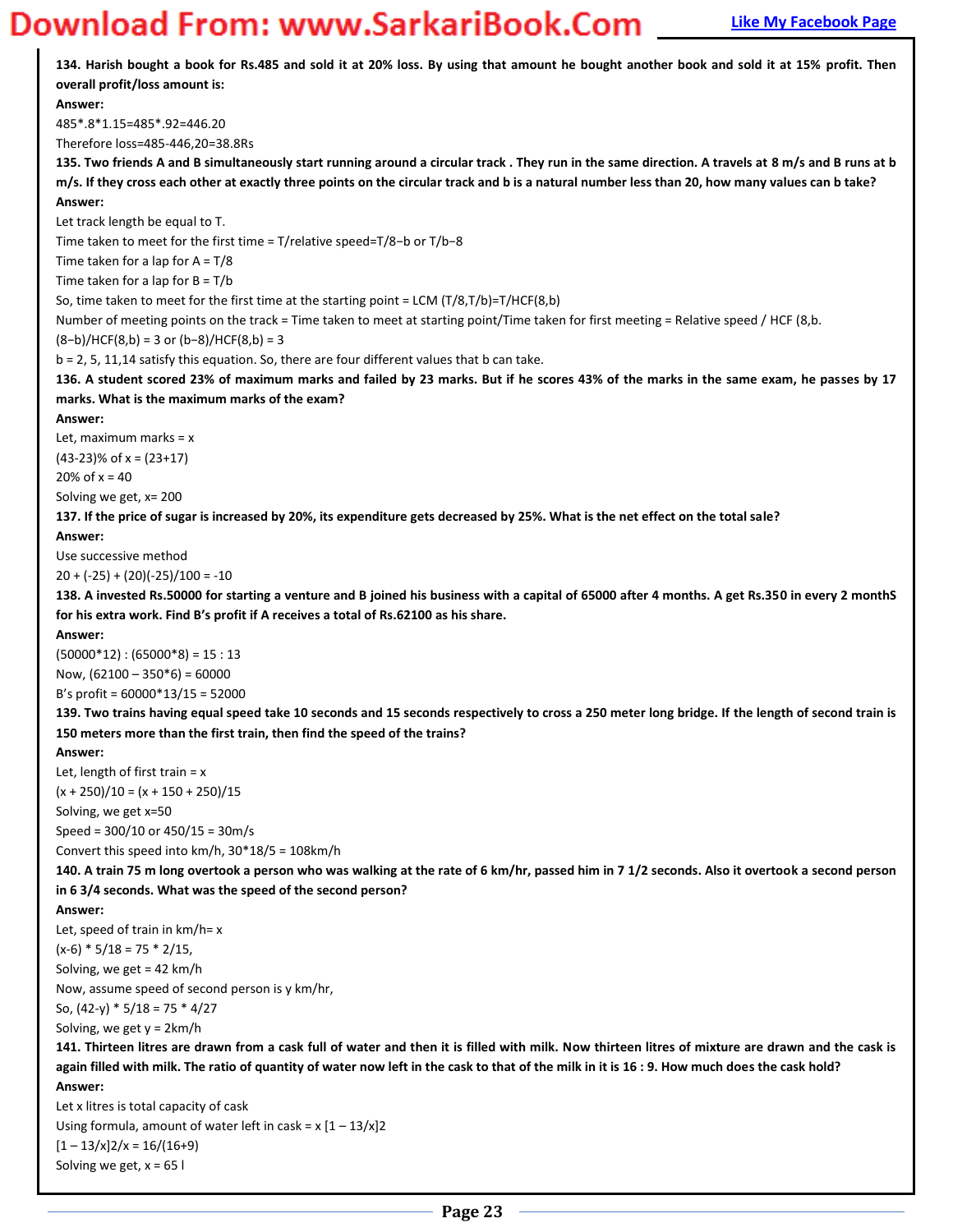**142. A reduction of 40% in the price of wheat would enable a purchaser to obtain 36 kg more for Rs. 45. What is the reduced price per kg? Answer:**  Assume, purchaser buy 100 kg in Rs.45 Now the new price is  $60/100 * 45 = 27$ , It means in Rs. (45-27) = 18, 36kg more wheat is purchased. Rs 18= 1800p Now, 1800/36= 50 p **143. A dishonest rice seller sells rice at 15% profit of rice CP, and he also uses 800gm weight in place of 1kg.Find his total profit percent. Answer:**  Initial profit on CP = 15% Again profit , (1000-800)/800 \*100 = 25% Use successive method, 15 + 25 + (15)(25)/100= 43.75% or 43 ¾ % **144. Sides of the parallelogram are in the ratio of 4:3, and its area is 1500 sq. units. Altitude on the greater side is 15 units. Find out the Altitude on the smaller side is? Answer:**  Let the side of parallelogram be  $=$  4x and 3x Area of parallelogram = basic \* height Given area= 1500 units, so, 4x\*15= 1500  $X = 25$  units Sides = 4\*25 and 3\* 25= 100 and 75 units, Now, height = 1500/75= 20 units **145. A bag contains 6 red balls, 11 yellow balls and 5 pink balls. If two balls are drawn at random from the bag, one after another, what is the probability that the first ball is red and the second ball is yellow? Answer:**  Total of balls =  $6 + 11 + 5 = 22$  $n(S) = {}^{22}C_2 = (21x22) / 2 = 231$ Now,  $n(E) = {^{6}}C_1 \times {^{11}}C_1 = 6 \times 11 = 66$  $P(E) = n(E)/n(S) = 66/231 = 6/21 = 2/7$ **146. The sum of the radius and the height of a cylinder is 19m. The total surface area bf the cylinder is 1672 m2, what is the volume of the cylinder? (in m<sup>3</sup> ) Answer:**  Let the radius of the cylinder be r and height be h. Then,  $r + h = 19$  …..(i) Again, total surface area of cylinder =  $(2\pi rh + 2\pi r^2)$ Now, 2πr(h + r) = 1672 or, 2πr x 19 = 1672 or,  $38\pi r = 1672$ ,  $\pi r = (1672/38) = 44$ m,  $r = (44 \times 7)/22 = 14$ Height = 19 - 14 = 5m Volume of cylinder =  $\text{πr}^2\text{h}$  = (22/7) x 14 x 14 x 5 =14m = 22  $\times$  2  $\times$  14  $\times$  5 = 3080m $^3$ **147. The ratio of the speed of the boat upstream to the speed of the boat downstream is 2 : 3. What is the speed of the boat in still water if it covers 42 km downstream in 2 hours 20 minutes? (in km/h) Answer:**  Let the speed of the boat in still water be x and that of the current be y. Then, downstream speed =  $x + y$  and upstream speed =  $x - y$ Now, downstream speed = 42 / [2 20/60] =  $(42 \times 3)$  / 7 = 18 km  $x+y=18$ Again, 3 : 18, 2 : 12 (As ratio of downstream to upstream is 2 : 3)  $x - y = 12$  Solving (i) and (ii), we get  $(x+y=18) + (x - y = 12) = 2x = 30$  $x = 15$  kmph Hence speed of the boat 15 kmph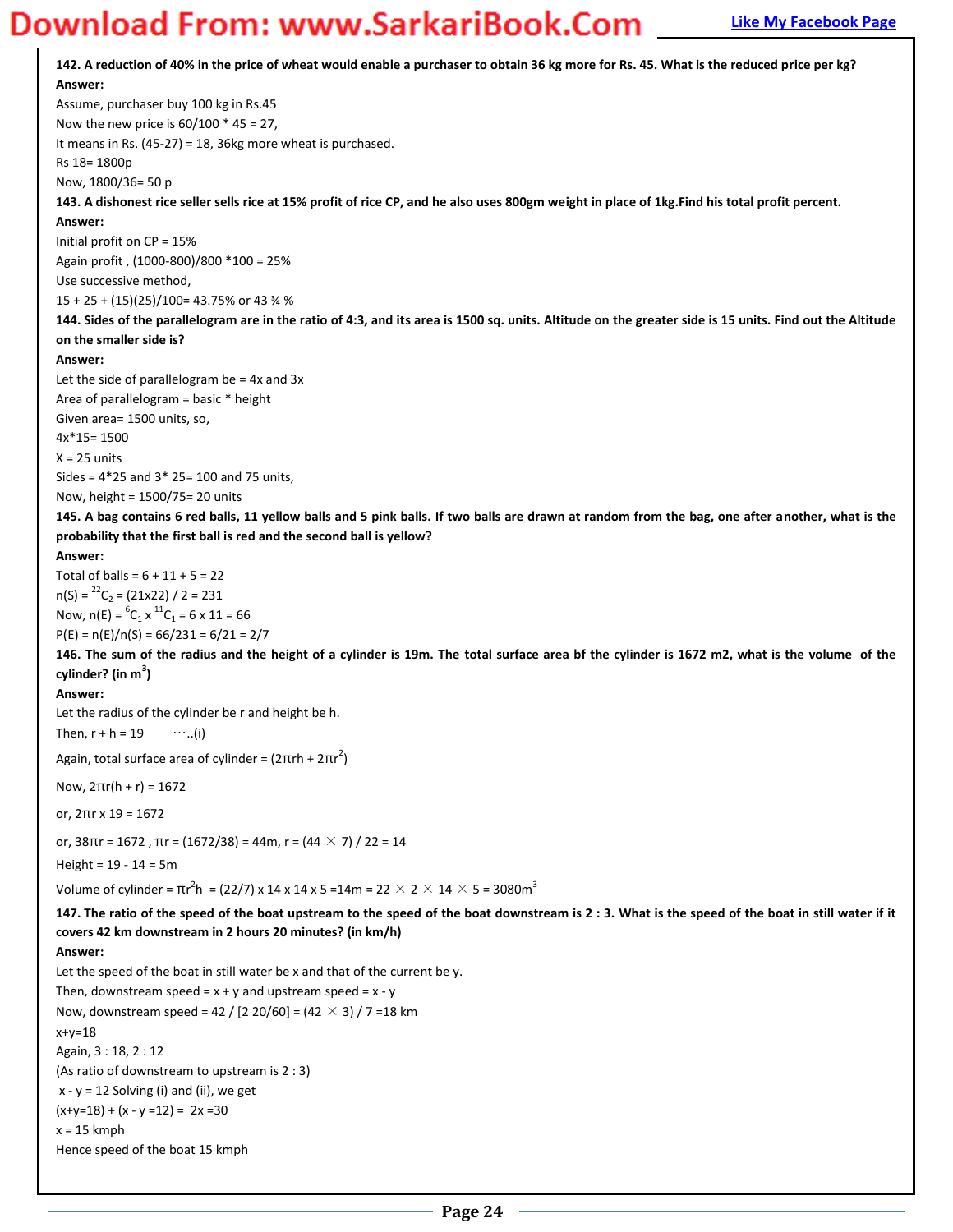**148. 35 men complete a piece of work in 16 days and 20 women complete the same piece of work in 30 days. What is the ratio of the amount of work done by 40 men in 1 day to the amount of work done by 15 women in 1 day? Answer:**  35 men complete the work in 16 days. 1 man completes the work in 16 x 35 days, 32 men complete the work in (16x35)/40 = 14 days. Again, 20 women complete the same piece of work in 30 days. 1 woman completes the same piece of work in 20  $\times$  30 days. 15 women can complete the work in (20x30)/15 = 40 days. Ratio = 1/14 : 1/40 = 40 : 14 = 20 : 7 **149. A man sold an article for Rs. 6800 and incurred a loss. Had he sold the article for Rs.7850, his gain would have been equal to half of the amount of loss that he incurred. At what price should he sell the article to have 20% profit? Answer:**  Let the cost price be x. Then,  $loss = (x - 6800)$ Again, profit = (7850 - x) Now,  $(7850 - x) = (x - 6800)/2$  or,  $15700 - 2x = x - 6800$ or,  $3x = 15700 + 6800 = 22500$  $x = 22500/3 = 7500$ Selling price = (7500x120)/100 = Rs. 9000 **150. A bought a certain quantity of bananas at a total cost of Rs. 1500. He sold 1/3 of these bananas at 25% loss. If he earns an overall profit of 10%, at what percentage profit did A sell the rest of the bananas? Answer:**  Total CP = 1500 Total SP = 1500 + 10% of 1500 = 1500 + 150 = 1650 CP of  $1/3$  of bananas =  $1500/3$  = Rs.500 SP of 1/3 of bananas at 25% loss = 500 – [ (500 x25 / 100)] = 500 - 125 = 375 SP of the rest of bananas = 1650 - 375 = 1275 Now, CP of the test of bananas =  $1500 - 500 = 1000$ Profit on the rest of bananas = 1275 -1000 = 275 % of profit on the rest of bananas =  $(275/1000) \times 100 = 27.5\%$ **151. A tank has two inlets: P and Q. P alone takes 6 hours and Q alone takes 8 hours to fill the empty tank completely when there is no leakage. A leakage was caused which would empty the full tank completely in** ͂**X**̓ **hours when no inlet is open. Now, when only inlet P was opened, it took 15 hours to fill the empty tank completely. How much time will Q alone take to fill the empty tank completely? (in hours) Answer:**   $(1/P) - (1/X) = (1/15)$ Or,  $(1/6) - (1/X) = (1/15)$  (P = 6 hours) Or,  $(1/X) = (1/6) - (1/15) = (10-4)/60 = 1/10$  $x = 10$  hours Now,  $(1/Q) - (1/10) = (1/8) - (1/10) = (5-4)/40 = 1/40$ Hence, Q fills the tank in 40 hours. **152. At present, the ratio of the ages of A to B is 3 : 8; and that of A to C is 1 : 4. Three years ago, the sum of the ages of A, B and C was 83 years. What is the present age (in years) of C? Answer:**  According to the question,  $A : B = 3 : 8$  $A : C = 1 : 4$  $B : A = 8 : 3$  $A : C = 1 : 4$  $8 \cdot 3 \cdot 12$  $Sum = 8x + 3x 12x = 23x$ Now,  $23x = 92$  $x = 4$ Hence the present age of  $C = 12x = 12 \times 4 = 48$  years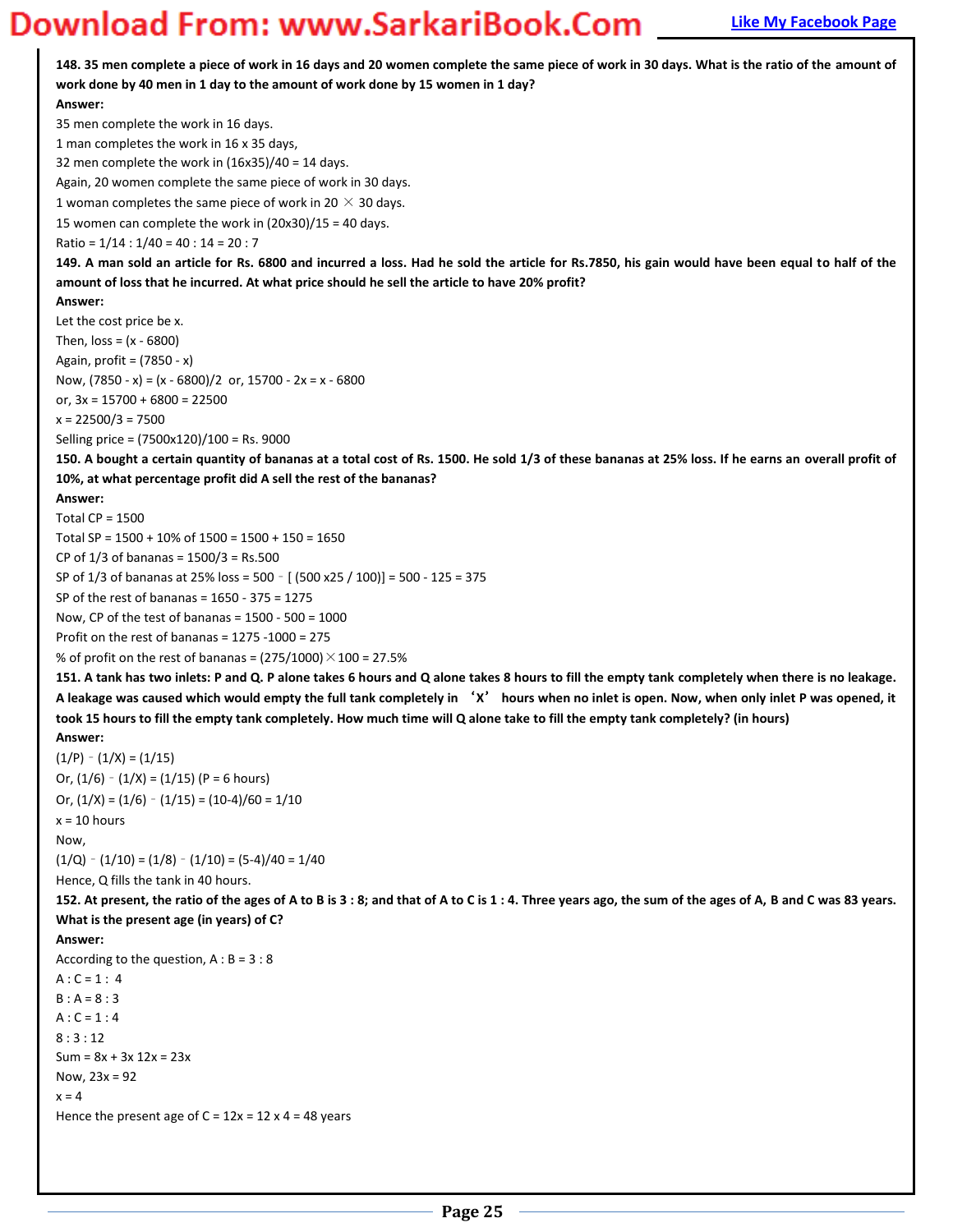### **Magnus Bank Example 20 You Bank Example 20 You Download From: WWW.SarkariBook.Com**

**153. The sum invested in Scheme B is thrice the sum invested in Scheme A. The investment in Scheme A is made for 4 years at 8% p.a. simple interest and in Scheme B for 2 years at 13% p.a. simple interest. The total interest earned from both the schemes is Rs.1320. How much amount was invested? Answer:**  Let the amount invested in scheme A be Rs.x and that in B be Rs. 3x. Then,  $[(x \times 4 \times 8)/100]$   $[(3x \times 2 \times 13)/100] = 1320$ Or,  $(32x/100) + (78x/100) = 1320$ 110x/100 = 1320  $x = (1320 \times 100) / 110 =$ Rs. 1200 **154. Kim and Om are travelling from point A to B, Which are 400 km apart. Travelling at a certain speed Kim takes one hour more than Om to reach point B. If Kim doubles her speed she will take 1 hour 30 mins less than Om to reach point B. At what speed was Kim Driving from point A to B? (in kmph) Answer:**  Let the speed of Kim be x and that of Om be y. Then,  $(400/x) - (400/y) = 1$ Let  $1/x = u$  and  $1/y = v$  $400u - 400v = 1$  ...(i) Again,  $(400/y) - (400/2y) = 3/2$  $400v - 200u = (3/2)$ Or,  $800v - 400u = 3$  ...(ii) Solving (i) and (ii), we get  $(400u - 400v = 1) + (-400u + 800v) = 400v = 4$  $v = (4/400) = (1/100)$  km y = 100 km now, (400/x) – (400/100) = 1 or,  $(400/x) = 5 \Rightarrow x = 80$  kmph **155. The ratio of a two-digit natural number to a number formed by reversing its digits is 13 : 31. Which of the following is the sum of all the numbers of all such pairs? Answer:**  Number=10a+b Reverse=a+10b 10a+b/a+10b=13/31 a/b=1/3 Therefore numbers=13,26,39 **156. 1 unit of x% alcohol is mixed with 4 units of y% alcohol to give 50% alcohol. If x > y, how many integer values can x take? Answer:**   $x > v$  $\Rightarrow$  x  $>$  50  $>$  y.  $(x - 50) = 4(50 - y.$ 50 – y is an integer  $\Rightarrow$  x – 50 has to be a multiple of 4 x can take values  $\{54, 58, 62, \ldots, 98\}$ – x can take total of 12 values. **157. 42 men can complete a piece of work in 15 days and 52 women can complete the same work in 21 days. What is the ratio of the amount of work done by 7 men to that done by 13 women, in 1 day? Answer:**  42 men one day work=1/15 7 men one day work =7/(15\*42)=1/90 52 women one day work=1/21 13 women one day work=13/(21\*52)=1/84 Ratio=84/90=14/15 **158. The present average age of a family of six members is 28 years. If the present age of the youngest member in the family is EIGHT years, then what was the average age of the family at the time of the birth of the youngest member? Answer:**  Sum of present age of all 6=6\*28=168 sum of Present age of rest 5=168-8=160 Sum of present age of rest 5,8 years ago=160-40=120 Hence average =120/6=20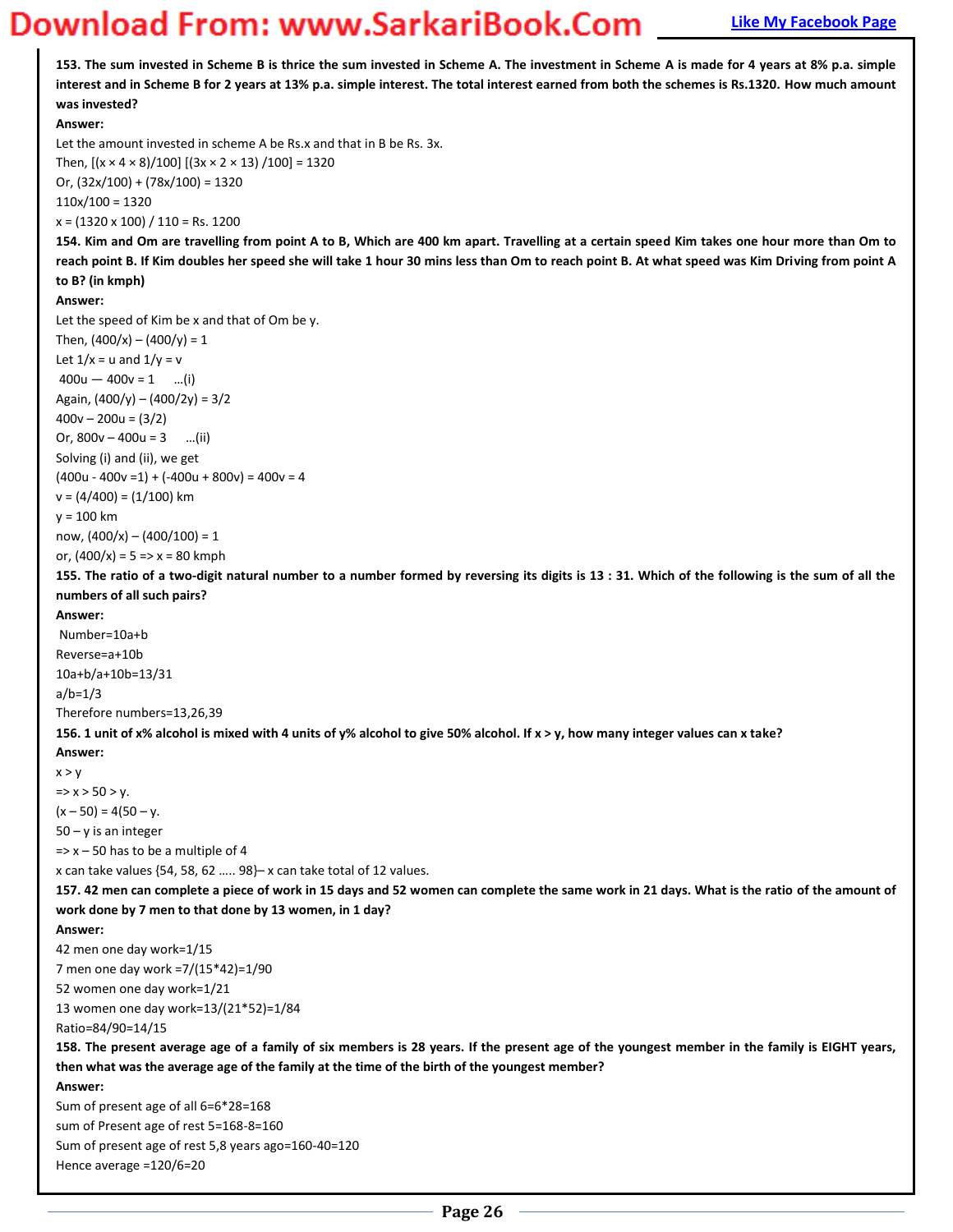**159. Sohan and Mohan enters into a partnership with their capitals in the ratio 7: 4. At the end of 7months, Mohan withdraws his capital. If they**  receive their shares profits in the ratio 7 : 8, find out how long Sohan's capital was invested in the business? **Answer:**  7\*x/4\*7=7/8 X=3.5 **160. A milkman mixes 20 lites of water with 80 litres of milk. After selling one-fourth of this mixture, he adds water to replenish the quantity that he has sold. What is the current proportion of water to milk ? Answer:**  1/4th of the mixture is sold 1/4th of milk and 1/4th of water is sold.  $= 3/4$ th of milk = (3/4)x80 = 60 litres of milk is remaining and rest part 100 - 60 = 40 litres is water (as water is a added in place of milk) Reqd ratio = 40 : 60 2 : 3 **161. A shopkeeper buys an article at a discount of 20% on the listed price from a wholesaler. The shopkeeper marks up the price by 15% on the listed price. A buyer pays Rs.3795 to get it after paying sales tax at the rate of 10% on the price asked for. Find the profit percentage of the shopkeeper. Answer:**  Let the listed price = Rs. 100 CP of shopkeeper =  $100 - 20 =$  Rs. 80 Marked price by shop keeper =  $100 + 15$  = Rs. 115 Now, 115 = 3795 x (100/110) = 3450  $80 = (3450/115) \times 80 =$  Rs. 2400 CP of shopkeeper = Rs. 2400 Profit = 3450 - 3400 = 1050 Profit % = (1050 / 2400) x100 = 43.75% **162. A sum amounts to Rs.10580 in 2 years and to Rs.12167 in 3 years compounded annually. Find the sum and the rate of interest per annum. Answer:**   $12167 = 10580$   $[1 + (r/100)]<sup>1</sup>$ Or,  $(12167/10580) = 1+(r/100)$ Or,  $(1587/10580) = r/100$  $r = (1587 \times 100) / 10580 = 15%$ sum = (10580x100x100) / (115  $\times$  115) = Rs. 8000 Sum = Rs. 8000, Rate = 15% **163. Mohit travels 972 km in 10.5 hours in two stages. In the first part of the journey, he travels by bus at the speed of 78 km, per hour. In the second part of the journey, he travels by train at the speed of112 km/hr. How much distance does the travel by train? Answer:**  We use only alligation on speed (km/hr) to get ratio of time spent in bus and train. overall speed = (972/10.5) = (1944/21) = 648/7 Using alligation method 78  $112$  $14\frac{4}{7}$  $19\frac{3}{7}$ 136/7 : 102/7 à 136 : 102 Or 4 : 3 Time spent in train =  $10.5$  (3/7) = 4.5 hours Distance travelled by train = 112 x 4.5 hours = 504 km **164. A contractor undertook to do a certain work in 75 days and employed 48 men to do it. After 55 days he found that only (2/3) of the work was done. How many more men must be employed so that the work may finished in time? Answer:**  Apply M1D2 / W2 = M2D2 / W2 Or, (48x55) / (2/3) = (Mx20) / (1/3)  $M = 66$  men Reqd more men = 66 - 48 = 18 men **165. 49 pumps can empty a reservoir in 17/2 days working 6 hours a day. If 119 pumps are used for 7 hours a day then in how many days will the same work be completed? Answer:**  Let the required number of days be x.  $49 \times (17/2) \times 6 = 119 \times 7 \times x$ **Page 27**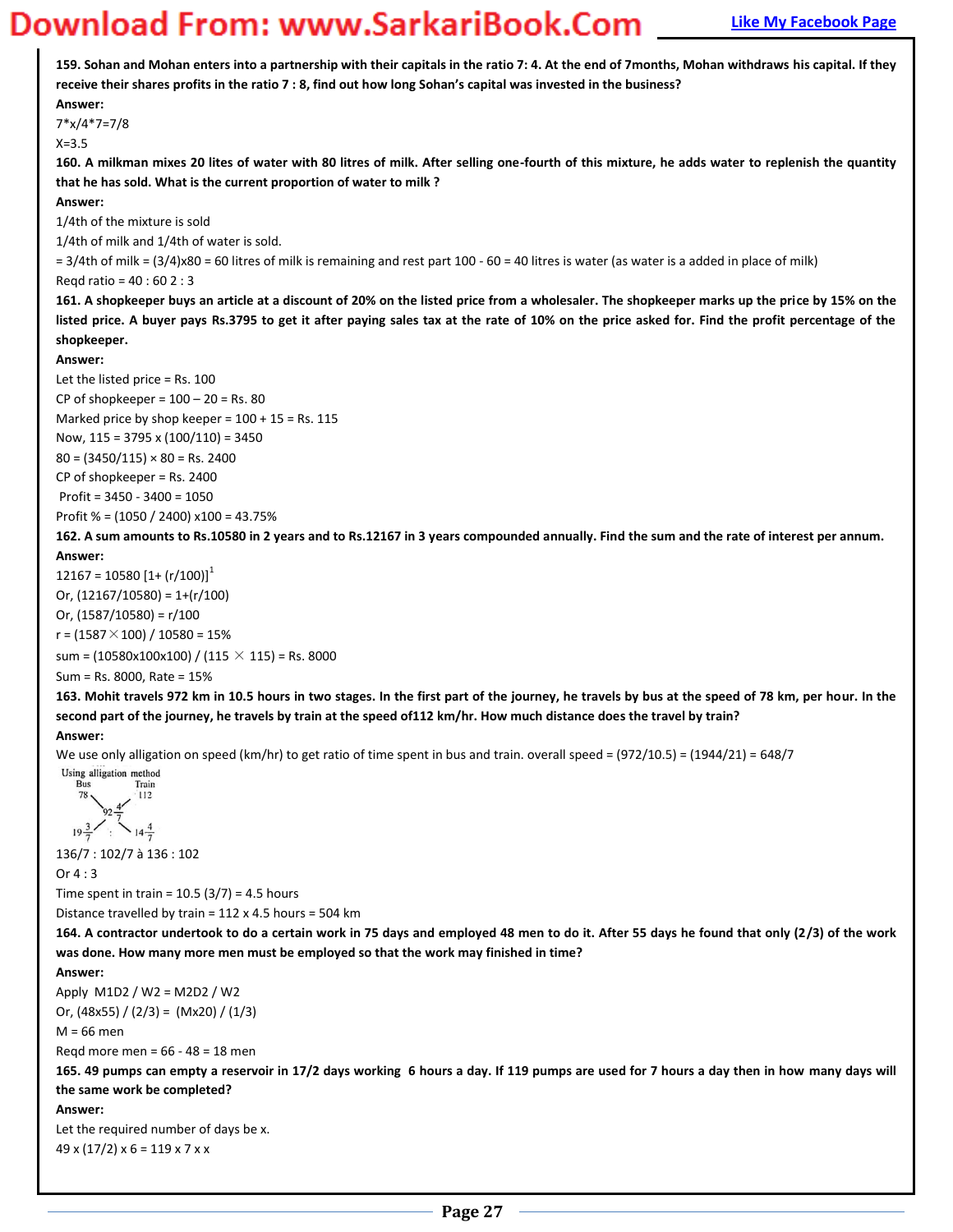### **Magnum Bank Example 20 Word Concerns Apple 2013 The My Facebook Page**

 $x = 3$  days **166. 6 kg of an alloy A is mixed with 8 kg of alloy B. If alloy A has lead and tin the ratio 1 : 3 and B has tin and copper in the ratio 2 : 3, then what is the amount of tin in the new alloy? Answer:**  Quantity of tin in alloy  $A = 6 \times (3/4) = 4:5$  kg Quantity of tin in alloy  $B = 8 \times (2/5) = 3.2$ kg Quantity of tin in the new alloy =  $4.5 + 3.2 = 7.7$  kg **167. There are 5 boys and 4 girls. In how many ways can they be seated in a row so that all the girls do not sit together? Answer:**  Total number of persons  $5 + .4 = 9$ When there is no restriction they can be seated in a row in 9! Ways. But if all the 4 girls sit together, we can consider the group of 4 girls as one person. Therefore, we have only  $5 + 1 = 6$  persons Number of ways = 6! Ways But 4 girls can be arranged among themselves in  ${}^{4}P_4$  = 4! Ways Reqd no.of ways in which all the 4 girls do not sit together =  $9! - 6! \times 4!$  $= 9 \times 8 \times 7 \times 6!$  - 6!  $\times$  24 = 6! (504 - 24) = 720  $\times$  480 = 720  $\times$  480 = 345600 **168. The difference between 20% of a number and 4/5th of same number is 2499. What is 2/7th of that number? Answer:**  Let the number be N. Then, 4/5 N-20/100 N=2499  $4/5$  N-N/5=2499  $\Rightarrow$  N(3/5)=2499  $\Rightarrow$  N=(2499  $\times$  5)/3 = 833  $\times$  5 = 4165 Again, 2/7 of N=2/7×4165=2×595=1190 **169. Prithvi spent Rs. 89745 on his college fees, Rs. 51291 on personality development classes and the remaining 27% of the total amount he had as cash with him. What was the total amount? Answer:**  Here, money spent on college fees = Rs. 89745 Money spent on personality development classes = Rs. 51291 Total amount = 89745 + 51291 = Rs. 141036 Now, remaining amount = (100 - 27)% = 73% So, 73% = 141036  $⇒ 1%=141036/73$  $\Rightarrow$  100%=141036/73×100 = Rs. 193200 **170. Vaishali spent Rs. 31897 on the air conditioner for the home, Rs. 38789 on buying plasma television and the remaining 23% of the total amount she had as cash with her. What was the total amount? Answer:**  Here, money spent on buying air conditioner = Rs. 31897 Money spent on buying plasma television = Rs. 38789 ∴ Total money spent = 31897 + 38789 = Rs. 70686 Now, she has left with 23% of total cash Hence, 77% = 70686  $\Rightarrow$  1% = 70686/77  $\Rightarrow$  100%=70686/77×100 = 918 × 100 = Rs. 91800 **171. Beena spend Rs. 44668 on her air tickets, Rs. 56732 on buying gifts for the family members and the remaining 22% of the total amount she had as cash with her. What was the total amount? Answer:**  Money spent on air tickets = Rs. 44668 Money spent on buying gifts = Rs. 56732 Total amount = Rs. 101400 This is equal to =  $(100 - 22)\% = 78\%$  of total money So, 78% = 101400  $\Rightarrow$  1% = 101400/78 ∴ 100%=101400/78×100 = Rs. 130000 172. A sum of Rs. 731 is divided among A, B and C, such that A receive 25% more than B and B receives 25% less than C. What is C's share in the **amount?**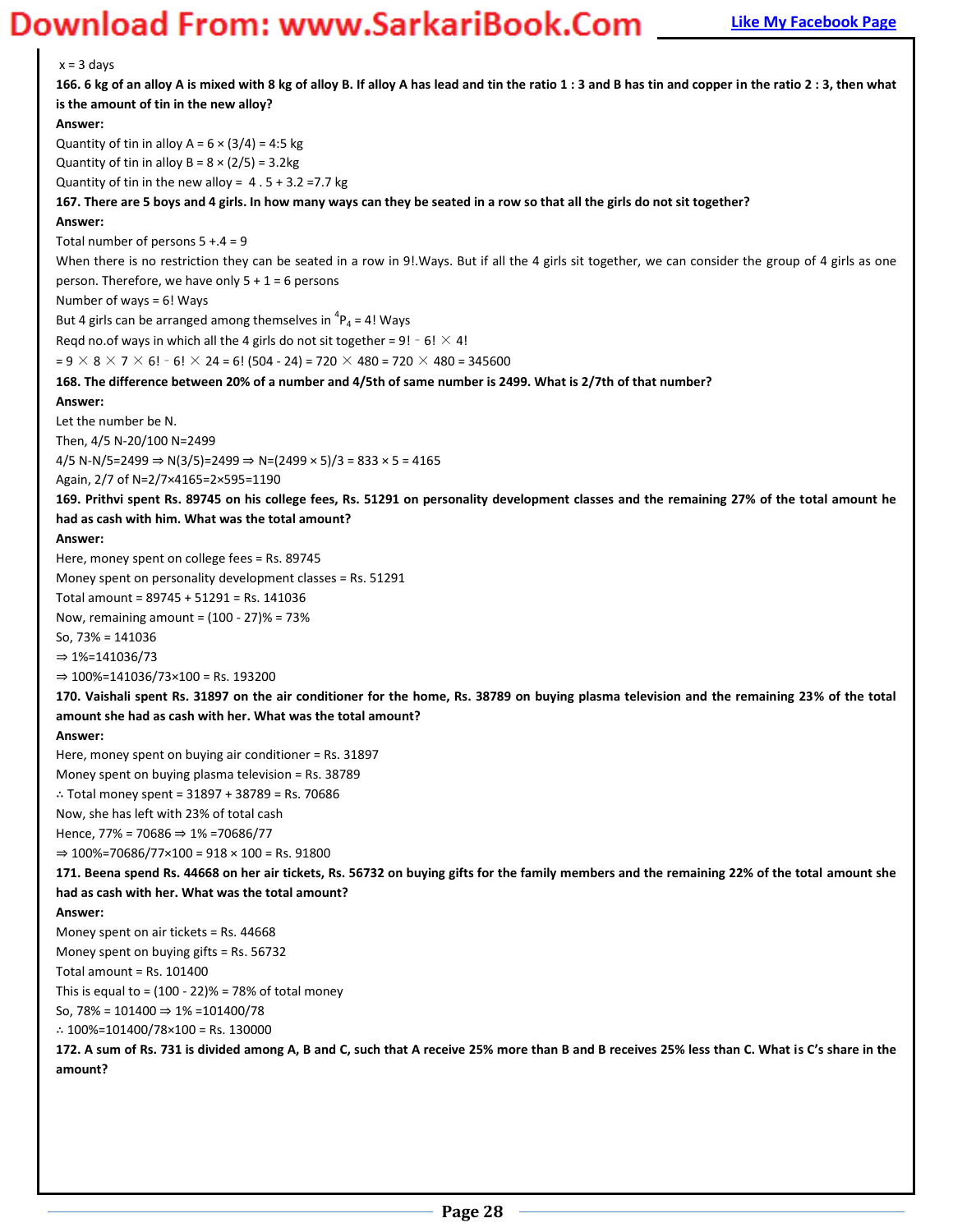Sol. Let C's share in the amount be Rs. x Then, B's share =  $x \times \frac{75}{100} = \frac{3x}{4}$ A's share =  $\frac{3x}{4} \times \frac{125}{100}$  $=\frac{375x}{400}$ Now,  $A + B + C = 731$  $\Rightarrow \frac{375x}{400} + \frac{3x}{4} + x = 731$  $\Rightarrow \frac{375x + 300x + 400x}{375x + 300x} = 731$ 400  $\Rightarrow$  1075x = 731 × 400  $\Rightarrow x = \frac{731 \times 400}{1075}$  $=\frac{17 \times 400}{25} = 17 \times 16 = \text{Rs. } 272$ 

**173. Mr Giridhar spends 50% of his monthly income on household items and out of the remaining, he spends 50% on transport, 25% on**  entertainment, 10% on sports and remaining amount of Rs. 900 is saved. What is Mr Giridhar's monthly income?

### **Answer:**

Let Giridhar's monthly income be Rs. 100

Then, money spent on household's item = $100 \times 50/100$  = Rs. 50

Remaining amount =  $100 - 50 = Rs. 50$ 

Money spent on transport =50×50/100 = Rs. 25

Money spent on entertainment =50×25/100 = Rs. 12.5

Money spent on sports = $50 \times 10 / 100$  = Rs. 5

∴ Last remaining amount = 100 - (50 + 25 + 12.5 + 5)

 $100 - (92.5) =$  Rs. 7.5

∴ Rs. 7.5 is saved, when total income is Rs. 100

∴ Rs. 1 is saved, when total income =100/7.5

Now, Rs. 900 is saved, when total income =  $100/7.5 \times 900 = 100 \times 120 =$  Rs. 12000

174. Mr X spends 20% of his monthly income on household expenditure. Out of the remaining 25% he spends on children's education, 15% on **transport, 15% on medicine and 10% on entertainment. He is left with Rs. 9800 after incurring all these expenditures. What is his monthly income?** 

### **Answer:**

Let Mr X monthly income be Rs. 100

Then, money spent on household expenditure =100×20/100 = Rs. 20

∴ Remaining amount = 100 - 20 = Rs. 80

Money spent on children's education = $80 \times 25/100$  = Rs. 20

Money spent on transport =80×15/100 = Rs. 12

Money spent on medicine =80×15/100 = Rs. 12

Money spent on entertainment =80×10/100 = Rs. 8

∴ Last remaining amount =  $100 - (20 + 20 + 12 + 12 + 8) = 100 - 72 =$  Rs. 28

Now, Rs. 28 is left, when total income is Rs. 100

Rs. 1 is left, when total income =100/28

∴ Rs. 9800 is left, when total income =100/28×9800 = Rs. 35000

**175. In a class of 35 students and 6 teachers, each student got sweets that are 20% of the total number of students and each teacher got sweets that are 40% of the total number of students. How many sweets were there?** 

**Answer:** 

Here, sweets that are got by each student =20/100×35=7

∴ Total number of sweets distributed students = 35 × 7 = 255

Now, sweets that are got by each teacher =40/100×35=14

∴ Total number of sweets distributed to teachers = 6 × 14 = 84

So, total number of sweets =  $255 + 84 = 339$ 

**176. In a class of 80 students and 5 teachers, each student got sweets that are 15% of the total number of students and each teacher got sweets that are 25% of the total number of students. How many sweets were there?** 

#### **Answer:**

Here, number of sweets got by each student = 80×15/100=12

So, total number of sweets got by all students =  $12 \times 80 = 960$ 

Number of sweets got by each teacher =80×25/100=20

So, total number of sweets got by all teachers =  $20 \times 5 = 100$ 

∴ Total number of sweets which are distributed to teachers and students = 960 + 100 = 1060

**177. 405 sweets were distributed equally among children in such a way that the number of sweets received by each child is 20% of the total number of children. How many sweets did each child receive?**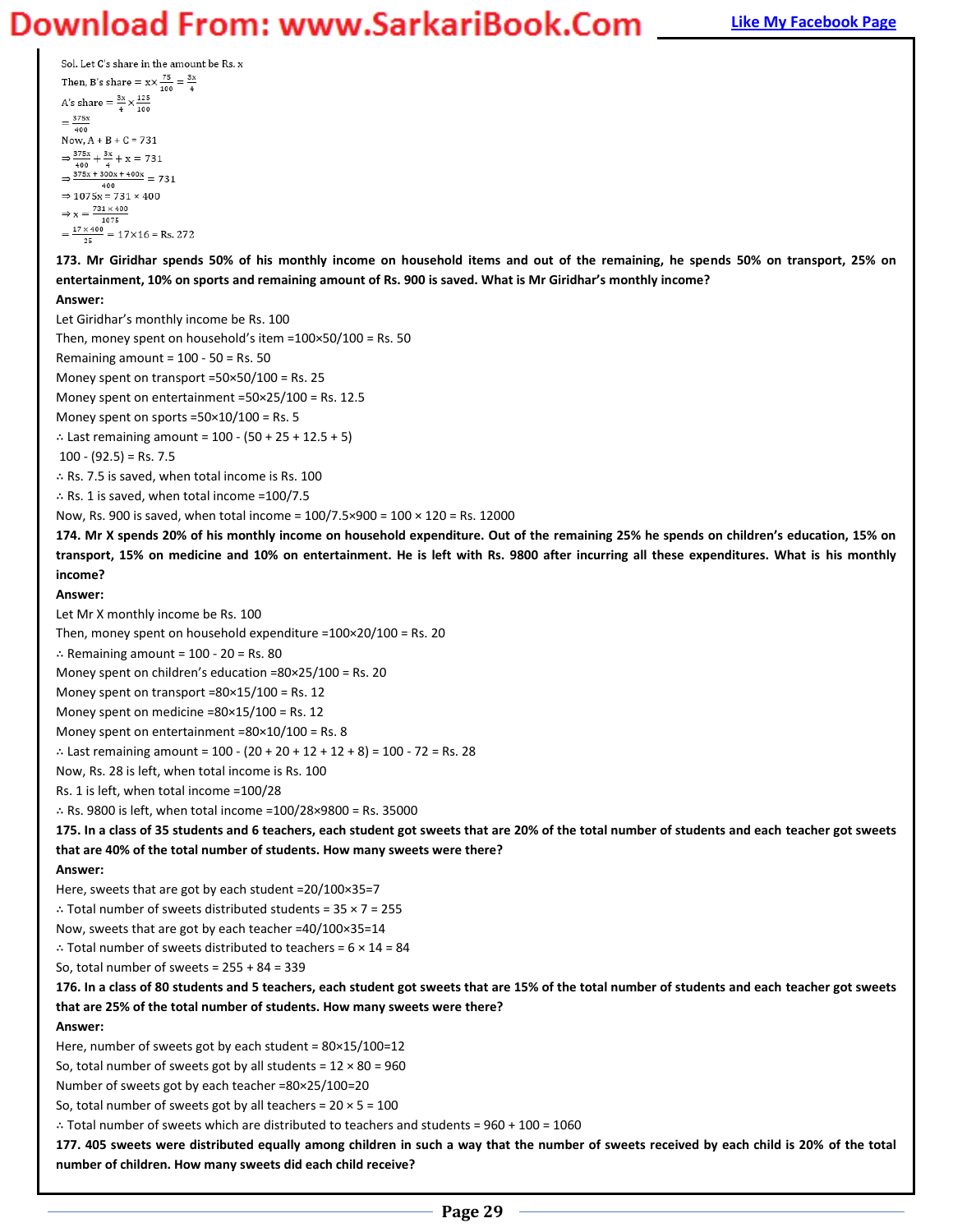#### **Answer:**

Let total number of children be x Then, each child gets (x×20/100) sweets Now,  $x/5 \times x = 405 \Rightarrow x^2 = 405 \times 5 \Rightarrow x^2 = 81 \times 25 \Rightarrow x = 9 \times 5 = 45$  sweets Per child = 405/45 = 9

**178. A candidate appearing for an examination has to secure 35% marks to pass. But he secured only 40 marks and failed by 30 marks. What would be the maximum marks to test?** 

#### **Answer:**

Here, passing marks of nay candidate =  $40 + 30 = 70$ 

Let the total marks be x

Then, x=35/100 = 70

 $x = 200$ 

**179. In an election between two candidates, one got 52% of total valid votes. 25% of the total votes were invalid. The total number of votes were 8400. How many valid votes did the other person get?** 

#### **Answer:**

Answer: Here, total number of votes = 8400

Invalid votes =8400×25/100 = 2100

Valid votes = 8400 - 2100 = 6300

Votes got by one candidate = 6300×52/100=3276 Number of votes got by other candidate = 6300 - 3276 = 3024

**180. The ratio of students in school A, B and C is 5 : 4 : 7 respectively. If number of students in schools are increased by 20%, 25% and 20% respectively, then what will be the ratio of students in school A, B and C respectively?** 

Sol. Here, ratio of students in school,

```
A:B:C=5:4:7New ratio = 5 \times \frac{120}{100} : 4 \times \frac{125}{100} : 7 \times \frac{120}{100}= 600 : 500 : 840= 30:25:42
```
**181. Population of a country increases every year by 10%. If the population in January 2006 was 15.8 lakh, what will be the population in January 2008?** 

Sol. Here. Population of the country increases at the rate of 10% every year Then, overall percentage increase.  $= 10 + 10 + \frac{10 \times 10}{100} = 21\%$ So, population in January 2008  $= 15.8 \times \frac{121}{100}$  $= 15.8 \times 1.21$ 

 $= 19.118$  lakh

**182. The price of rice decreases by 6.25% and because of this reduction, Vandana is able to buy 1 kg more for Rs. 120. Find the reduced rate of rice.** 

```
Sol. Original price of the sugar = x rs/kg
Reduced price = \frac{100 - 6.25}{100} x = 0.9375 xShe can by 1kg more with the reduced money
So.
  120
            120
                 =1\frac{1}{0.9375x} - \frac{1}{x}x = Rs. 8 kgreduced price = 7.5
```
**183. Jitendra's age is three times the sum of the ages of his two sons. Two years ago, his age was six years less than four times the sum of the ages of his sons. What is the present age of Jitendra?** 

#### **Answer:**

Let the sum of Jitendra's sons be x years Then, Jitendra's age = 3x Again,  $4(x - 2) - 6 = 3x - 2$ or,  $4x - 8 - 6 = 3x - 2$ or,  $x = 12$  years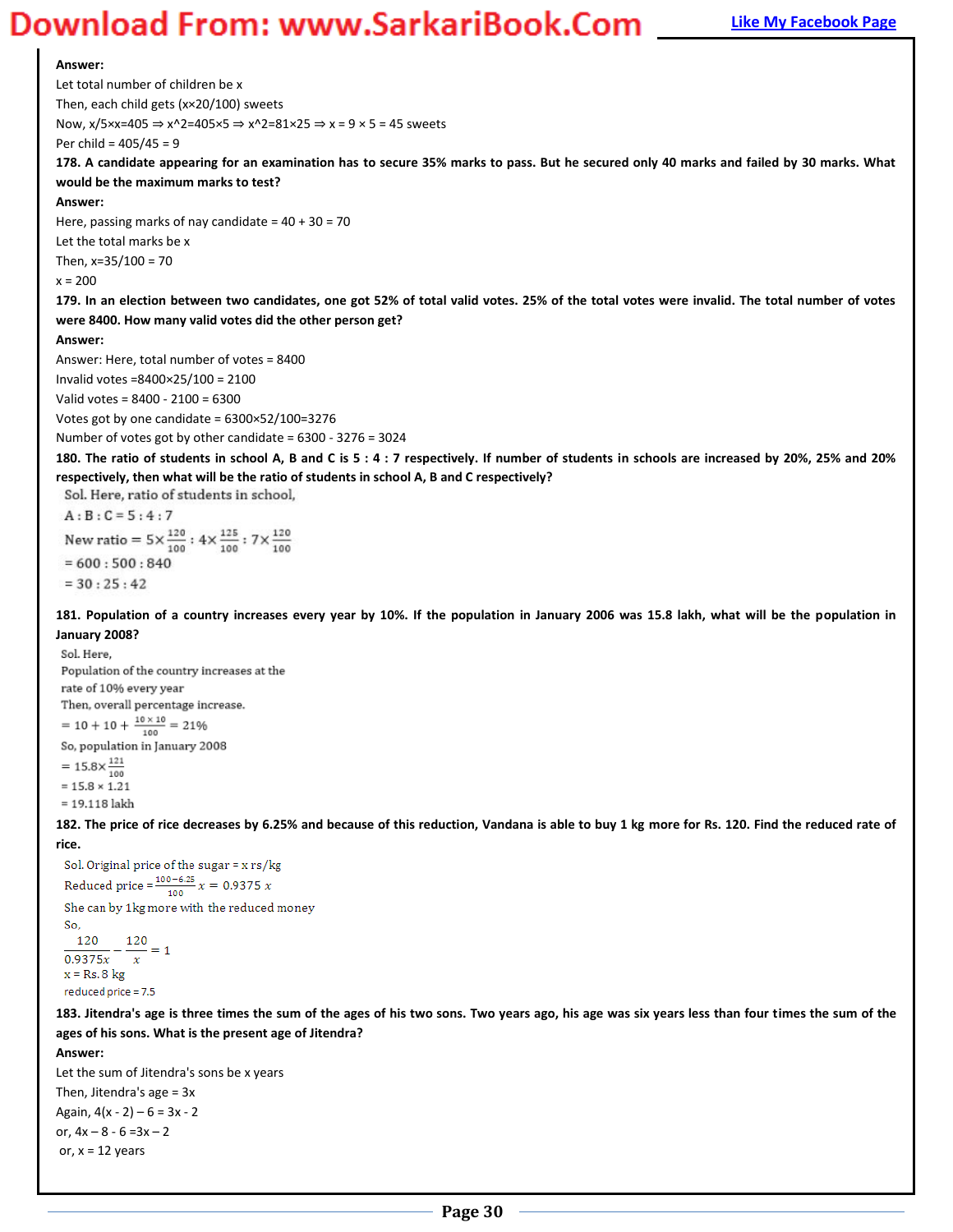Present age of Jitendra =  $3 \times 12 = 36$  years

**184. An amount of Rs. 6996 is divided among Raju, Babu and Shyam in such a way that if their shares be reduced by Rs. 8, Rs. I2 and Rs. 16 respectively, the remainders shall be in the ratio of 7 : 8 : 9. Find the share of Babu.** 

#### **Answer:**

The amount which is divided among them =  $6996 - (8 + 12 + 16) = 6996 - 36 = 6960$ 

Now, Babu's share = 6960 x (8/24) +12 = 2320 + 12 = Rs. 2332

**185. The weights of two persons Rahul and Rupesh are in the ratio of 4 : 5. Rupesh's weight increased by 20% and the total weight of Rahul and Rupesh together became 135 kg with an increase of 25%. By what per cent did the weight of Rahul increase?** 

### **Answer:**

Rahul's + Rupesh's weight = 135 (100/125) Rahul's weight = 135(4/5)(4/9) = 48 kg Rupesh's weight = 48 (5/4) = 60 kg Now, after increase Rupesh's weight

 $= 60x (120/100) = 72 kg$ 

After increase Rahul's weight = 135 - 72 = 63

Reqd % increase =[(63-48) / 48] x 100 = (15/48) x 100 = 31.25%

**186. A boat takes 3 hours to travel from place A to place B downstream and back from B to A upstream. If the speed of the boat in still water is 4 kmph what is the distance between the two places?** 

#### **Answer:**

Let the distance from place A to B be x km and the speed of current be y km/hr.

Now,  $[x/(4+y)] + [x/(4-y)] = 3$ Or,  $(4x - xy + xy + 4x) / [(4 - y) (4 + y)] = 3$ Or,  $3(16 - y2) = 8x$ 

Or,  $48 - y2 = 8x$ 

So, we can't find the distances

**187. A train travelling at 57 km/hr passes another train half of its length travelling in the opposite direction at 33 km/hr in 18 seconds. If it passes a railway platform in 1.2 minutes, what is the length of the platform?** 

#### **Answer:**

Distance travelled with relative speed 57 + 33 = 90 km/hr in 18 seconds = 90 (5/18)  $\times$  18 = 450m

Ratio of lengths = First : Second train = 2 : 1

Length of first train = 300m

Now, distance travelled by 1st train at 57 km/hr in 72 seconds = 57 (5/18)×72 = 1140m

Length of platform =  $1140 - 300 = 840$ m

**188. In a school there are 30 more boys than girls. If the number of boys is increased by 10% and the number of girls is also increased by 45%, there would be nine more girls than boys. What is the number of students in the school?** 

#### **Answer:**

Let there be 'a' boys and 'b' girls

a-b=30

1.45b-1.1a=9

on solving a=150,b=120

**189. The simple interest accured on Rs 36500 at the end of five years is Rs. 21900.What would be compound interest accured on the same amount for same time period(Approx)** 

**Answer:** 

36500\*R\*5/100=21900

R=12%

Now

 $CI = 36500 * ((1 + 12/100)^5 - 1) = 36500 * (1.76 - 1) = Rs 27740$ 

**190. Two pipes A and B can fill a cistern in 40 minute and 50 minutes respectively. If both the pipes are opened together, then after how much time should B be closed so that the cistern is full in 30 minutes?** 

**Answer:** 

Let pipe B be close after x minutes X(1/40+1/50)+30-X(1/40)=1 9X/200-5X/200=1-30/40 4X/200=10/40

X=12.5

**191. The approximate compound interest accured on Rs 27000 at the end of three years is Rs. 7012.What would be simple interest accured on the same amount for same time period(Approx)**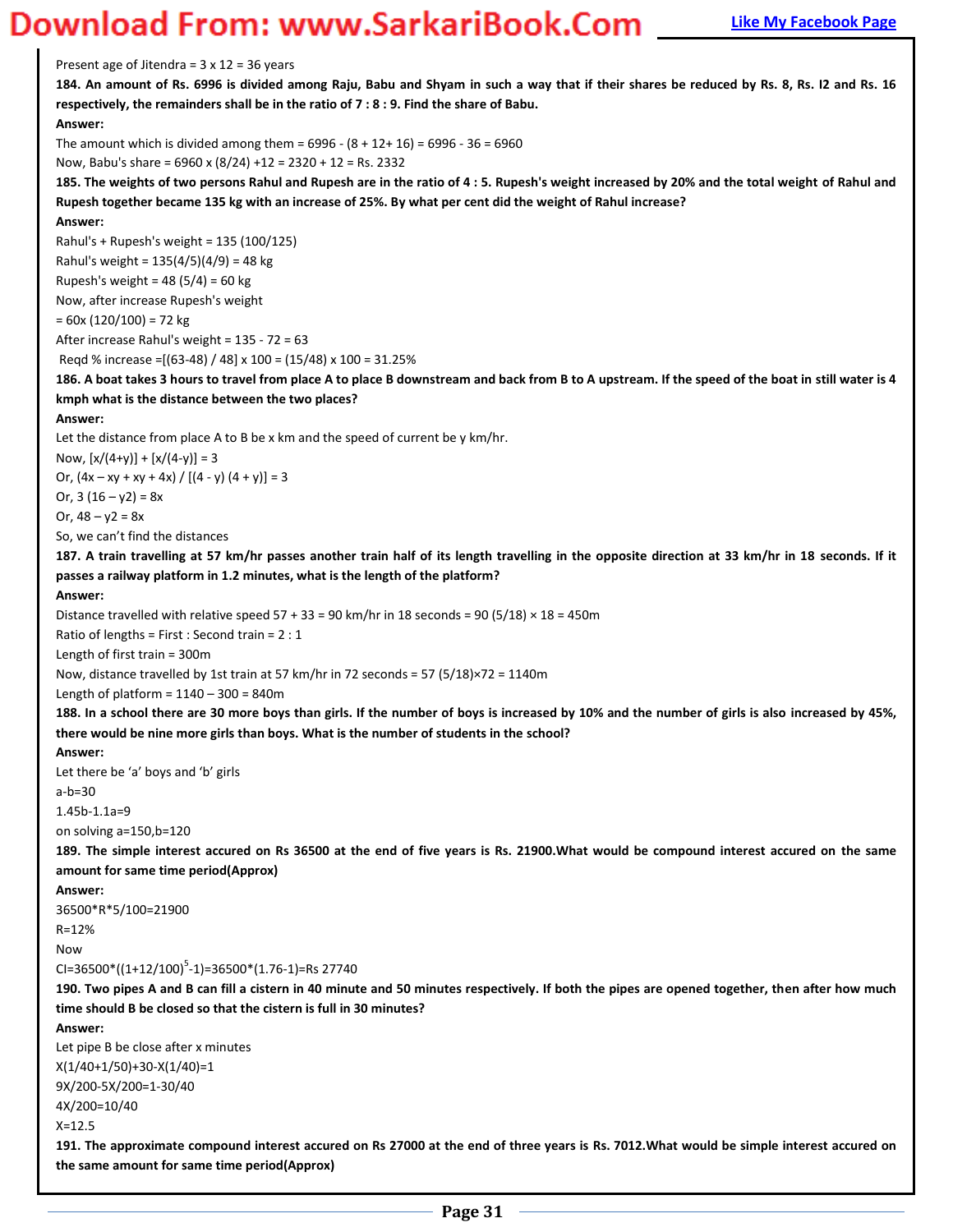#### **Answer:**

CI=27000\*((1+R/100)3-1) 7012/27000=((1+R/100)<sup>3</sup>-1)  $(1+R/100)^3$ =1.26  $R=8$ S.I=27000\*8\*3/100=6480

**192. The average weight of boys in a class of students is 58 kg, while that of girls is 50 kg. The average weight of the entire class is 53 kg. The number of girls is approximately what per cent of the number of boys in the class?** 

#### **Answer:**

Let the number of boys in the class be x and that of girls be y.

Then,  $(x \times 58 + 50 \times y) / (x + y) = 53$ or, 58x + 50y = 53x + 53y or,  $5x = 3y$  $x/y = 3/5$ Reqd % =  $(5/3) \times 100 = (500/3) = 1662/3\% = 167\%$ 

**193. A bag contains 5 red balls, 6 blue balls, 2 green balls and 7 white balls. If 2 balls are picked up at random, what is the probability that both the balls are white in colour?** 

#### **Answer:**

Total number of balls =  $5 + 6 + 2 + 7 = 20$ .  $n(S) = {}^{20}C_2 = (19x20)/2 = 190$  Probability that both balls are white  $n(E) = {}^{7}C_{2} = (7 \times 6) / (1 \times 2) = 21$  $P(E) = n(E) / n(s) = 21/190$ 

**194. A can complete a given task in 24 days, while B is twice as efficient as he. A started on the work initially, and was joined by B after a few days. If the whole work was completed in10 days, after how many days, from the time A started working, did B join A?** 

#### **Answer:**

A can complete the work in 24 days Efficiency of B is twice that of A.

B can complete the work in  $24\times(1/2) = 12$  days

According to the question, the work is completed in 10 days.

LCM of 24 and  $12 = 24$  units.

Let the total work be 24 units.

A can do in one day  $(24/24) = 1$  unit

And B can do in one day =  $24/12 = 2$  units

Now, A works for 10 days.

Total work done by A in 10 days =  $10 \times 1 = 10$  units

Remaining work =  $24 - 10 = 14$  units

Now, 14 units of work is done by B in  $(14/2)$  = 7 days

Hence B joined the work after  $(10-7 =)$  3 days

**195. The angles of a quadrilateral are in the ratio of 9 : 8 : 12 : 7. The second largest angle of the quadrilateral is the part of a triangle, the base and hypotenuse of which are 15 cm and 17 cm respectively. What is the height of the triangle?** 

#### **Answer:**

Sum of angles of a quadrilateral =  $360^{\circ}$ Let the angles be 9x, 8x, 12x and 7x. Then,  $9x + 8x + 12x + 7x = 360^{\circ}$ or,  $36x = 360$  à  $x = 100$ Thus, second largest angle =  $9 \times 10 = 90^0$ Thus, the triangle is a right-angled triangle. Now, ABC makes a right-angled triangle.



Height of the triangle (AB) =  $\sqrt{(AC)}^2$  - (BC)<sup>2</sup> =  $\sqrt{(17)}^2$  - (15)<sup>2</sup> =  $\sqrt{(289 - 225)}$  =  $\sqrt{64}$  = 8 cm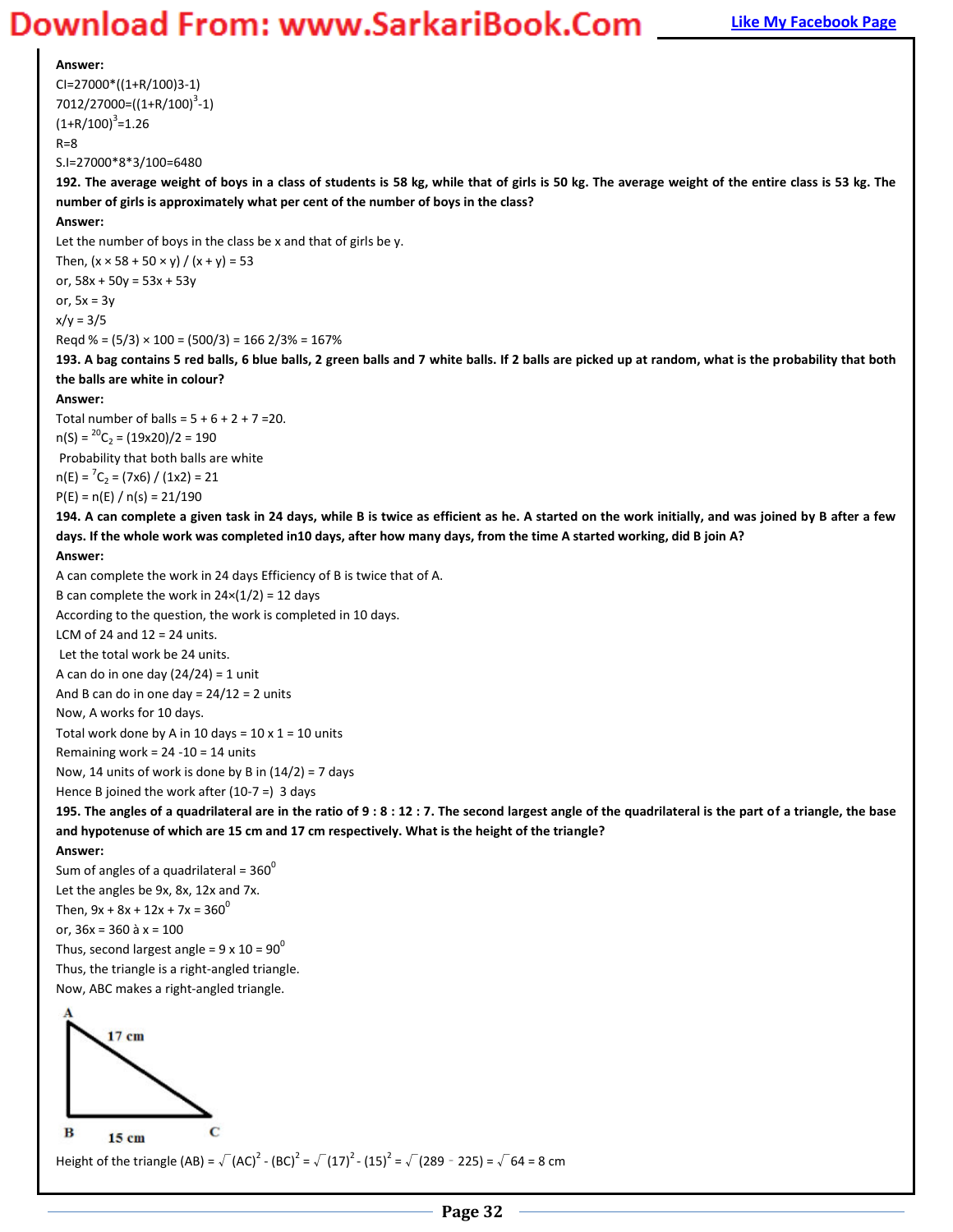**196. When the price of rice was increased by 17% a family reduced its consumption in such a way that the expenditure on rice was 8% more than before. If 13 kg was consumed per month earlier, find the new monthly consumption. Answer:**  Reqd monthly consumption =  $(108/117) \times 13 = 12$  kg **197. There are 52 students in a hostel. 312 toffees are distributed among them so that each boy gets 9 toffees and each girls gets 5 toffees. Find the number of boys and girls in that hostel. Answer:**  Mean value of toffee per student =  $312/52 = 6$  toffees Girls Boys. Boys :  $girls = 1:3$ Number of boys =  $[52 / (1 + 3)] \times 1 = 13$ And number of girls = 52 -13 = 39 **198. The batting average of 40 innings of a cricket player is 70 runs. His highest score exceeds his lowest score by 170 runs. If these two innings are excluded, the average of the remaining 38 innings is 68 runs. What is his highest score? Answer:**  Let the highest score be x. And the lowest score be y. Then,  $x + y = 40 \times 70 - 38 \times 68 = 2800 - 2584 - 216$ x+y=216 Again, x - y = 170 (ii) Adding (i) and (ii), we get  $(x+y=216) + (x - y=170) = 2x = 386$ x =386/2 = 193  $y = 216 - 193 = 23$ Therefore the highest score = 193 **199. A water tank is 20m long, 12m wide and 30m deep. It is made up of iron sheet which is 2m wide. The tank is open at top. If the cost of the iron sheet is Rs.18 per metre, then what is the total cost of the iron sheet required to build the tank? Answer:**  Surface area of the open tank  $= 2(l \times w + w \times d + l \times d) - (1 \times w)$  $= 2[20 \times 12 + 12 \times 30 + 20 \times 30] - 20 \times 12$  $= 2[240 + 360 + 600] - 240$  $= 2400 - 240 = 2160m<sup>2</sup>$ Length of iron sheet =  $2160/2 = 1080$ m Total cost of iron sheet =  $1080 \times 18$  = Rs.19440 **200. Pipe A can fill a cistern in 24 minutes and B in 36 minutes. If both the pipes are open together, after how long should pipe B be closed so that the cistern becomes full in 18 minutes? Answer:**  Let the capacity of the tank = LCM of 24 and 36 = 72 Now, Pipe A can fill the tank (72/24=) 3 units in a minute Pipe B can fill the tank (72/36 =) 2 units in a minute Now, A fills the tank in 18 minutes =  $(18 \times 3)$  = 54 units Remaining units =  $72 - 54 = 18$  units So, 18 units will be filled by B in (18/2 =) 9 minutes **201. A work which can be completed by 18 men in 26 days can also be done by 20 women in 33 days. 13 men start doing the work and complete one-third of the work. If they are now replaced by 22 women, in how many days the total work will be completed? Answer:**  18 m in 26 days, so 13 men do in 18\*26/13 = 36 days. They complete 1/3rd of work. So number of days required by 13 men to complete that work is 36\* 1/3= 12 days. Now: 20 w in 33 days, so 22 w do in 20\*33/22 = 30 days. They complete 2/3rd of work. So number of days required by 22 women to complete that work is 30\* 2/3 = 20 days. So total 12 +20 = 32 days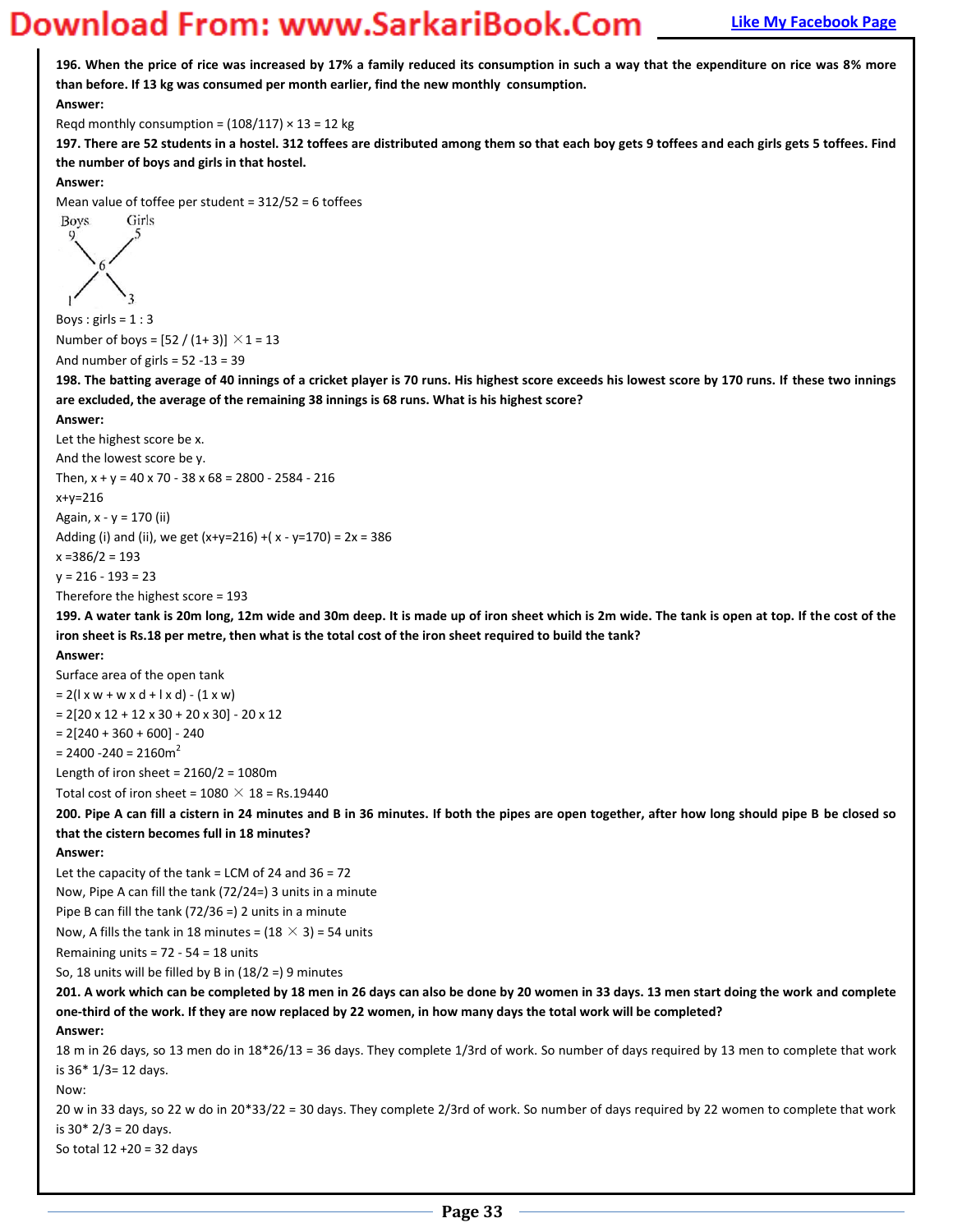# **Magnum Bank Bank Example 20 Works Apple 2011 Magnum 2013 Tagger Apple 2013 Tagger Apple 2013 Tagger Apple 2013 Tagger Apple 2013 Tagger Apple 2013 Tagger Apple 2014 Tagger Apple 2013 Tagger Apple 2013 Tagger Apple 2013 Ta**

| 202. A profit of Rs 1200 is made by selling an article if one-third of it is sold at 9% profit and the remaining at 3% loss. What is the cost price of |
|--------------------------------------------------------------------------------------------------------------------------------------------------------|
| the article?                                                                                                                                           |
| Answer:                                                                                                                                                |
| It can be calculated as:                                                                                                                               |
| $CP = 1200 * 100 / [1/3 * 9 + 2/3 * (-3)] = 1,20,000$                                                                                                  |
| * 1/3rd sold at 9% profit, 2/3rd sold at 3% loss                                                                                                       |
| 203. There are 3 blue balls, 4 red, and 5 green balls. 3 balls are drawn at random. What is the probability of all blue or all green balls?            |
| Answer:                                                                                                                                                |
| Probability of all blue = ${}^{3}C_{3}$ / ${}^{12}C_{3}$ = 1/220                                                                                       |
| Probability of all green = ${}^5C_3 / {}^{12}C_3 = 10/220$                                                                                             |
| So probability of all blue or all green = $1/220 + 10/220 = 11/220$                                                                                    |
| 204. On a certain sum of money, compound interest obtained is Rs 3,520 after 2 years at 20% per annum. What will be the simple interest                |
| obtained at the same rate and for the same time.                                                                                                       |
| Answer:                                                                                                                                                |
| If P is the principal, SI for 2 years = $P*20*2/100 = 2P/5$                                                                                            |
| So, SI for 1 year = $P/5$                                                                                                                              |
| CI for 2 years = $P/5$ + $(P/5 + 20/100 * P/5)$ = $2P/5$ + $P/25$ = $11P/25$                                                                           |
| Now, 11P/25 = 3520, so P = 8,000                                                                                                                       |
| So SI = $2*8000/5 = 3200$                                                                                                                              |
| 205. A person whose monthly salary is Rs 10,000 has expenditure of Rs 6,000. In the next month, his salary increases by 10% and so he increases        |
| his expenditure by 20%. What is the percentage change in his savings made?                                                                             |
| Answer:                                                                                                                                                |
| Savings = $10,000 - 6000 = 4000$                                                                                                                       |
| Income becomes = $(110/100)*10,000 = 11,000$                                                                                                           |
| Exp. becomes = $(120/100)*6,000 = 7,200$                                                                                                               |
| So savings now = $11000 - 7200 = 3800$                                                                                                                 |
| So % decrease in savings = (4000-3800)/4000 * 100 = 5%                                                                                                 |
| 206. A circle whose area is 3850 sq. cm has circumference double the perimeter of a rectangle of breadth 30 cm. Find the area (in sq cm) of            |
| rectangle.                                                                                                                                             |
| Answer:                                                                                                                                                |
| $nr^2 = 3850$ , so r = 35                                                                                                                              |
| Now perimeter of rect. = $(1/2)^*2\pi r = 110$                                                                                                         |
| So $2(l+30) = 110$ , so $l = 25$                                                                                                                       |
| So area = $25*30$                                                                                                                                      |
| 207. There are 2 mixtures of milk and water such that mixture A contains 25% water and mixture B contains 10% water. Equal quantities of both          |
| mixtures are taken and put in a bottle. Find the final ratio of milk to water                                                                          |
| Answer:                                                                                                                                                |
| Let x litres taken from both,                                                                                                                          |
| so milk : water = 75% of x + 90% of x : 25% of x + 10% of x                                                                                            |
| 208. Ratio of ages of A and B is 2:3 and that of A and C is 4:9. If the difference in the ages of B and C is 15 years, find the age of C.              |
| Answer:                                                                                                                                                |
| $B/A = 3/2$ and $A/C = 4/9$                                                                                                                            |
| So B : A : C = $3*4$ : $2*4$ : $2*9 = 6$ : 4 : 9                                                                                                       |
| $A = 6x$ , $B = 4x$ , $C = 9x$                                                                                                                         |
| So $9x - 6x = 15$ , this gives $x = 5$                                                                                                                 |
| So age of $C = 9x = 45$                                                                                                                                |
| 209. An article which was sold for Rs 540 was marked at Rs 750. If two successive discounts were given with first being 20%, find the second           |
| discount given?                                                                                                                                        |
| Answer:                                                                                                                                                |
| Total discount% given = (750-540)/750 * 100 = 72%                                                                                                      |
| So by successive formula                                                                                                                               |
| $-20 - x + (20*x)/100 = -72$                                                                                                                           |
| 210. Thirty men can complete a work in 16 days. They started work and after 6 days, ten more men joined. Find the number of days in which the          |
| remaining work will get completed?                                                                                                                     |
| Answer:                                                                                                                                                |
| 30 m in 16 days, so 40 men in (30*16)/40 = 12 days                                                                                                     |
| So                                                                                                                                                     |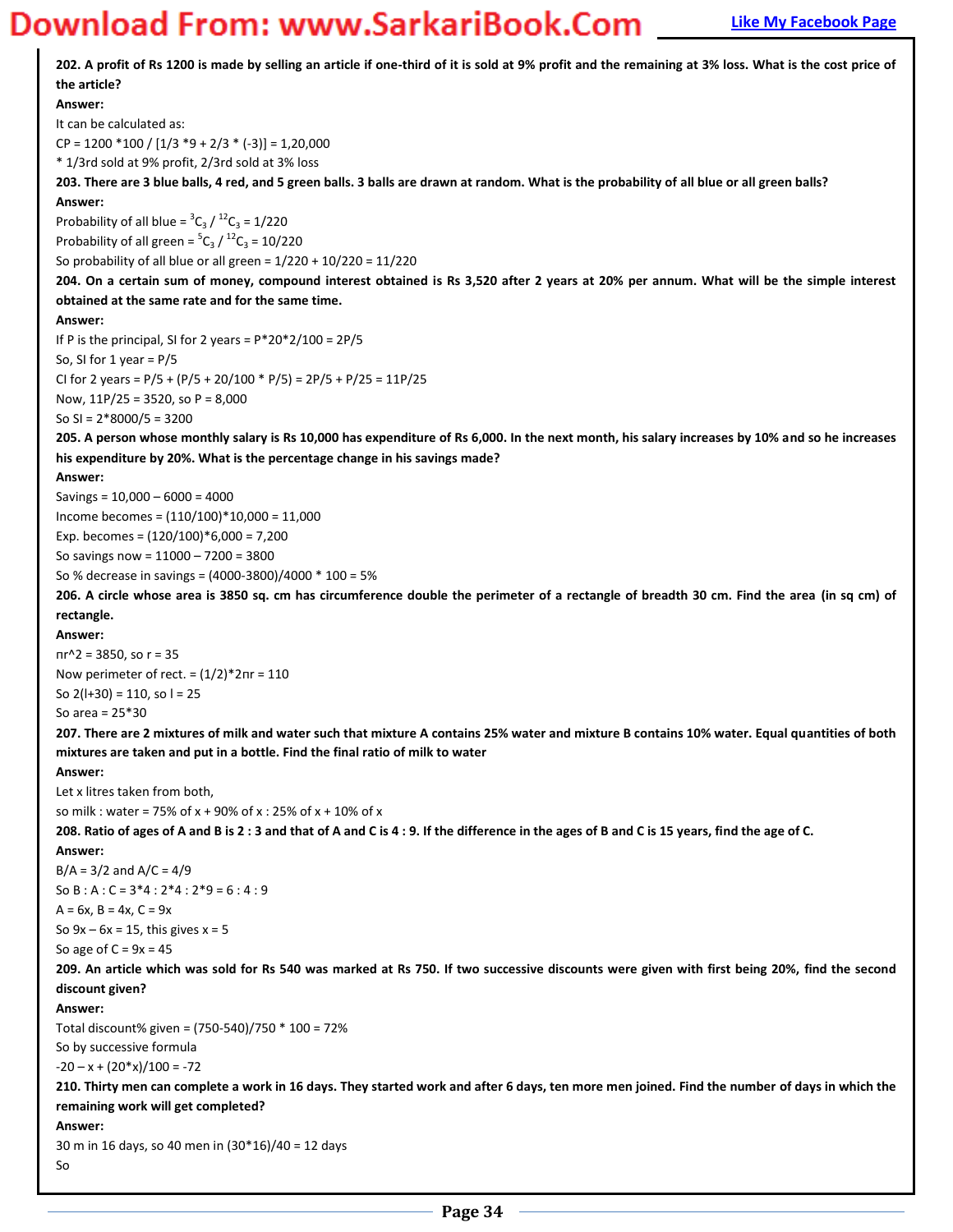### **Magnus Bank Example 20 You Bank Example 20 You Download From: WWW.SarkariBook.Com False Apple Page**

 $(1/16)*6 + (1/12)*x = 1$ Solve,  $x = 7.5$  days **211. Rajeev's age after 15 years will be 5 times his age 5 years back. What is the present age of Rajeev ? Answer:**  Let Rajeev's present age be x years. Then, Rajeev's age after 15 years =  $(x + 15)$  years. Rajeev's age 5 years back =  $(x - 5)$  years. Therefore  $x + 15 = 5 (x - 5)$  $x + 15 = 5x - 25$  $4x = 40$  $x = 10$ . Hence, Rajeev's present age = 10 years. **212. The ages of two persons differ by 16 years. If 6 years ago, the elder one be 3 times as old as the younger one, find their present ages. Answer:**  Let the age of the younger person be x years. Then, age of the elder person =  $(x + 16)$  years. Therefore 3 (x - 6) = (x + 16 - 6)  $3x - 18 = x + 10$  $2x = 28$  $x = 14$ . Hence, their present ages are 14 years and 30 years. **213. The product of the ages of Ankit and Nikita is 240. If twice the age of Nikita is more than Ankit's age by 4 years, what is Nikita's age? Answer:**  Let Ankit's age be x years. Then, Nikita's age = 240/x years.  $2 * (240 / x) - x = 4$  $480 - x2 = 4x$  $x2 + 4x - 480 = 0$  $(x+24)(x-20) = 0$  $x = 20$ . Hence, Nikita's age =  $240/x = 240/20$  years = 12 years. **214. The present age of a father is 3 years more than three times the age of his son. Three years hence, father's age will be 10 years more than twice the age of the son. Find the present age of the father. Answer:**  Let the son's present age be x years. Then, father's present age =  $(3x + 3)$  years  $(3x + 3 + 3) = 2(x + 3) + 10$  $3x + 6 = 2x + 16$  $x = 10$ . Hence, father's present age =  $(3x + 3) = ((3 * 10) + 3)$  years = 33 years. **215. Rohit was 4 times as old as his son 8 years ago. After 8 years, Rohit will be twice as old as his son. What are their present ages? Answer:**  Let son's age 8 years ago be x years. Then, Rohit's age 8 years ago = 4x years. Son's age after 8 years =  $(x + 8) + 8 = (x + 16)$  years. Rohit's age after 8 years =  $(4x + 8) + 8 = (4x + 16)$  years.  $2(x + 16) = 4x + 16$  $2x = 16 \Rightarrow x = 8.$ Hence, son's 'present age =  $(x + 8) = 16$  years. Rohit's present age =  $(4x + 8)$  = 40 years. **216. One year ago, the ratio of Gaurav's and Sachin's age was 6: 7 respectively. Four years hence, this ratio would become 7: 8. How old is Sachin ? Answer:**  Let Gaurav's and Sachin's ages one year ago be 6x and 7x years respectively. Then, Gaurav's age 4 years hence =  $(6x + 1) + 4 = (6x + 5)$  years. Sachin's age 4 years hence =  $(7x + 1) + 4 = (7x + 5)$  years.  $(6x+5):(7x+5)=7:8$  $8(6x+5) = 7(7x + 5)$  $48x + 40 = 49x + 35$  $x = 5$ . Hence, Sachin's present age =  $(7x + 1) = 36$  years.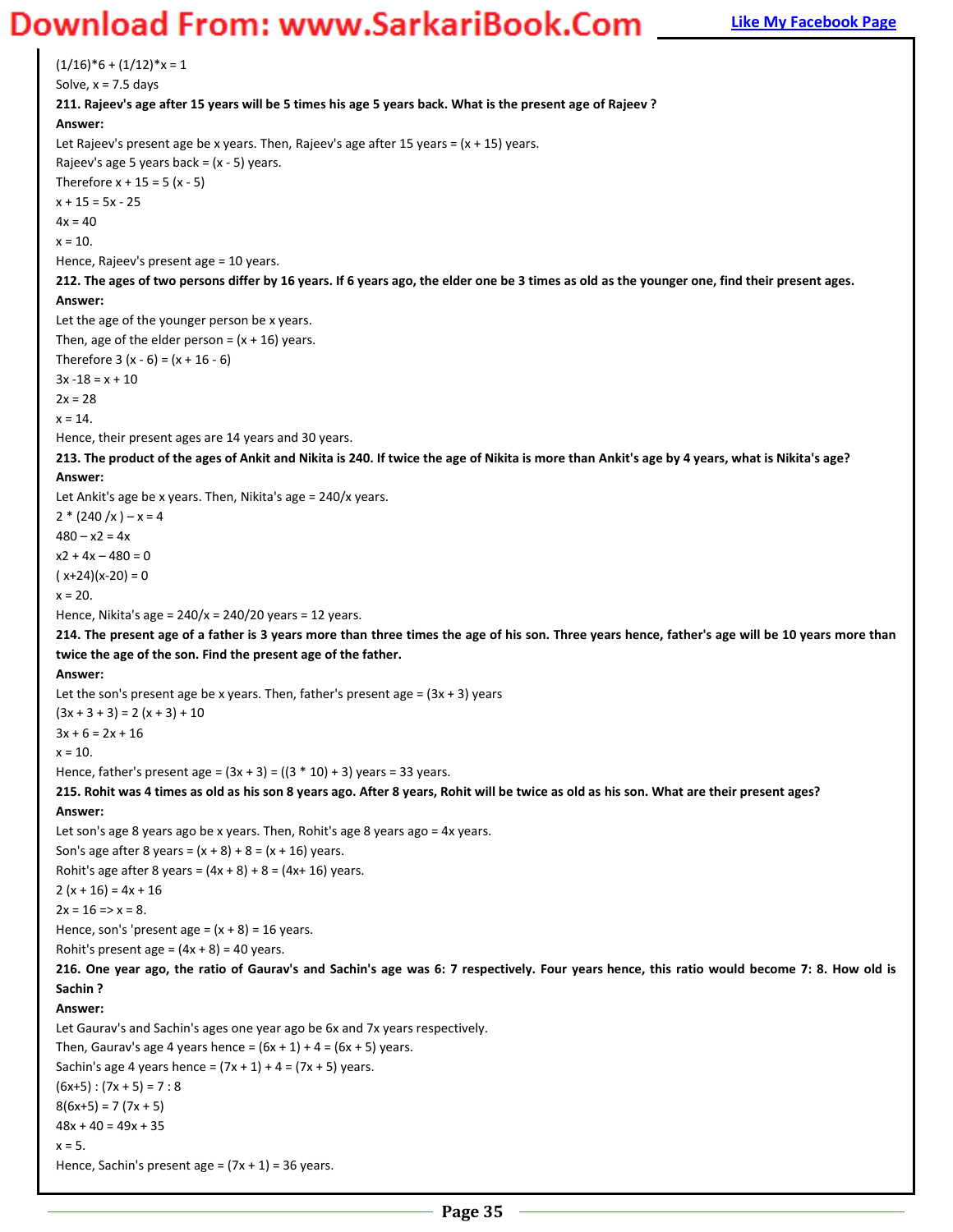217. Abhay's age after six years will be three-seventh of his father's age. Ten years ago the ratio of their ages was 1: 5. What is Abhay's father's **age at present? Answer:**  Let the ages of Abhay and his father 10 years ago be x and 5x years respectively. Then, Abhay's age after 6 years =  $(x + 10) + 6 = (x + 16)$  years. Father's age after 6 years =  $(5x + 10) + 6 = (5x + 16)$  years.  $(x + 16)$ :  $(5x + 16) = 3:7$  $7(x + 16) = 3(5x + 16)$  $7x + 112 = 15x + 48$  $8x = 64 \Rightarrow x = 8.$ Hence, Abhay's father's present age =  $(5x + 10) = 50$  years. **218. The Ratio of Ages of Mona and Sona is 4:5. Twelve Years hence, their ages will be in the ratio of 5:6. What will be Sona's age after 6 years ? Answer:**  Let their present ages be 4x & 6x Then  $(4x + 12)/(5x + 12) = 5/6$  or  $x=12$ Sona's age after 6 years =  $(5x +6)$  = 66 years **219. Ramu was 4 times as old as his son 8 years ago. After 8 years, Ramu will be twice as old as his son. What their present ages ? Answer:**  Let son's age 8 years ago be x years Then Ramu's age at that time = 4x years Son's age after 8 years =  $(x + 8) + 8 = (x + 16)$  years Ramu's age after 8 years =  $(4x + 8) + 8 = (4x + 16)$  years  $2(x + 16) = 4x + 16$  or  $x=8$ Son's present age =  $(x + 8) = 16$  years Ramu's present age=  $(4x + 8) = 40$  years **220. A man is four times as old as his son. Five years ago, the man was nine times as old his son was at that time. What is the present age of a man ? Answer:**  Let son's age  $= x$ , then man's age  $=4x$ .  $9(x - 5) = (4x-5)$  or x=8. Man's present age =  $(4x + 7) = 35$  years 221. 1.The average of 8 numbers is 20.The average of first two numbers is 31/2 and that of the next three is 21%. If the sixth number is less than **seventh and eighth number by 4 and 7 respectively, then eighth number is? Answer:**  let the eighth number be x. Then, sixth number= x-7 Seventh number=(x-7)+4 So,  $(2 \times 31/2) + (3 \times 21\frac{1}{3}) + (x-7) + (x-3) + x = 8 \times 20$ Or, x= 25 **222. The price of a car is Rs.3,25,000. It was insured to 85% of its price. The car was damaged completely in an accident and the insurance company paid 90% of the insurance. What was the difference between the price of the car and the amount received? Answer:**  Amount paid to the card owner =90% of 85% of 325000=Rs.248625 So, the required difference= Rs. (325000-248625)=Rs. 76375 **223. Three containers have their volumes in the ratio 3:4:5.They are full of mixtures of milk and water in the ratio (4:1), (3:1) and (5:2) respectively. The contents of all these buckets are poured into a fourth container. The ratio of milk and water in the fourth container is? Answer:**  Let the containers contain 3x, 4x and 5x litres of mixture respectively Milk in first mix= (3x ×4/5)=12x/5 litres Water in first mix=(3x-12x/5)=3x/5 litres Milk in second mix= $(4x \times 3/4) = 3x$  litres Water in second mix=(4x-3x)= x litres Milk in third mix= $(5x \times 5/7)$ =25x/7 litres Water in third mix=(5x-25/7)=10x/7 litres Total milk in final mix=314x/35 litres Total water in final mix=106x/35 litres Required ratio of milk and water=314x/35 : 106x/35=157:53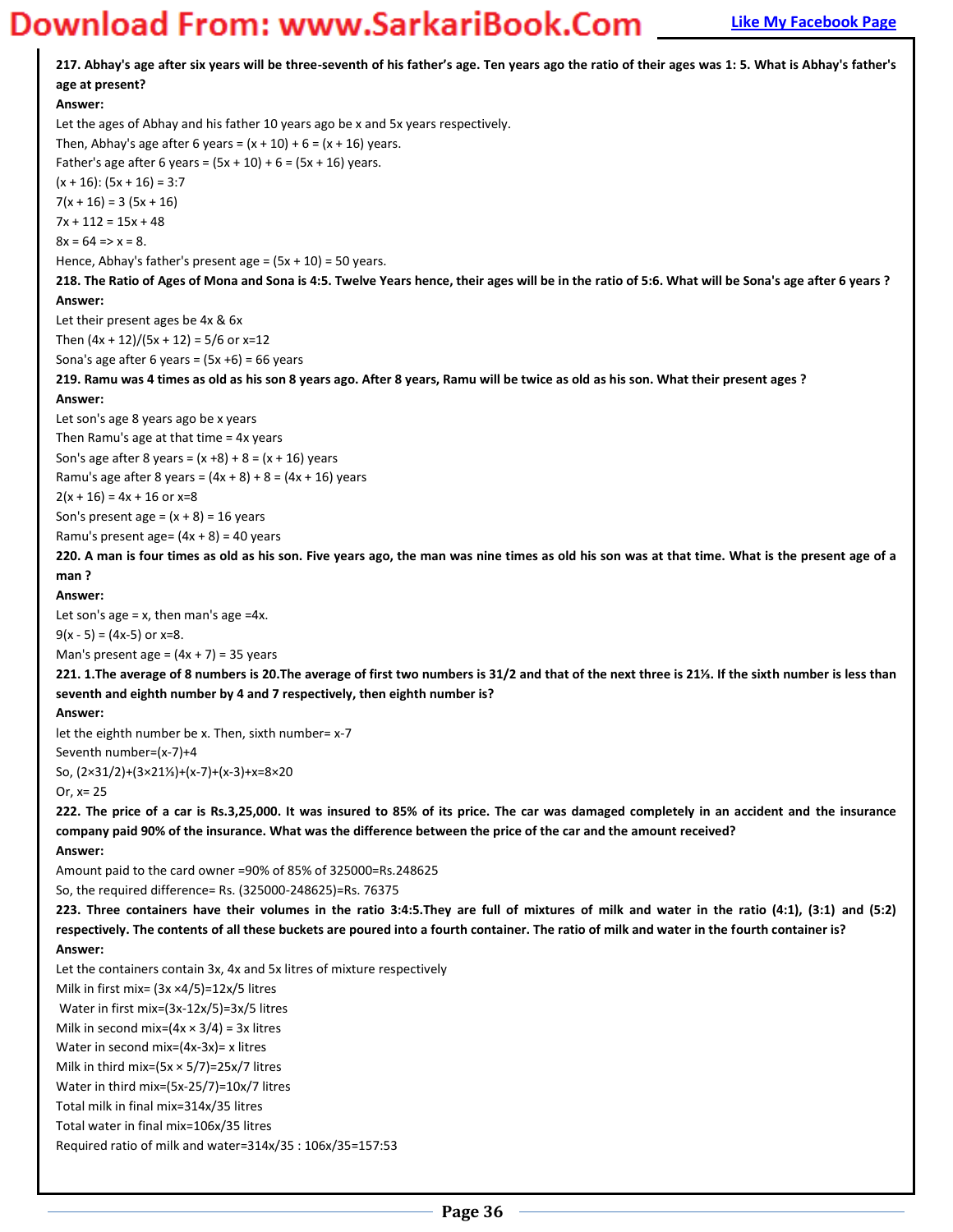| should be closed so that the tank is full in 18 minutes?<br>Answer:<br>let B be closed after x min<br>Then, part filled by A+B in x min+part filled by A in $(18-x)$ min=1<br>$x(1/48+1/16)+(18-x)x1/48=1$<br>or, $x=10$<br>225. The speed of a train in the onward journey is 25% more than that in the return journey. The train halts for 1hour on reaching the<br>destination. The total time taken for the total to and fro journey is 17 hours, covering a distance of 800km. The speed of the train in the onward<br>journey is ?<br>Answer:<br>let the speed in return journey be x kmph<br>Then speed in onward journey =125x/100=5/4x kmph<br>Average speed=10x/9 kmph |
|----------------------------------------------------------------------------------------------------------------------------------------------------------------------------------------------------------------------------------------------------------------------------------------------------------------------------------------------------------------------------------------------------------------------------------------------------------------------------------------------------------------------------------------------------------------------------------------------------------------------------------------------------------------------------------|
|                                                                                                                                                                                                                                                                                                                                                                                                                                                                                                                                                                                                                                                                                  |
|                                                                                                                                                                                                                                                                                                                                                                                                                                                                                                                                                                                                                                                                                  |
|                                                                                                                                                                                                                                                                                                                                                                                                                                                                                                                                                                                                                                                                                  |
|                                                                                                                                                                                                                                                                                                                                                                                                                                                                                                                                                                                                                                                                                  |
|                                                                                                                                                                                                                                                                                                                                                                                                                                                                                                                                                                                                                                                                                  |
|                                                                                                                                                                                                                                                                                                                                                                                                                                                                                                                                                                                                                                                                                  |
|                                                                                                                                                                                                                                                                                                                                                                                                                                                                                                                                                                                                                                                                                  |
|                                                                                                                                                                                                                                                                                                                                                                                                                                                                                                                                                                                                                                                                                  |
|                                                                                                                                                                                                                                                                                                                                                                                                                                                                                                                                                                                                                                                                                  |
|                                                                                                                                                                                                                                                                                                                                                                                                                                                                                                                                                                                                                                                                                  |
|                                                                                                                                                                                                                                                                                                                                                                                                                                                                                                                                                                                                                                                                                  |
|                                                                                                                                                                                                                                                                                                                                                                                                                                                                                                                                                                                                                                                                                  |
| Therefore, 800×9/10x=16                                                                                                                                                                                                                                                                                                                                                                                                                                                                                                                                                                                                                                                          |
| So, x=45kmph                                                                                                                                                                                                                                                                                                                                                                                                                                                                                                                                                                                                                                                                     |
| So, speed in onward journey=(5/4 ×45)=56.25kmph                                                                                                                                                                                                                                                                                                                                                                                                                                                                                                                                                                                                                                  |
| 226. A train running at a 54kmph takes 20seconds to pass a platform. Next it takes 12seconds to pass a man walking at 6kmph in the same<br>direction in which the train is going. Find the length of the train and the length of the platform?                                                                                                                                                                                                                                                                                                                                                                                                                                   |
| Answer:                                                                                                                                                                                                                                                                                                                                                                                                                                                                                                                                                                                                                                                                          |
| let the length of the train be x mt and the length of the platform be y mt.                                                                                                                                                                                                                                                                                                                                                                                                                                                                                                                                                                                                      |
| Speed of the train relative to man=54-6=48kmph or 40/3 m/s                                                                                                                                                                                                                                                                                                                                                                                                                                                                                                                                                                                                                       |
| In passing a man, train covers its own length with relative speed                                                                                                                                                                                                                                                                                                                                                                                                                                                                                                                                                                                                                |
| So, length of the train = Relative speed $\times$ time=40/3 $\times$ 12=160 m                                                                                                                                                                                                                                                                                                                                                                                                                                                                                                                                                                                                    |
| Also, speed of the train=54 $\times$ 5/18=15m/s<br>Therefore, x+y/15=20                                                                                                                                                                                                                                                                                                                                                                                                                                                                                                                                                                                                          |
| Or, $y=140m$                                                                                                                                                                                                                                                                                                                                                                                                                                                                                                                                                                                                                                                                     |
| 227. Speed of boat in the standing water is 9kmph and the speed of stream is 1.5kmph. A man rows to a place to a distance of 105km and comes                                                                                                                                                                                                                                                                                                                                                                                                                                                                                                                                     |
| back to the starting point. The total time taken by the man is?                                                                                                                                                                                                                                                                                                                                                                                                                                                                                                                                                                                                                  |
| Answer:                                                                                                                                                                                                                                                                                                                                                                                                                                                                                                                                                                                                                                                                          |
| speed upstream=7.5kmph                                                                                                                                                                                                                                                                                                                                                                                                                                                                                                                                                                                                                                                           |
| Speed downstream=10.5kmph                                                                                                                                                                                                                                                                                                                                                                                                                                                                                                                                                                                                                                                        |
| Therefore, total time taken= (105/7.5+105/10.5) hrs. = 24hrs                                                                                                                                                                                                                                                                                                                                                                                                                                                                                                                                                                                                                     |
| 228. A jar full of whisky contains 40% alcohol. A part of this whisky is replaced by another containing 19%alcohol and now the percentage of                                                                                                                                                                                                                                                                                                                                                                                                                                                                                                                                     |
| alcohol was found to be 26%. The quantity of whisky replaced is?                                                                                                                                                                                                                                                                                                                                                                                                                                                                                                                                                                                                                 |
| Answer:                                                                                                                                                                                                                                                                                                                                                                                                                                                                                                                                                                                                                                                                          |
| Since strength of the first jar=40%                                                                                                                                                                                                                                                                                                                                                                                                                                                                                                                                                                                                                                              |
| Strength of second jar= 19%                                                                                                                                                                                                                                                                                                                                                                                                                                                                                                                                                                                                                                                      |
| Mean strength = 26%                                                                                                                                                                                                                                                                                                                                                                                                                                                                                                                                                                                                                                                              |
| So, using the rule of allegation, the ratio between the two quantities is=7:14=1:2                                                                                                                                                                                                                                                                                                                                                                                                                                                                                                                                                                                               |
| Therefore, required quantity replaced is=2/3<br>229. 8litres are draw from a cask full of wine and replaced with water. This operation is performed three more times. The ratio of quantity of                                                                                                                                                                                                                                                                                                                                                                                                                                                                                   |
| wine now left in the cask to that of water is 16:65. How much wine did the cask hold originally?                                                                                                                                                                                                                                                                                                                                                                                                                                                                                                                                                                                 |
| Answer:                                                                                                                                                                                                                                                                                                                                                                                                                                                                                                                                                                                                                                                                          |
| let the qty of wine in the cask originally be $= x$ litres                                                                                                                                                                                                                                                                                                                                                                                                                                                                                                                                                                                                                       |
| Then, quantity of cask left in the wine after 4 operations= $[x (1-8/4)^{4}]$ litres                                                                                                                                                                                                                                                                                                                                                                                                                                                                                                                                                                                             |
| Therefore, x $(1-8/4)^{4}/x=16/81$ =>x=24                                                                                                                                                                                                                                                                                                                                                                                                                                                                                                                                                                                                                                        |
| 230. What annual installment (in approximate figure) will discharge a debt of Rs.2000 due in 3 years at 15% simple interest?                                                                                                                                                                                                                                                                                                                                                                                                                                                                                                                                                     |
| Answer:                                                                                                                                                                                                                                                                                                                                                                                                                                                                                                                                                                                                                                                                          |
| let each installment be Rs. X                                                                                                                                                                                                                                                                                                                                                                                                                                                                                                                                                                                                                                                    |
| So, $[x+x×15/100] + [x+x×15×2/100] + x=2000$                                                                                                                                                                                                                                                                                                                                                                                                                                                                                                                                                                                                                                     |
| Solving we get x~Rs.580                                                                                                                                                                                                                                                                                                                                                                                                                                                                                                                                                                                                                                                          |
| 231. In a 20 km Tunnel connecting 2 villages X and Y, there are three gutters. The distance between gutters 1 and 2 is half the distance between                                                                                                                                                                                                                                                                                                                                                                                                                                                                                                                                 |
| gutters 2 and 3. The distance from village X to its nearest gutter, gutter 1 is equal to the distance of Village Y from gutter 3. On a particular day,                                                                                                                                                                                                                                                                                                                                                                                                                                                                                                                           |
| the hospital in village X receives information that an accident has happened at the third gutter. The victim can be saved only if an operation is<br>started within 40 minutes. An ambulance started from village X at 30 kmph and crossed the first gutter after 5 minutes. If the driver had                                                                                                                                                                                                                                                                                                                                                                                   |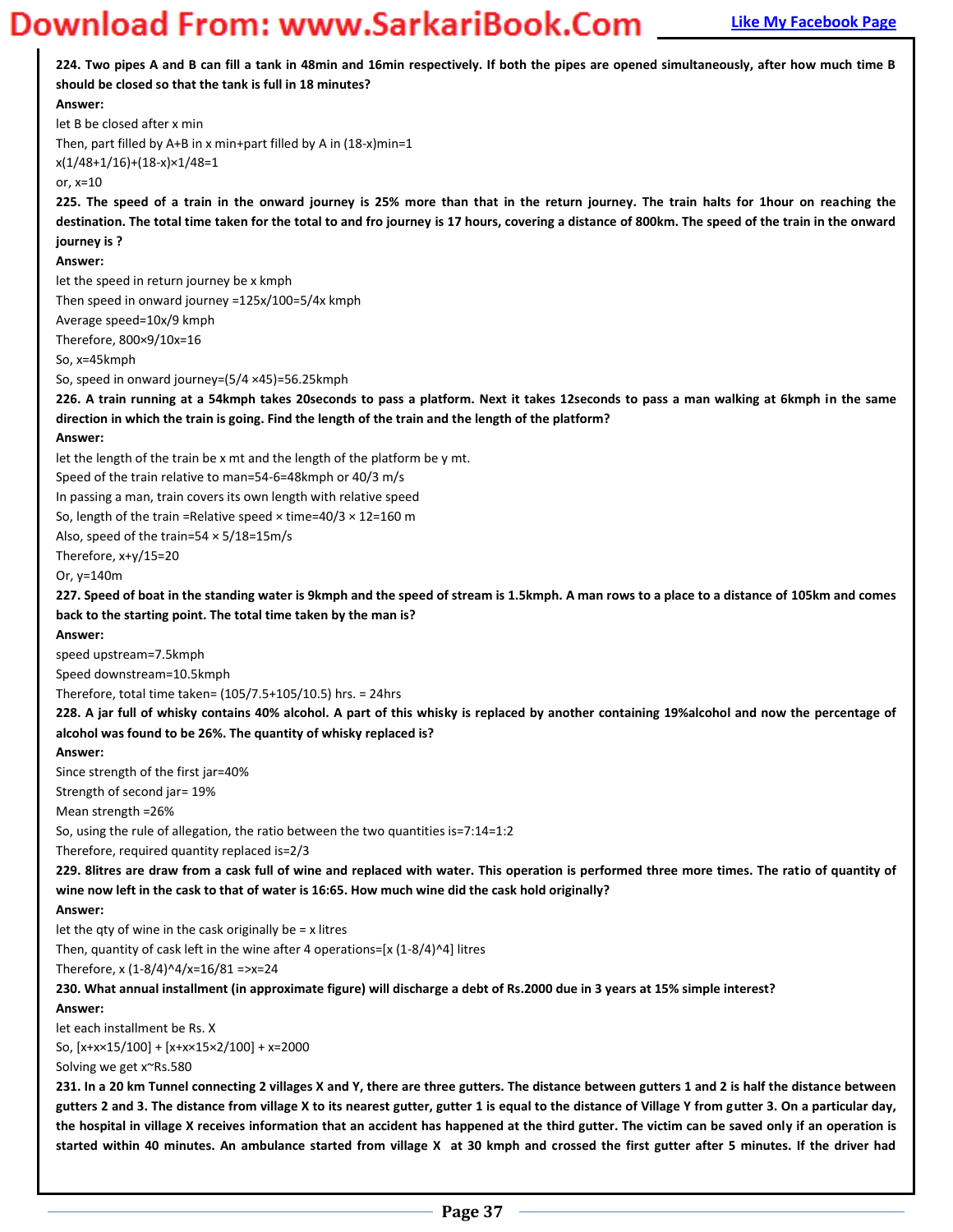**doubled his speed after that, what is the maximum time the doctor would get to attend the patient at hospital? Assume 1 min is elapsed for taking the patient into and out of the ambulance. Answer:**  XG1=YG3=30\*(5/60)=2.5 km G1G3=(20-2.5-2.5)=15km VILLAGE X G1 G2 G3 VILLAGE Y (2.5km) (2km) G1G2:G2G3=1:2 G1G2=5 km and G2G3= 10 km Now time taken for reaching X to G3 and back to X from X to G1=5 min (given) From G1 to G3=(15/60)\*60=15 min From G3 to X=(17.5/60)\*60=17.5 min Time elapsed=1 min Total time taken= 5+15+17.5+1=38.5 Remaining time=40-38.5=1.5 min **232. Subham gets on the lift at the 11th floor of a building and rides up at speed of 57 floors per minute. At the same time, Sonalin gets on a lift at the 51st floor of the same building and rides down at the rate of 63 floors per minute. If they continue travelling at these rates, then at which floor will their paths cross ? Answer:**  Suppose their paths cross after x minutes. Then,  $11 + 57x = 51 - 63x$  120x = 40  $X=1/3$ number of floors covered in 1/3 min by David= 57/3=19 So, their paths cross at (11 +19) i.e., 30th floor. **233. A tap can fill a tank in 4 hours. After half the tank is filled, two more similar taps are opened. What is the total time taken to fill the tank completely? Answer:**  A tap can fill a tank in 44 hours. Therefore, the tap can fill half the tank in 22 hours. Remaining part =12=12 After half the tank is filled, two more similar taps are opened. Hence, total number of taps becomes 33. Part filled by one tap in 1 hour =14=14 Part filled by three taps in 1 hour =3×14=34=3×14=34 Time taken to fill 1212 tank by 33 pipes=(12)(34)=46=(12)(34)=46 hour =40=40 minutes Total time taken=2hour + 40 minute =2 hour 40 minutes. **234. What is the difference between the compound interests on Rs. 5000 for 1 ½ years at 4% per annum compounded yearly and half-yearly? Answer:**  CI when interest compounded yearly = Rs  $[5000x[1+(4/100)x(1+2)/100]$ =Rs 5304 CI when interest is compounded half yearly = Rs  $[5000 {(1+2)/100}^{\wedge}3]$  = Rs 5306.04 Difference = Rs. (5306.04 - 5304) = Rs. 2.04 **235. Binod got 30% of the maximum marks in an examination and failed by 10 marks. However, Sumit who took the same examination got 40% of the total marks and got 15 marks more than the passing marks. What were the passing marks in the examination? Answer:**  Let maximum marks of the examination =x Marks that Binod got =30% of x =30x/100 Given that Binod failed by 10 marks. => pass mark =( 30x/100)+10------------1 Marks that Sumit got =40% of x =40x/100 Given that Sumit got 15 marks more than the passing marks. => pass mark =(40x/100)-15 ------2 From (1)and (2)  $(30x/100)+10= (40x/100)-15$ =>10x/100=25  $=y/10=25$ =>x=10×25=250 pass mark=(30x/100)+10=(30×250/100)+10=75+10=85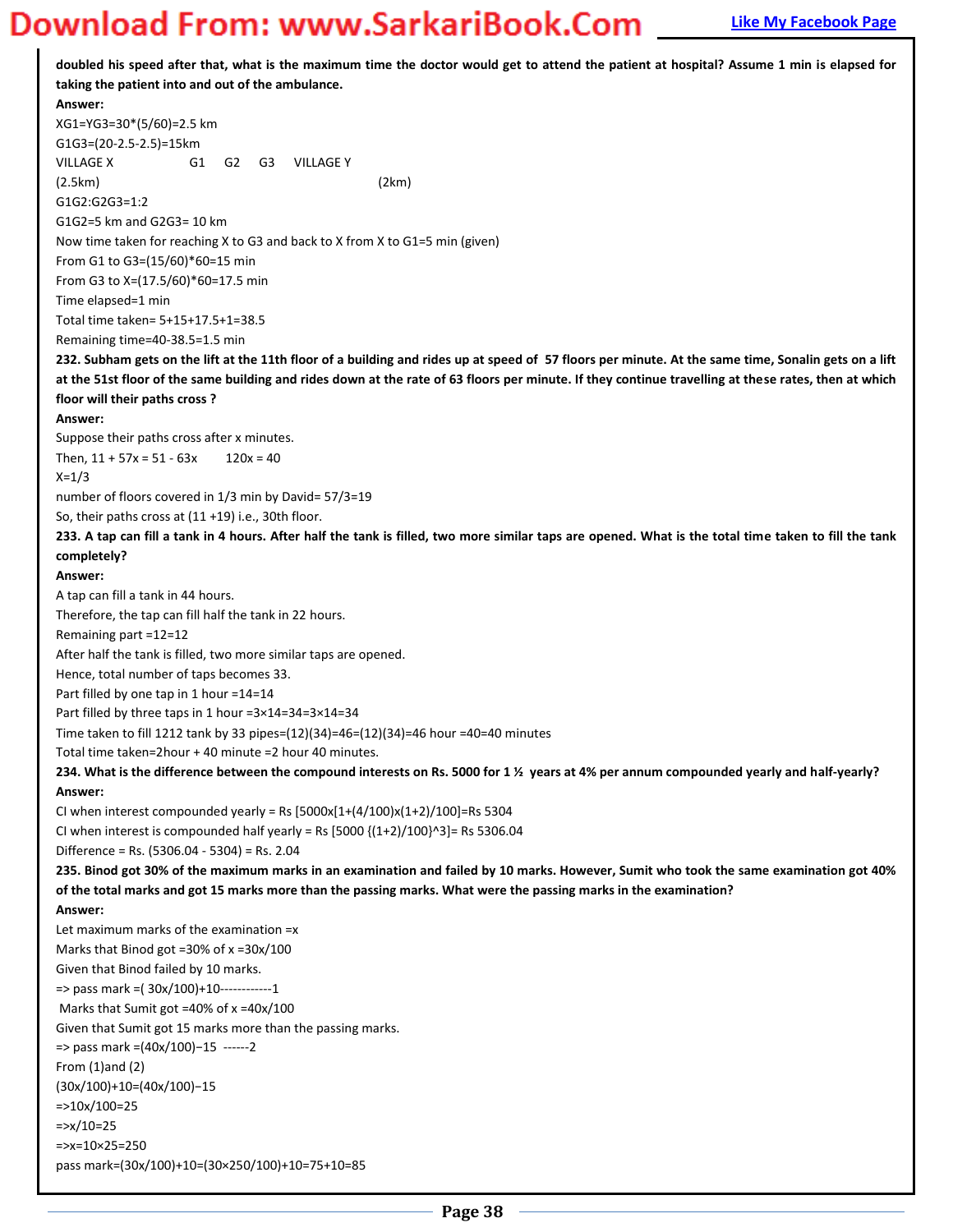**236. A train travels for 7 hours at the speed of 27 km/hr. and for 9 hours at the speed of 38 km/hr. At the end of it driver finds he has covered 3/7th of total distance. At what speed the train should travel to cover the remaining distance in 24 hours? Answer:**  Let the total distance is 'x' =  $3x/7 = (7 \times 27) + (9 \times 38) = 531$  $x = (531 \times 7)/3 = 1239$  km. Remaining distance = 1239 - 531 = 708 km. Speed = (708/24) = 29.5 km/hr **237. How many different words can be formed with the letters of the word "TRANSFER" so that the words begin with 'T'? Answer:**  First letter 'T' is fixed, so remaining '7' letters can be filled in 7!/2 ways as the letter 'R' comes twice. Total arrangements =  $7!/2 = 2520$ **238. A bag contains 5 black and 3 white balls. A second bag contains 4 black and 2 white balls. One bag is selected at random. From the selected bag one ball is drawn. What is the probability that the drawn ball is black ? Answer:**  Probability of selecting first bag = 1/2 and probability of drawn ball is black is  $5c_1 / 8c_1 = 5/8$ P (E<sub>1</sub>) = (1/2)  $\times$  (5/8), similarly P (E<sub>2</sub>) = (1/2)  $\times$  (4/6) P (E) =  $(5/16) + (1/3) = (15+16)/48 = 31/48$ **239. Two pipes 'A' and 'B' would fill a tank in 36 hours and 45 hours respectively. If both pipes are opened together, find when the first pipe must be closed so that the tank may be just filled in 30 hours ? Answer:**  Let the first pipe is closed after 't' hours.  $(t/36) + (30/45) = 1$ ,  $(t/36) = 1 - (2/3) = 1/3$  $t=36\times(1/3) = 12$  hours. **240. A shopkeeper buys 5 tables and 8 chairs for Rs.5000. He sells the tables at a profit of 12% and chairs at a loss of 8%. If his total gain is Rs.80 then what price does he pay for a table and a chair ? Answer:**  Let the price of a table is 'x' and chair is 'y'  $5x + 8y = 5000$  (I) 12% of  $5x = 5x \times (12/100) = 3x/5$ and 8% of 8y = (16y/25)  $= (3x/5) - (16y/25) = 80$  $15x - 16y = 2000$  \_\_\_\_\_\_(II) Solving equn (I) and (II)  $x = 480$  and  $y = 325$ **241. Population of a city is 1.2 lakh. If the population of male increases by 5% and the female by 10%, the population will be 1.2835 lakh. What is the number of female in the city ? Answer:**  Let the population of female is 'x'. Population of male =  $1.2 - x = (110x/100) + [(105/100) (1.2 - x)] = 1.2835$  $110 x + 126 - 105x = 128.35$  $5x = 128.35 - 126 = 2.35$  $x = (2.35/5) = 0.47$ lakh = 47000 **242. A shopkeeper marks his goods 20% above the cost price but give 11% discount on it. If he sells the article for Rs.1575.30 then what is the cost price ? Answer:**  Let the cost price is 'x'  $x \times (120/100) \times (89/100) = 1575.3$  $x = (157530 \times 100) / (120 \times 89) = 1475$ **243. If Rs. 6200 amounts to Rs. 8804 in 3 years 6 months, what will Rs. 7800 amount to in 4 years 6 months at the same rate percent per annum ? Answer:**   $S.I. = 8804 - 6200 = 2604$  $r = (2604 \times 100) / (6200 \times 3.5) = 12\% \text{ p.a}$ Now for Rs. 7800, S.I. = (7800 × 4.5 × 12)/100 = 4212 Req. amount = 7800 + 4212 = 12012